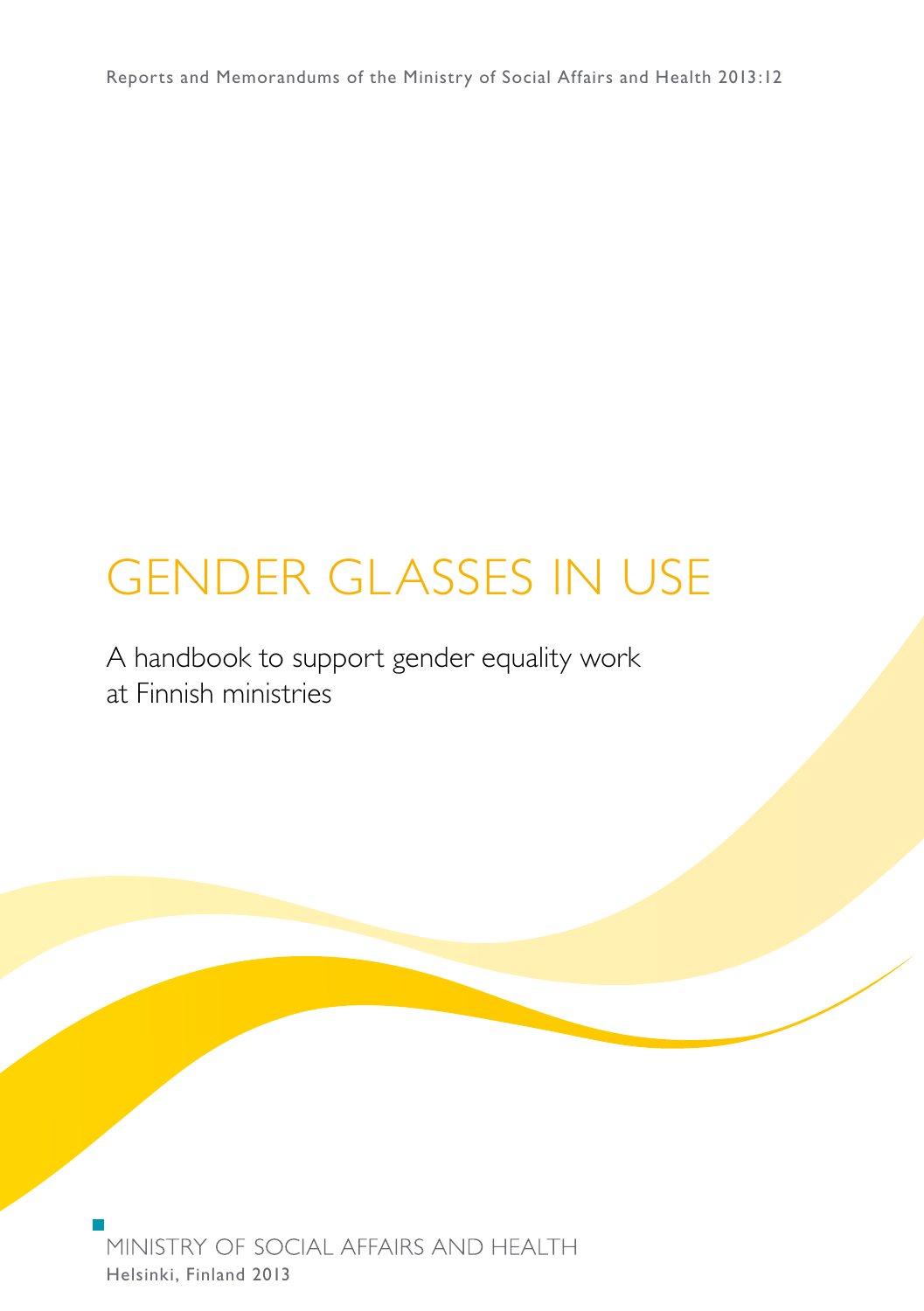

Gender Glasses in Use. A handbook to support gender equality work at Finnish ministries.

Finnish Ministry of Social Affairs and Health Reports and Memorandums 2013:12

ISSN-L 2242-0037 ISSN 2242-0037 (online) ISBN 978-952-00-3301-9 (PDF)

URN:ISBN:978-952-00-3301-9 http://urn.fi/URN:ISBN:978-952-00-3301-9

www.stm.en/publications

Publisher: Ministry of Social Affairs and Health Layout: AT-Julkaisutoimisto Oy Helsinki, Finland 2013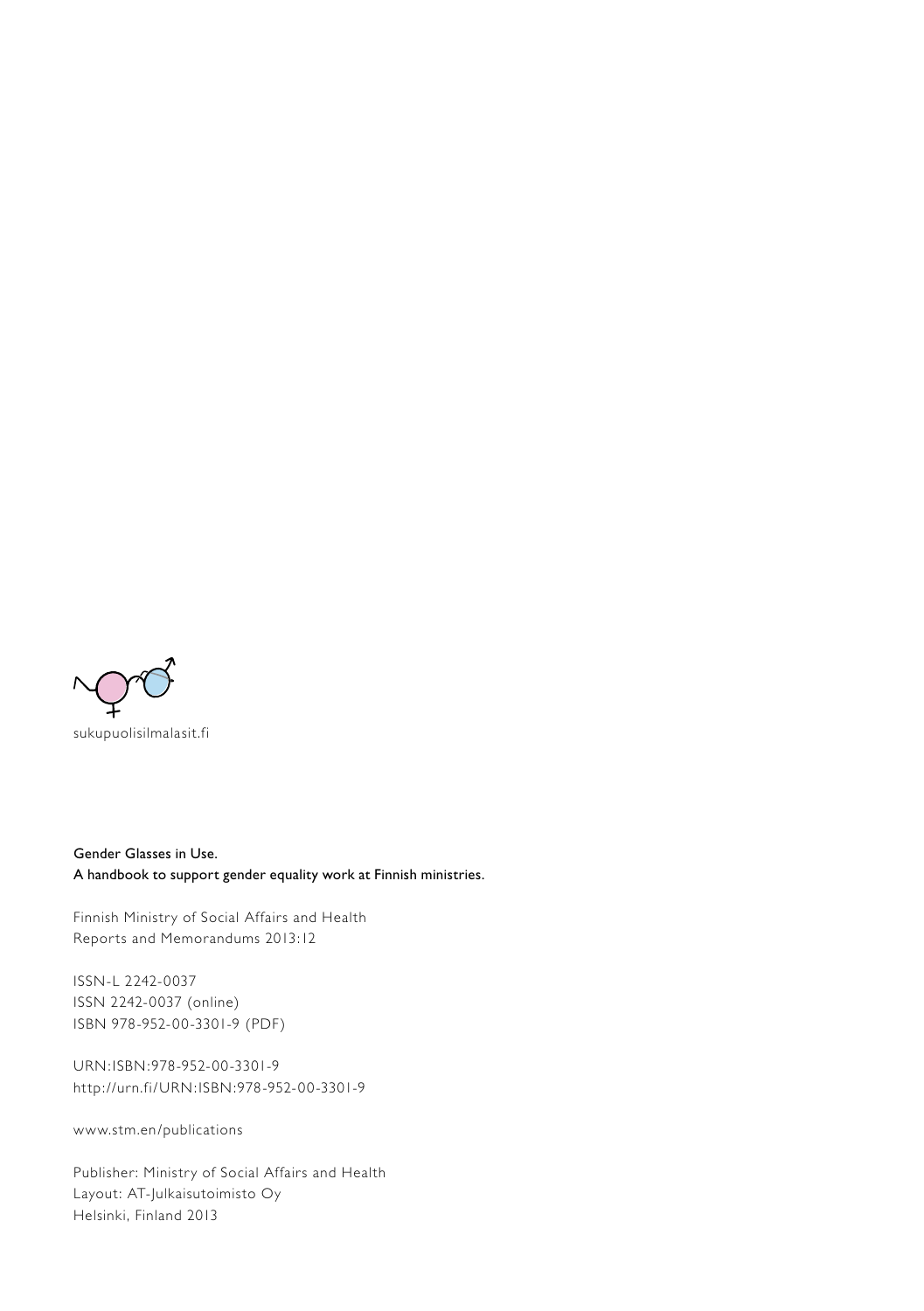# SUMMARY

#### Gender Glasses in use

A handbook in support of the government ministries' gender equality work

Gender mainstreaming is a strategy by means of which the gender per- $\sim$ spective and the objective of promoting gender equality are included in all preparatory work and decision-making by the authorities. According to the Act on Equality between Women and Men, each authority must plan their operations to mainstream the gender perspective. Mainstreaming requires development of the administration's ways of operation and a review of contents from a gender perspective. Its purpose is to bend the gender-neutral, even gender-blind, procedures and cultures.

The handbook prepared by the Ministry of Social Affairs and Health is intended for use in support of the ministries' gender equality work. It compiles best practices and methods for gender mainstreaming. It guides civil servants in the application of the gender perspective and gives tips on how to initiate the work of the ministries' working groups for gender equality.

The handbook tells why a gender perspective is needed in the preparation of decision-making. It gives practical instructions for gender impact assessment, carrying out of projects, drafting of legislation, and planning of the ministries' operations and economy. Each component also offers instructions in support of the work of the working groups for gender equality. The handbook contains the basic gender equality and mainstreaming vocabulary.

The handbook was drawn up in 2009 as a part of the national mainstreaming project Gender Glasses in Use funded by the European Commission. It is based on the material of the project's website and training events (www.sukupuolisilmalasit.fi). The content of the handbook does not necessarily represent the view of the European Commission.

#### Key words: gender, gender equality, mainstreaming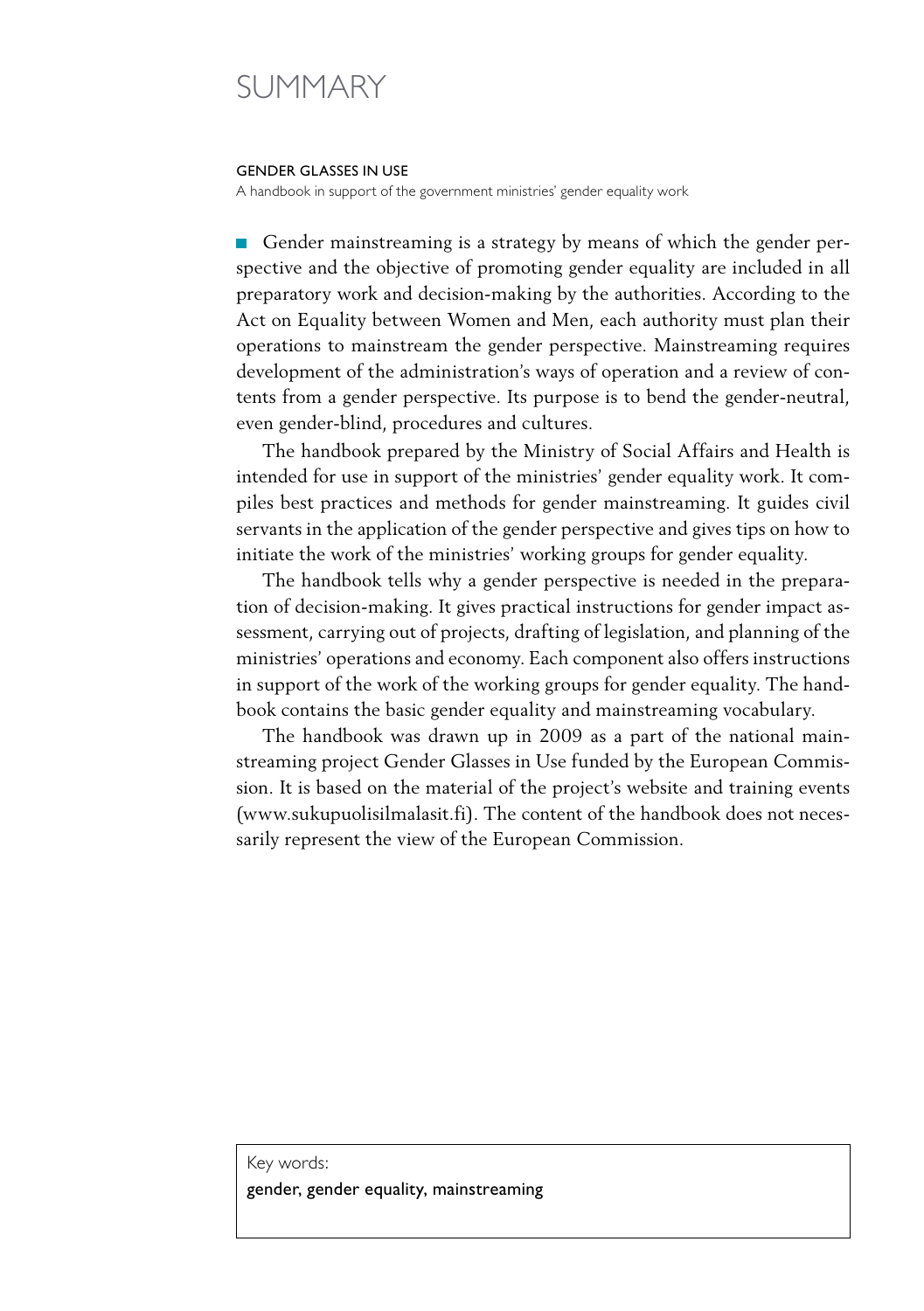

Sukupuolisilmälasit käytössä

Käsikirja ministeriöiden tasa-arvotyön tueksi

Sukupuolinäkökulman valtavirtaistaminen on strategia, jonka avulla sukupuolinäkökulma ja tasa-arvon edistämisen tavoite sisällytetään kaikkeen viranomaisvalmisteluun ja päätöksentekoon. Jokaisen viranomaisen tulee tasa-arvolain mukaan suunnitella omaa toimintaansa sukupuolinäkökulman valtavirtaistamiseksi. Valtavirtaistaminen edellyttää hallinnon toimintatapojen kehittämistä ja sisältöjen tarkastelua sukupuolinäkökulmasta. Sen tarkoituksena on murtaa sukupuolineutraalit, jopa sukupuolisokeat, menettelytavat ja toimintakulttuuri.

Tämä sosiaali- ja terveysministeriön laatima käsikirja on tarkoitettu ministeriöiden tasa-arvotyön tueksi. Käsikirja kokoaa yhteen valtavirtaistamisen hyviä käytäntöjä ja menetelmiä. Se opastaa virkamiehiä sukupuolinäkökulman soveltamisessa sekä antaa vinkkejä ministeriöiden toiminnallisten tasa-arvotyöryhmien työn käynnistämiseksi.

Käsikirjassa kerrotaan, miksi sukupuolinäkökulmaa tarvitaan päätöksenteon valmistelussa. Siinä annetaan käytännön ohjeita sukupuolivaikutusten arvioimiseen, hankkeiden toteuttamiseen, lainsäädännön valmisteluun sekä ministeriöiden toiminnan ja talouden suunnitteluun. Jokaisessa osiossa tarjotaan opastusta myös toiminnallisten tasa-arvotyöryhmien työn tueksi. Käsikirja sisältää sukupuolten välisen tasa-arvon ja valtavirtaistamisen perussanaston.

Käsikirja on laadittu vuoden 2009 aikana osana Euroopan komission rahoittamaa kansallista valtavirtaistamishanketta *Sukupuolisilmälasit käytössä.* Se perustuu hankkeen verkkosivujen sekä koulutustilaisuuksien materiaaleihin (www.sukupuolisilmalasit.fi). Käsikirjan sisältö ei välttämättä kuvasta Euroopan komission kantaa.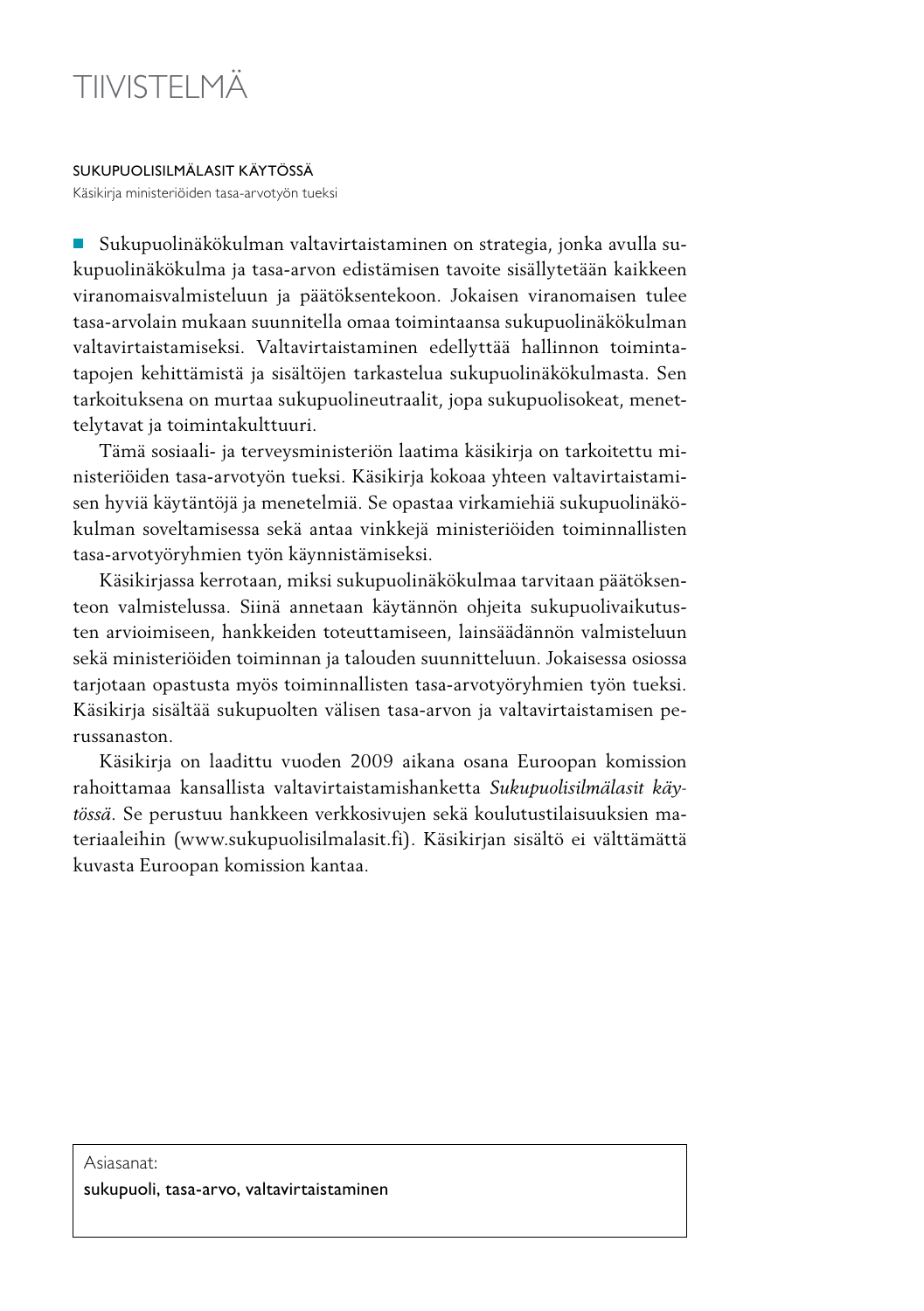# SAMMANDRAG

#### Könsglasögonen i bruk

En handbok för ministeriernas jämställdhetsarbete

Integrering av könsperspektivet är en strategi genom vilken könsperspek-**T** tivet och målet att främja jämställdhet inkluderas i allt beredningsarbete och beslutsfattande som utförs av myndigheter. Varje myndighet ska enligt lagen om jämställdhet mellan kvinnor och män planera sin verksamhet för att integrera jämställdhetsperspektivet. Integreringen av ett könsperspektiv förutsätter att förvaltningens handlingssätt utvecklas och innehållen granskas ur ett könsperspektiv. Avsikten med detta är att bryta könsneutrala, även könsblinda, förfaringssätt och verksamhetskulturer.

Denna handbok, som social- och hälsovårdsministeriet utarbetat, är avsedd som stöd för ministeriernas jämställdhetsarbete. I handboken har samlats goda praktiska handlingssätt och metoder för integrering av könsperspektivet. Den vägleder tjänstemän vid tillämpningen av könsperspektivet och ger tips om hur man inleder jämställdhetsarbetsgruppernas arbete vid ministerierna.

Handboken berättar om varför könsperspektivet behövs vid bredningen av beslutsfattande. Den ger praktiska tips för bedömning av könskonsekvenser, genomförande av projekt, beredning av lagstiftning samt planering av ministeriernas verksamhet och ekonomi. Varje del ger även vägledning för jämställdhetsarbetsgruppernas arbete. Handboken innehåller basterminologi om jämställdhet och integrering av könsperspektivet.

Handboken har utarbetats under år 2009 som en del av det nationella projektet *Könsglasögonen i bruk*, som finansierats av Europeiska kommissionen. Den baserar sig på material på projektets webbplats och från utbildningar (www.sukupuolisilmalasit.fi). Innehållet i handboken representerar inte nödvändigtvis Europeiska kommissionens ståndpunkter.

#### Nyckelord:

integrering av ett jämställdhetsperspektiv, jämställdhet, kön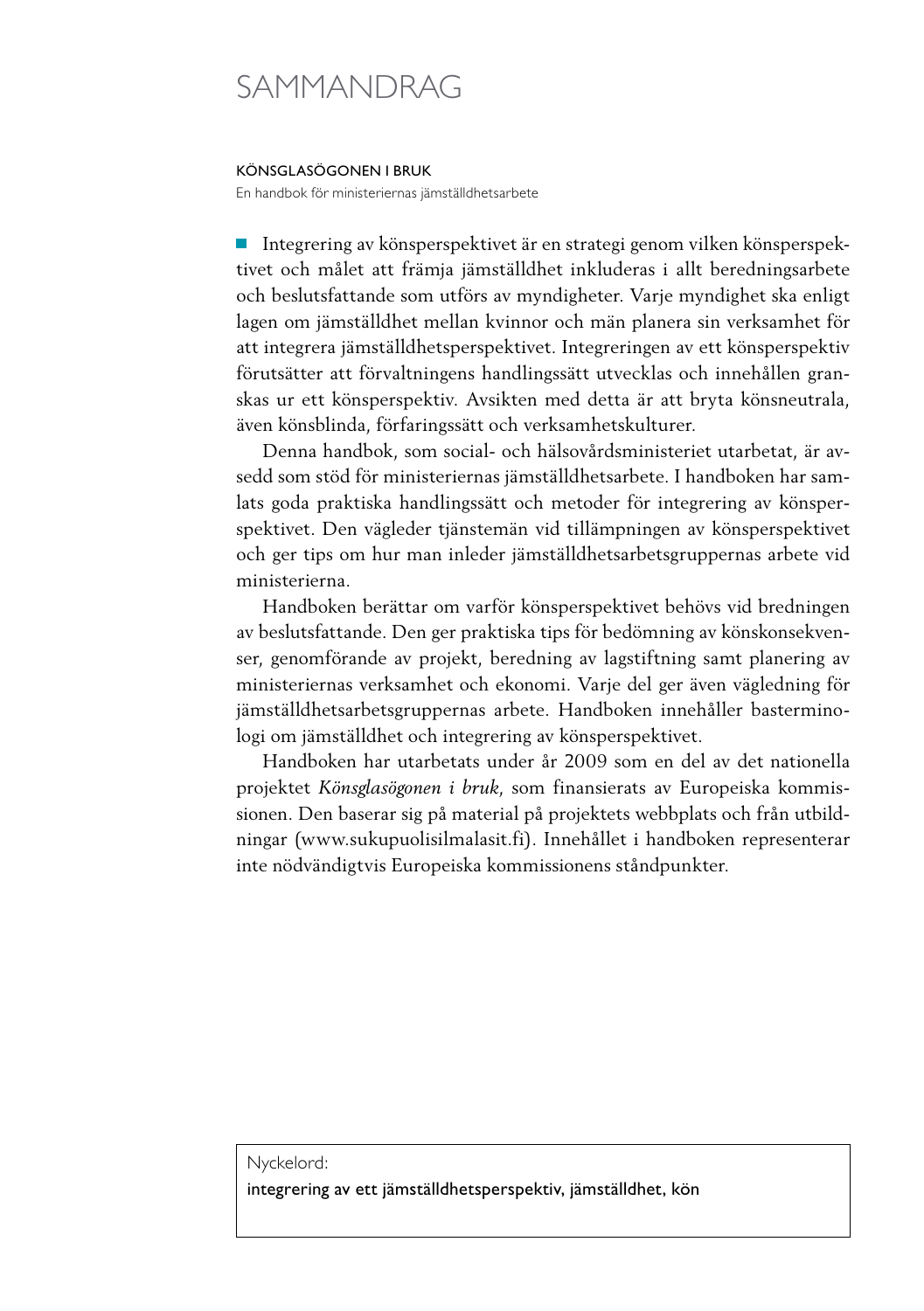## **CONTENTS**

| 2 Promoting gender equality is everyone's responsibility 11                                                                                                                                 |  |
|---------------------------------------------------------------------------------------------------------------------------------------------------------------------------------------------|--|
| Methods of implementation and evaluation criteria21                                                                                                                                         |  |
| Gender perspective as a key to improved legislation 26<br>Reviewing ministerial legislative drafting through gender glasses 28                                                              |  |
| 5 A gender perspective in projects and programmes 29<br>A gender perspective in the different phases of a project  29<br>Developing ministerial project praxis from a gender perspective 32 |  |
| 6 A gender perspective in planning activities, budgeting<br>A strategy and an action plan as the basis for the work 33<br>Developing planning and governance from a gender perspective  35  |  |
|                                                                                                                                                                                             |  |
|                                                                                                                                                                                             |  |
| Finnish gender equality stakeholders and sources of information 47                                                                                                                          |  |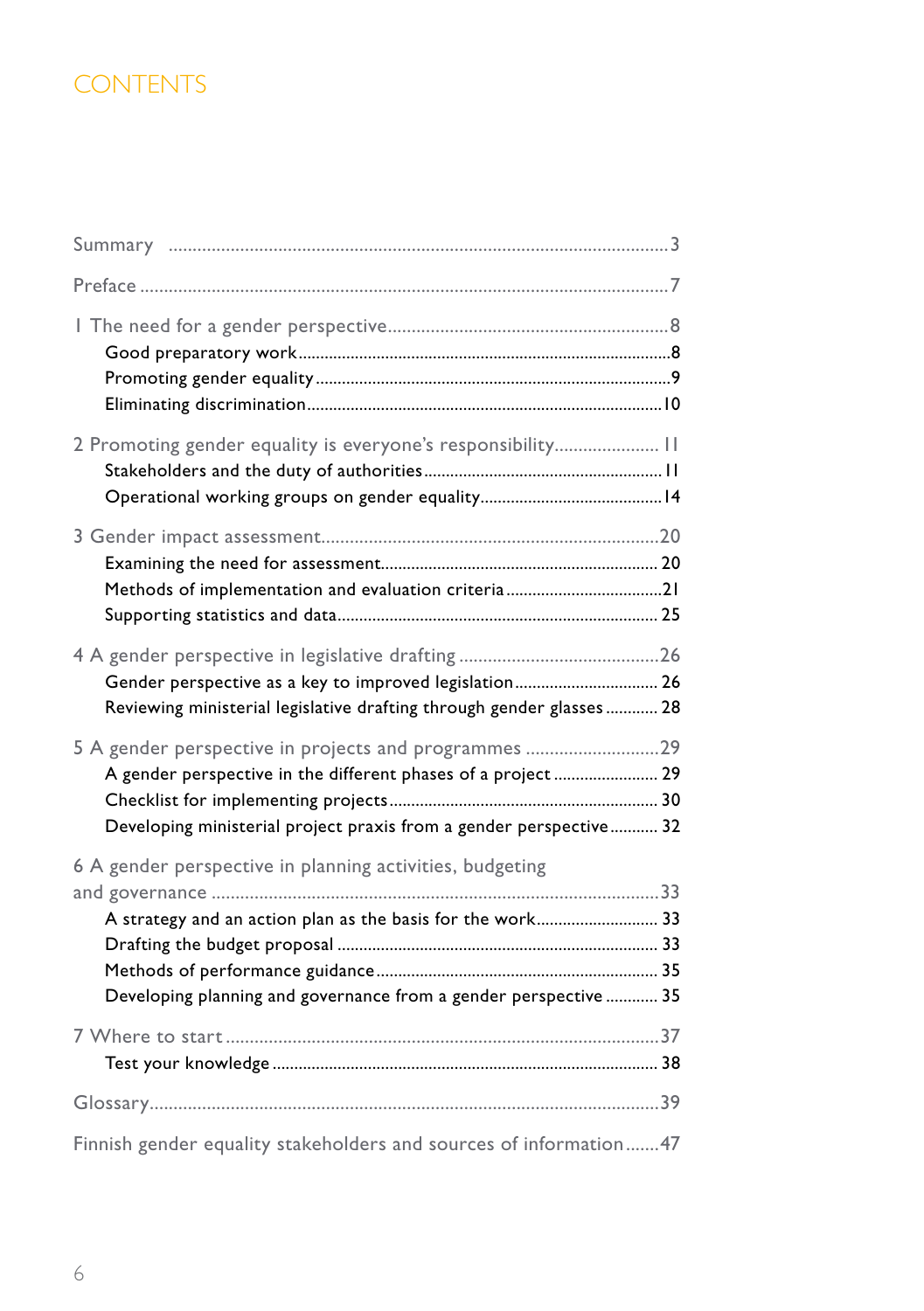# **PRFFACE**

■ Women and men are – directly or indirectly – the subjects of all measures taken by the state administration. Too seldom, however, are the consequences of these measures analysed from a gender perspective. By investigating the work we do from the perspectives of different population groups, we can ensure that the decisions we make benefit us all. Thus, we are also promoting equality between women and men.

The Government Programme for Prime Minister Matti Vanhanen's second term in office stated that all authorities should strive to systematically include a gender perspective in all their work. In compliance with the programme, the ministries are obliged to consider such a perspective when drafting legislation and budget proposals, as well as in the implementation of programmes and projects. According to the Government Action Plan for Gender Equality 2008-2011, every ministry is to have an operational working group on gender equality. The purpose of this group is to initiate work to systematically promote gender equality and to integrate a gender perspective into all ministerial work, both in terms of content as well as in its key processes.

The purpose of this handbook is to support ministries' gender equality work. It provides guidance on how to implement a gender perspective, as well as suggestions on how the operational working groups on gender equality may be initiated and how they can organise their work. The handbook especially focuses on the externally oriented work of the ministries and the gender impact of this work. The handbook does not focus on internal staff policy.

Integrating a gender perspective is about developing administrative routines and improving the standard of preparatory work. This will result in better decisions and measures from the perspective of both women and men. At a ministerial level, incorporating a gender perspective entails active development work over several years, after which there must be continuous upholding and monitoring. All ministries have reasons to set about this work, since all aspects of society present issues that require a gender perspective.

The handbook was drawn up in 2009 as part of the national gender mainstreaming project *Gender Glasses in Use*, which was financed by the European Commission. (www.sukupuolisilmalasit.fi).

The handbook was discussed in the Finnish Cabinet Committee on administration and regional development on 1 October 2009. The Committee has recommended the use of the handbook to support the ministries' gender mainstreaming work.

> *Stefan Wallin* Minister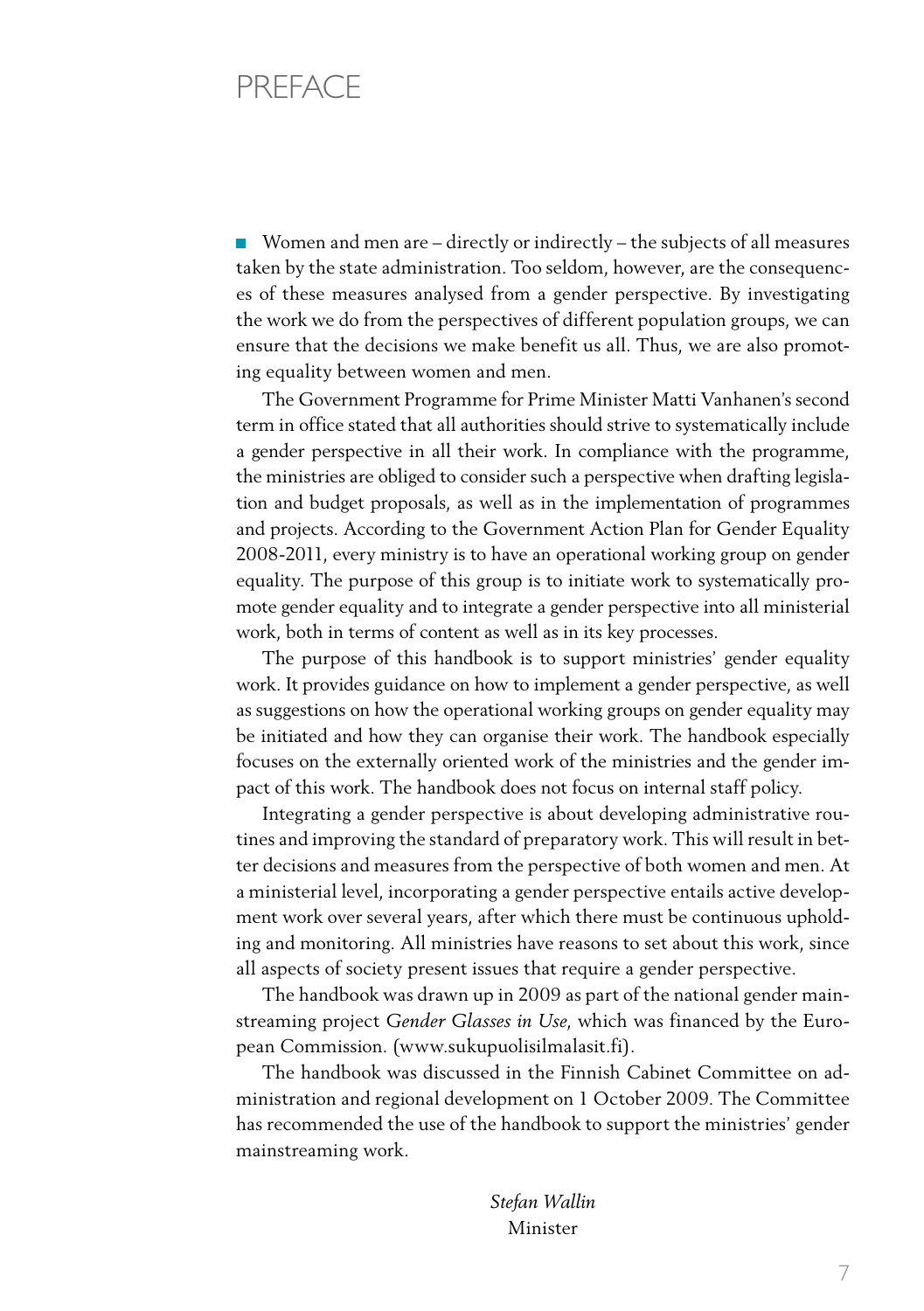# 1 The need for a gender perspective



#### *A GENDER PERSPECTIVE*

A gender perspective entails considering how an issue concerns women and men. Sex and gender are factors according to which people are grouped, much as age, domicile, or level of education. It is therefore to be considered as an aspect in preparatory work and in decision making.

*(For more terms and definitions that are relevant in this field, see the Glossary at the end of the handbook.)*

#### Good preparatory work

Everyone has a sex. Ordinary citizens and average persons in statistics are actually women and men. For instance, employees, students, immigrants, children, youth, unemployed, beneficiaries and users of public transport are women and men, girls and boys. When gender is made visible, we can determine the conditions, workings, and needs of both women and men. Thus, we can obtain more information about the target groups and, hence, better direct measures and how resources are allocated. This contributes to a significant improvement in the quality of preparatory work and decision making, while also improving the efficiency of measures and services.

Sex and gender matter. Sex and the assumptions and expectations linked to gender influence the actions and choices of people. These actions and choices have an impact on the lives, situations, and needs of people. Family circumstances, for instance, still have a differential impact on the lives of women and men. In the labour market, women and men are often employed in completely different sectors, and also are remunerated differently. If a gender perspective (that is, how something concerns women and men) is not considered in preparatory work, important information might be lost. What appears neutral may in fact serve the interests of one sex more than the other, or even completely neglect the needs of one of the sexes.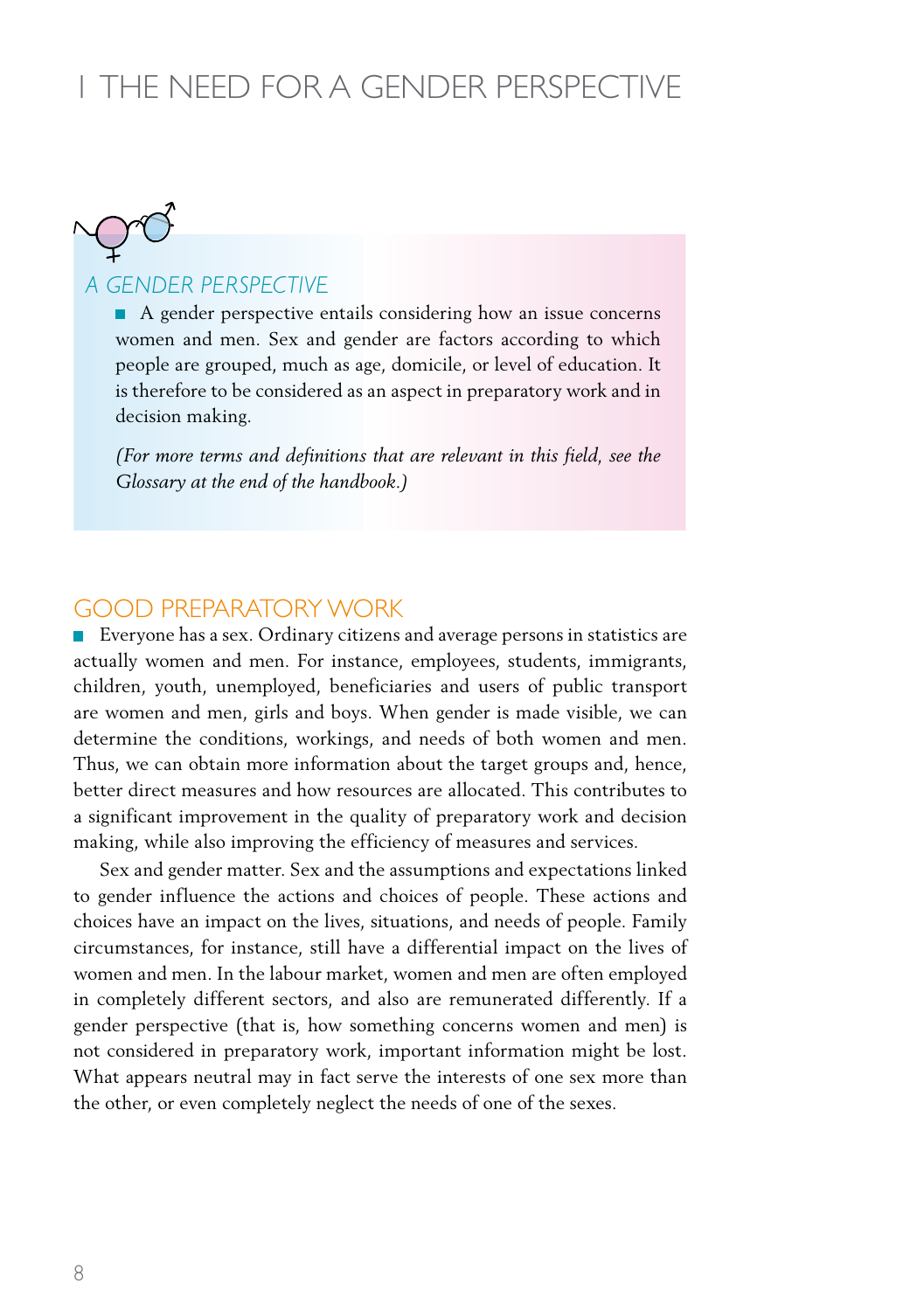#### *EXAMPLE*

#### *A gender perspective on the regulation of occupational safety*

A good example of the importance of a gender perspective in preparatory work was the reform of the legislation on occupational safety and health at the beginning of the 21st century. In Finland, the labour market is strongly segregated by sex, and the work and working conditions differ for men and women. The committee on occupational safety and health legislation took this into consideration in its work and discovered that changes regarding the content of workplace legislation inevitably had differential consequences for men and women.

While preparing the proposition, the committee changed course from an approach that focused on accidents in the workplace towards one that focused more broadly on investigating hazards in the workplace. In this way, the Act better responded to the typical risks found in female-dominated sectors (for example harassment, workload, and fatigue).

As a result of the preparatory work, the concept of occupational safety was broadened and the Act now better serves the occupational safety needs of both women and men.

#### PROMOTING GENDER EQUALITY

Gender equality is an important value and objective in Finnish society. Finland actively works towards this objective by using gender equality policy and gender equality measures. However, reaching the objective requires a gender perspective to be considered in the preparatory work of all societal questions, as well as in decision making. Measures in the field of gender equality policy might not help in the attainment of a goal if activities within other policy areas are gender blind. All aspects of society have issues where a gender perspective is needed.

The promotion of gender equality needs to be purposeful and it requires adequate allocation of resources. Without a systematic approach, there is a risk that the gender perspective remains disconnected, or is even completely excluded, from other preparatory work, resulting in less than satisfactory outcomes. Methodical work produces results. In this way, we can see that a gender perspective is useful not only from a gender equality point of view, but also from the perspective of productivity and well-being.

#### *CONSIDER*

■ What kind of issues relating to people do I work with? Have I examined things sufficiently also from a gender perspective?

How might my organisation, in particular, benefit from a gender perspective?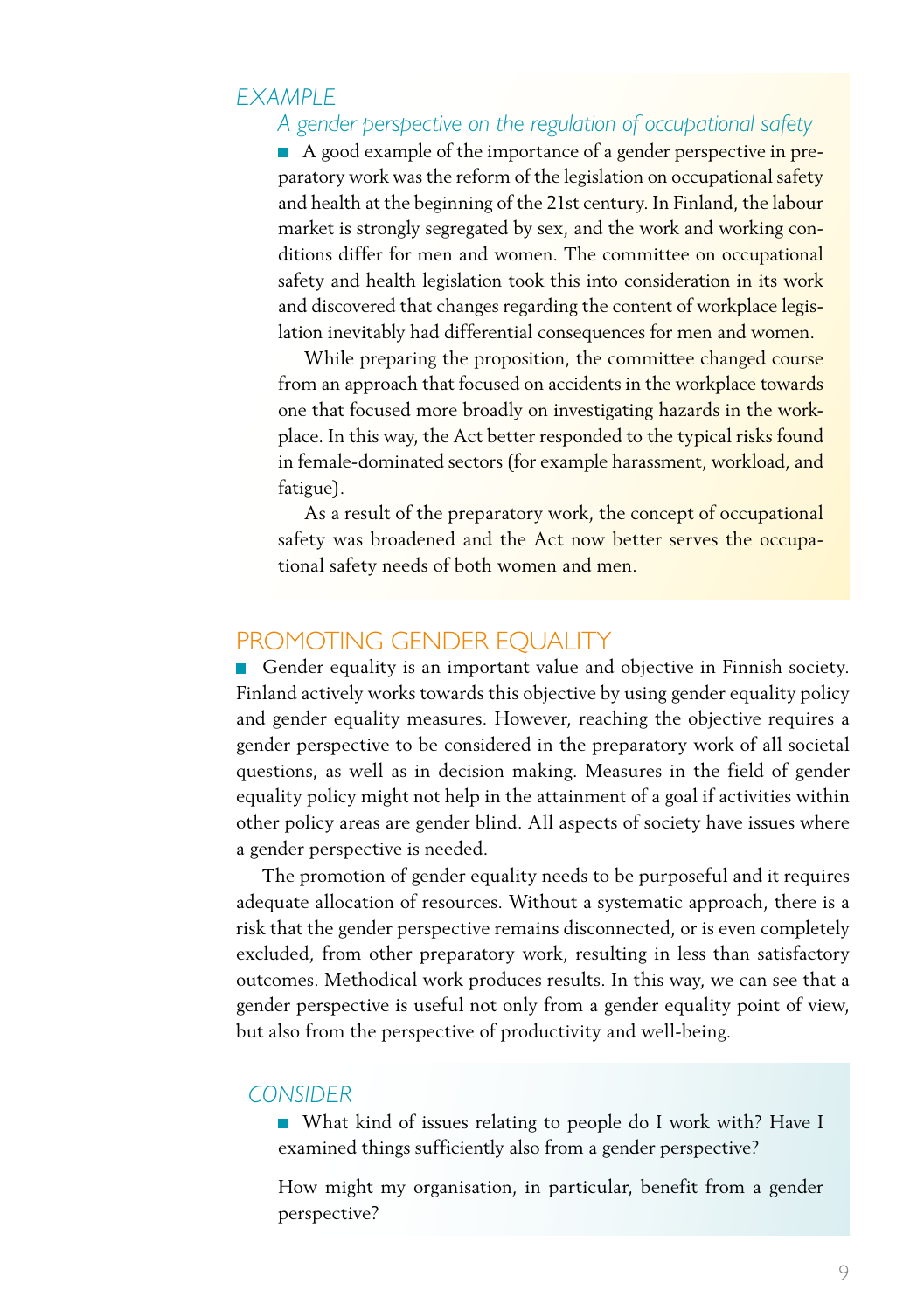#### Eliminating discrimination

**Taking into consideration a gender perspective in preparatory work and** decision making reduces gender-based discrimination in society. The Finnish Act on Equality between Women and Men1 (also called the Gender Equality Act) prohibits both direct and indirect gender-based discrimination. Indirect discrimination means that a provision, justification, or practice that appears to be gender neutral may actually place women or men in a less favourable position on the basis of gender. By integrating a gender perspective, one can endeavour to identify also these indirect consequences.

The Gender Equality Act in Finland has been interpreted to also encompass transgender and intersex persons. Trans and intersex perspectives are therefore included in the gender perspective and in the prohibition against discrimination (for more specifics, see the Glossary at the end of the handbook).

In addition to discrimination on the basis of gender, a person may be discriminated against on the grounds of, for instance, age, origin, language, religion, state of health or sexual orientation. A person may be discriminated against on several different grounds or on different grounds in different circumstances. One factor alone may not explain why discrimination occurs. To eliminate discrimination one needs to, in addition to gender, also investigate other personal circumstances.

#### *CONSIDER*

Have I ensured that there is neither discriminating legislation nor any discriminatory practices in my field of activities? Are special measures needed to eliminate discrimination and to promote gender equality?

<sup>1</sup> The Act on Equality between Women and Men 1986/609: http://www.tasa-arvo.fi/en/publications/ act2005.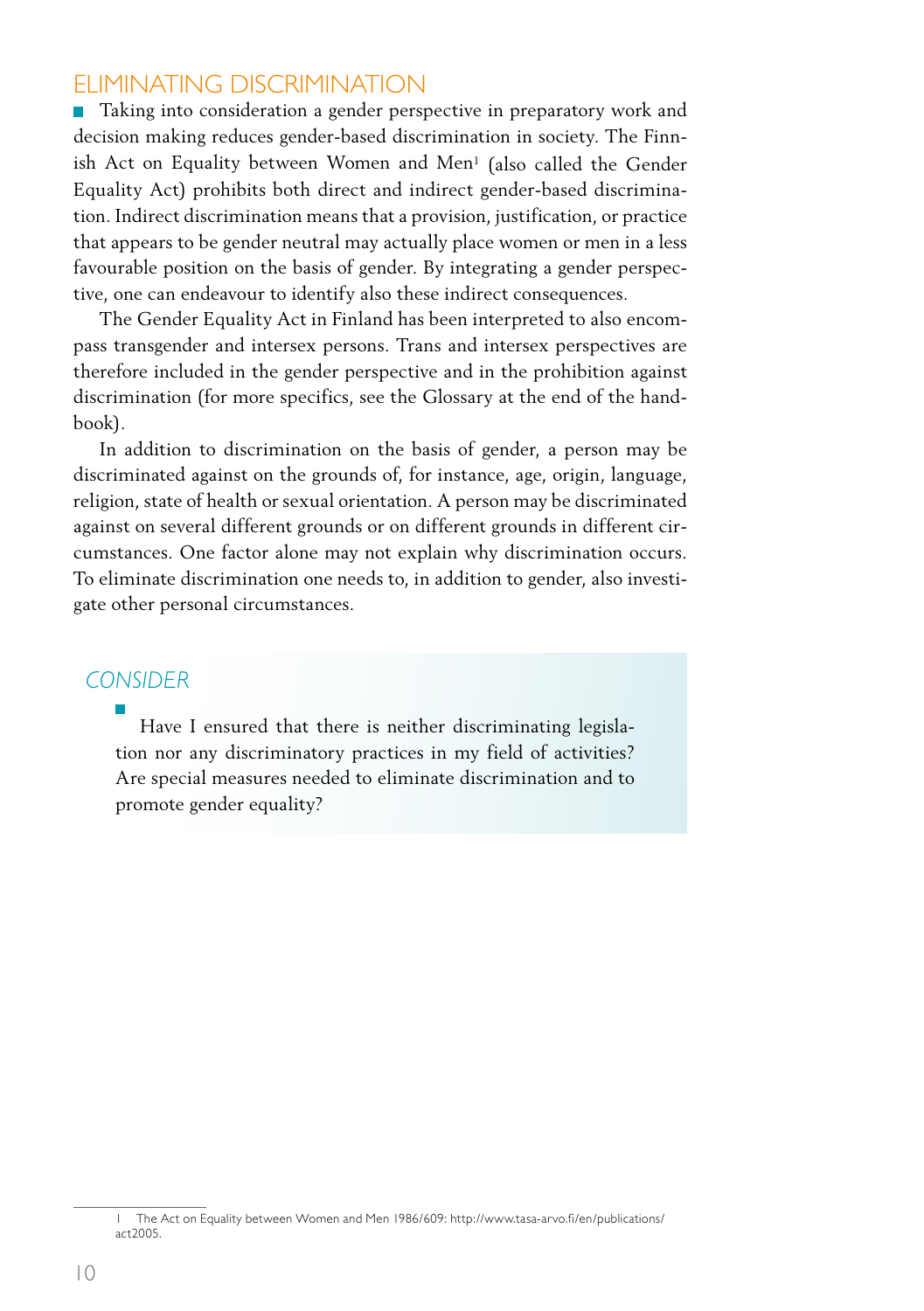# 2 Promoting gender equality is everyone's responsibility

### STAKEHOLDERS AND THE DUTY OF AUTHORITIES

■ The objectives of the Finnish Act on Equality between Women and Men are to prevent gender-based discrimination, to promote equality between women and men, and thus to improve the status of women, particularly in their work life. When the Act was updated in 2005, the duty for authorities to promote gender equality was speci-fied. According to current legislation in Finland, the duty to integrate a gender per-spective encompasses all authority work.



#### *The Act on Equality between Women and Men 1986/609 4 §*

In all their activities, authorities must promote equality between women and men purposefully and systematically, and must create and consolidate administrative and operating practices that ensure the advancement of equality between women and men in the preparatory work undertaken on different matters and in decision-making.

In particular, circumstances that prevent the attainment of gender equality must be changed.

In the availability and supply of services, the promotion of equality between women and men must be taken into account in the manner referred to in subsections 1 and 2.

It is notable that the duty, as laid down in the Act, concerns all authorities and levels of decision making. The objective is to promote gender equality systematically and in a planned manner within the State administration, in municipalities, and in other bodies, agencies or institutions exercising public authority. Authorities need to consider how this should be organised on a practical level. The work includes changing and developing work practices and the operational contents in order to integrate a gender perspective as an integral part of the work of authorities.

SIn addition to the legislation on a national level, Finland has also committed to integrating a gender perspective via, for instance, the United Nations Beijing Platform for Action<sup>2</sup> and, since 1997, through the Amsterdam

<sup>2</sup> Beijing Declaration and Platform for Action, Fourth World Conference on Women, 15 September 1995: http://www.un.org/womenwatch/daw/beijing/pdf/BDPfA%20E.pdf..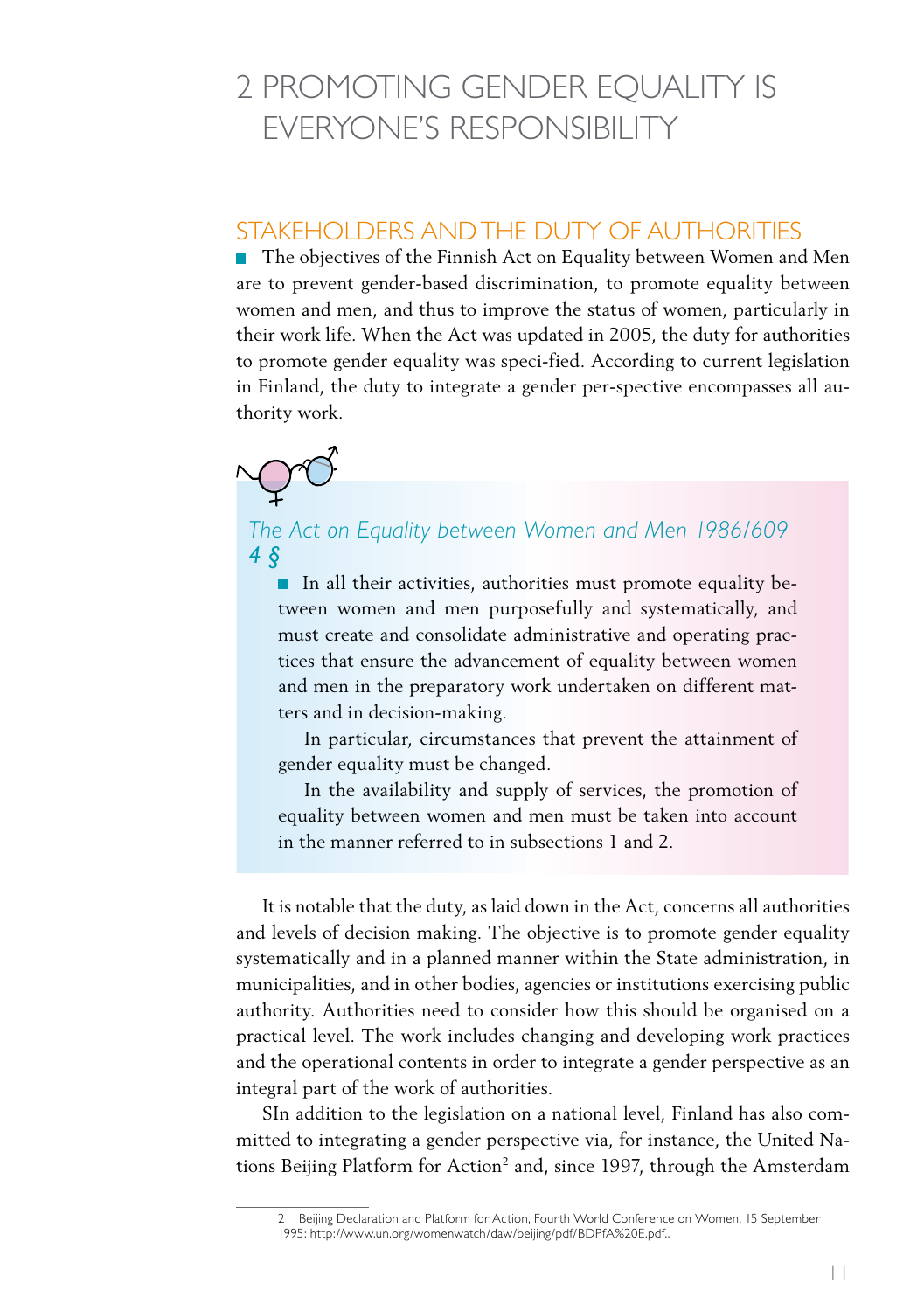Treaty which amended the Treaty on European Union. The gender perspective has also been an important part of government programmes and measures defined in government action plans on gender equality since the end of the 1990s.

#### The role of management

Management is responsible for changing organisational practices so that they include a gender perspective. Above all, management needs to ensure that such work is being carried out and that there are sufficient prerequisites in place for it to occur. Promoting a gender perspective in an organisation demands some planning and development work. This requires allocating work hours for such activities.

It is vital that management partakes in planning and implementing the mainstreaming of a gender perspective and that it sends out the message to the organisation that it expects results. Compiling clear instructions and ensuring follow-up help employees to actually do what they are supposed to do. Written instructions alone are not enough, it is important that managers are present at meetings and training events. The lack of commitment of middle management is often seen as the greatest challenge to gender mainstreaming. The commitment and activity of senior management also assist in the work of middle management. In future hiring of managers, the organisation should pay attention to gender equality competence.

Managers should also consider how they themselves might receive support in promoting a gender perspective, since such work often faces resistance and negative attitudes.

#### *QUESTIONS FROM MANAGAMENT CONCERNING PREPARATORY WORK*

- $\square$  What is the impact of the issue being prepared from the perspective of women and men, respectively?
- □ Are additional measures required?
- □ Are further investigations needed?

#### The role of the gender equality co-ordinator

It is important to nominate a person to be responsible for planning and coordinating the organisation's gender equality work. Work hours must be allocated for this work. Since the activities are diverse and the co-ordinator has to co-ordinate the co-operation, it is important that the person is at the centre of the organisation. The co-ordinator is responsible for planning, not for im-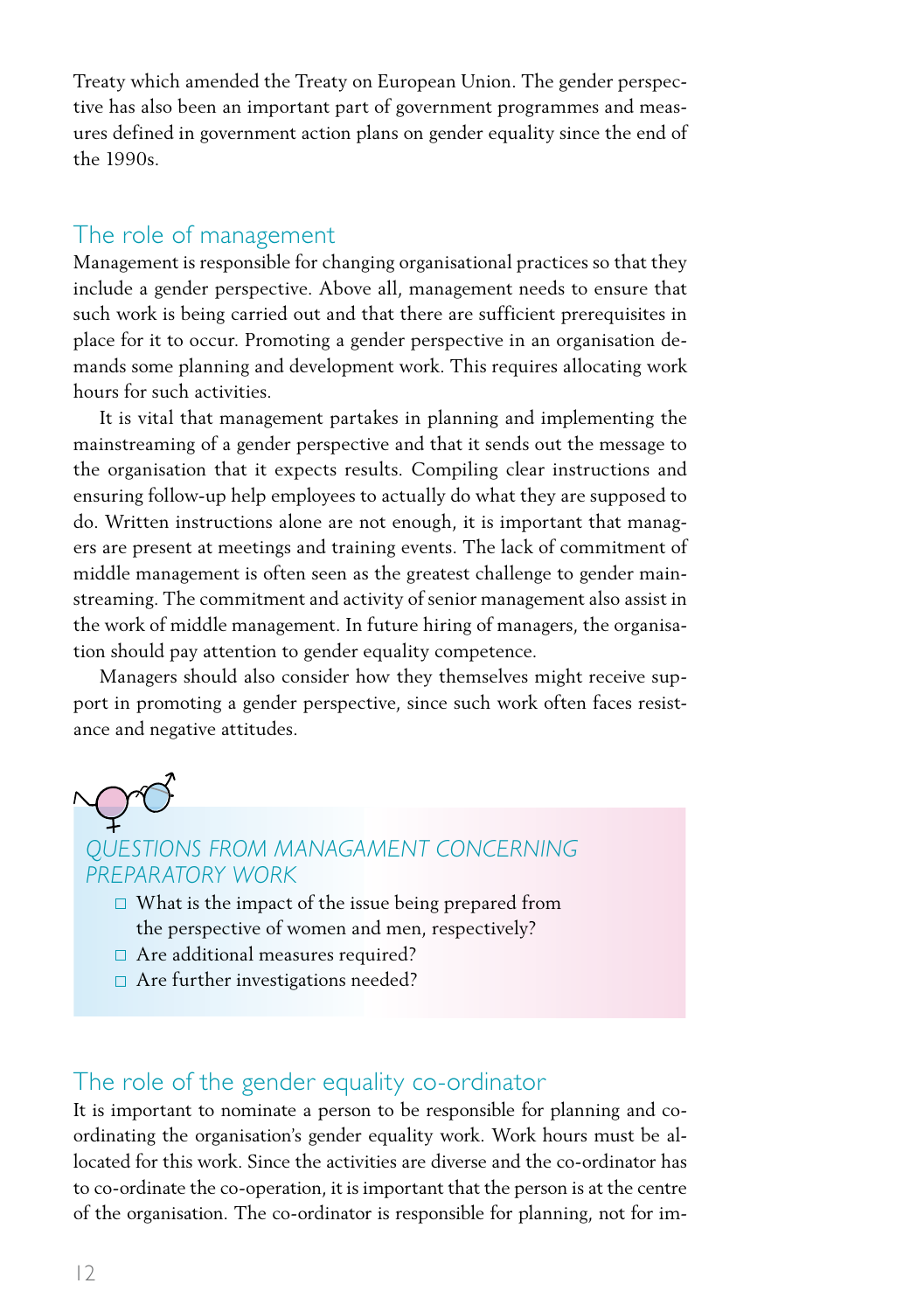plementation. Hence, the co-ordinator should not analyse, but rather function as a consultant and coach. A clear mandate has to be defined for the work of the co-ordinator.

Because gender and experience of sex and gender are intrinsic to every human being, there exist many personal beliefs, assumptions and opinions connected to questions of gender equality. In Finland, the approach has typically been gender neutral (gender blind). Due to this, highlighting gender is still somewhat new and strange, and some might even find it unprofessional. There may also be active or passive resistance within an organisation in relation to promoting gender equality. One must not take such resistance personally.

#### *GUIDELINES FOR THE CO-ORDINATOR*

- $\Box$  The role of the gender equality co-ordinator is to plan and to support the mainstreaming of a gender perspective in the organisation.
- $\square$  The co-ordinator can also support individual persons who are in charge of drafting and preparatory work. However, the point is not to do all the work for them.
- $\square$  Management should mandate the work before it is commenced.
- $\Box$  Take it step by step and document your work.
- $\Box$  Compile good examples and best practices.
- $\square$  Ensure that management demands results and also puts the results to use.
- $\Box$  Focus on people who want to co-operate and who can promote the issue in their own work communities.
- $\square$  Build a supporting network within and outside the ministry.

#### The role of all employees

Promoting gender equality is the responsibility of every individual employee. A gender perspective, how a particular issue concerns women and men, ought to be one of the perspectives investigated in all preparatory work. All persons in charge of drafting

- must investigate in advance the impact from both women's and men's points of view
- must prevent direct and indirect gender-based discrimination
- must, whenever feasible, promote gender equality.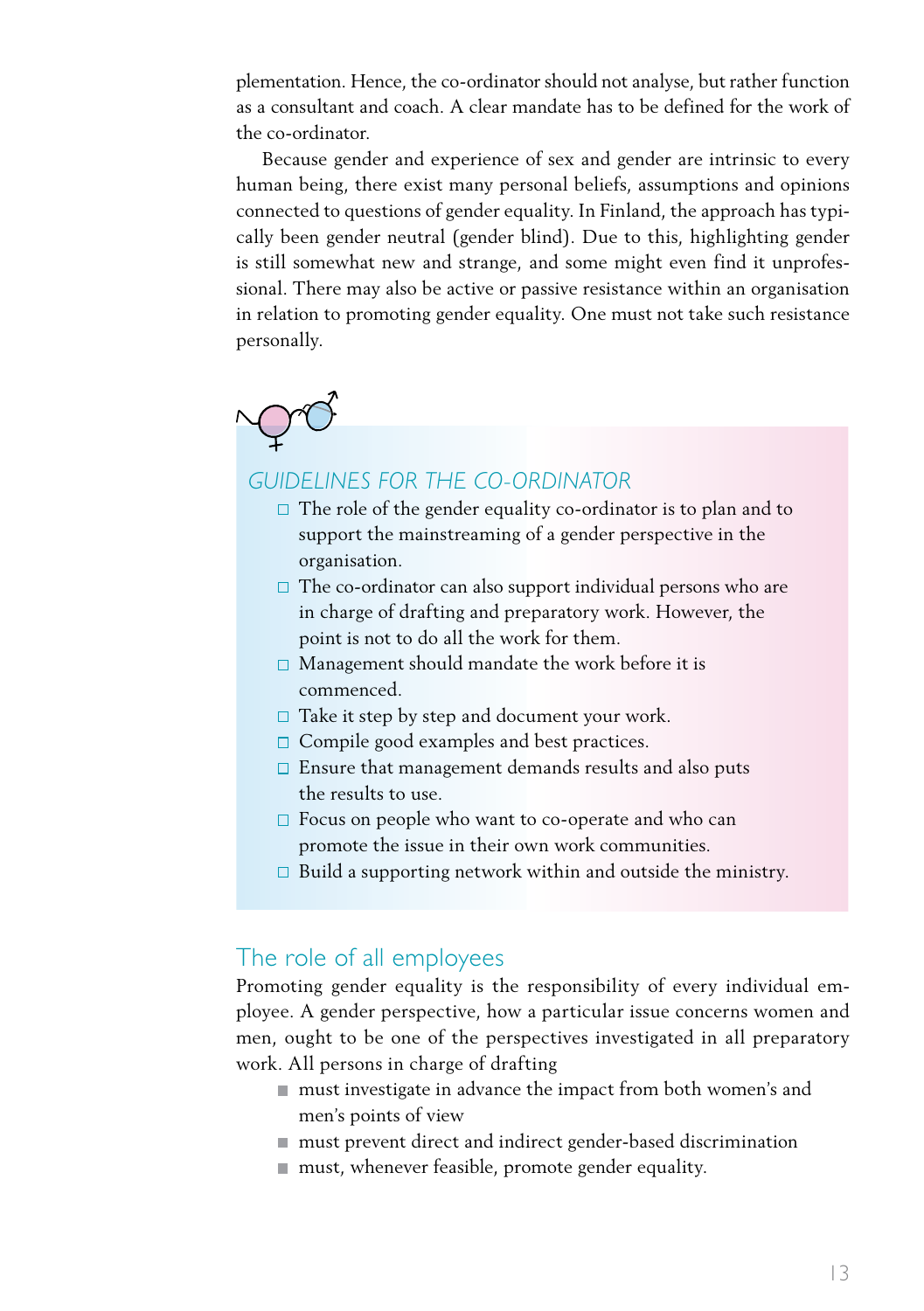This work is supported by, for example, sex/gender disaggregated statistics and information. It is also supported by a method for assessing gender impact by investigating the impact of a proposal or measure from the perspective of women and men, respectively (for more details, see Chapter 3). Requesting the assistance of experts in the field is worthwhile.

The role of gender equality authorities and other experts The gender equality authorities support the work to mainstream a gender perspective. In Finland, the Equality Unit is administratively located at the Finnish Ministry of Social Affairs and Health (MSAH). The Unit regularly organises workshops and training events that are open to all ministries. The theme of the training events is how to consider a gender perspective in one's own work. The Equality Unit also co-ordinates the gender policy of the government and other measures related to mainstreaming a gender perspective. The responsibility for enforcing a gender perspective, however, lies with the agency responsible for the field to which the issue belongs.

#### *CONSIDER*

How does my work community ensure gender equality and a gender perspective? Where are the objectives defined? Where or from whom can I receive support for your work?

#### Operational working groups on gender equality

Ministries are to implement a gender perspective in all their work. It is an important perspective, for instance, in the drafting of legislation and budget proposals, as well as in the implementation of programmes and projects. Mainstreaming a gender perspective entails developing the core activities and changing practices in ministries.

The ministries must set up operational working groups on gender equality to plan and support the mainstreaming of a gender perspective in each ministry. The operational working group on gender equality is an expert group that can make recommendations and proposals to the civil servants responsible for the core activities of the ministry and to the ministry's management group. The group may also monitor the implementation of the commonly agreed objectives.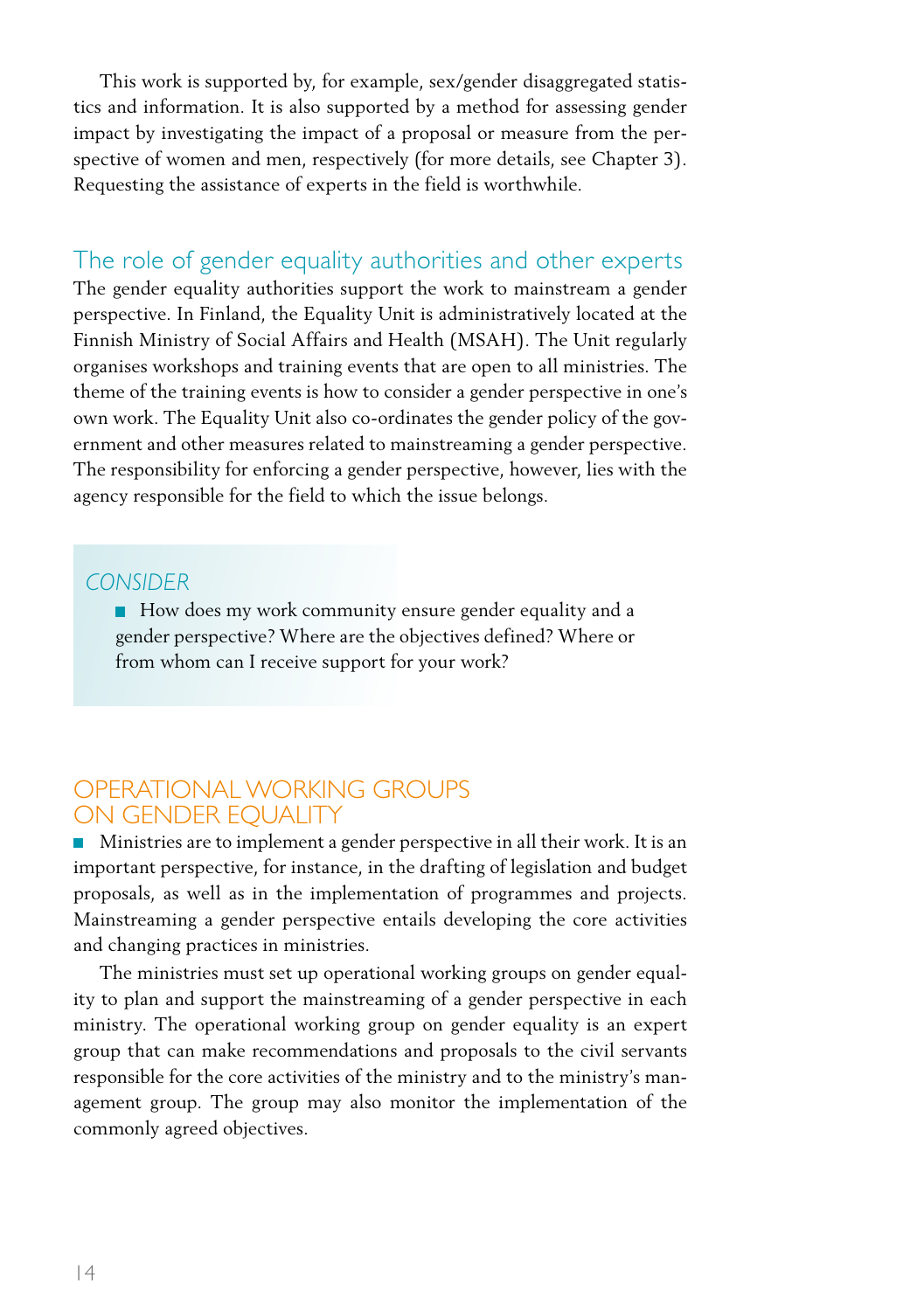# *THE OPERATIONAL WORKING GROUP ON GENDER EQUALITY*

- $\square$  Examines the responsibilities of the ministry from a gender perspective and monitors the work of the ministry, for instance projects that are being initiated.
- $\square$  Plans and monitors gender mainstreaming in the key areas of the ministry (legislation, budgets, performance management, projects, strategies, etc.)
- $\Box$  Acts as an expert on gender equality within the administrative branch.
- $\Box$  Reports and makes suggestions to the management of the ministry.
- $\Box$  (May also work on gender equality issues connected to staff policy and promoting non-discrimination, if no other groups are specified for that pur-pose).

The ministry's operational working group on gender equality needs leadership and co-ordination in order for it to function properly. It is the responsibility of the ministry's management to ensure that the groups hold meetings and that they have the requisite operational preconditions in place. It is considered good practice that the group is chaired by a member of the ministry's senior management and that the group has a secretary/co-ordinator with possibilities to use his/her worktime on the working group. It is recommended that those who are responsible for the core activities of the ministry (drafting legislation and budget proposals, etc.) are members of the group or are, at the very least, at the group's disposal. It is also important that the different areas of responsibility are represented in the group.

A gender perspective should be a part of all key processes at all stages, from preparation to decision making and monitoring. The main responsibility for imple-menting a gender perspective and for assessing gender impact lies with manage-ment and with those officials entrusted with preparatory work. An operational working group on gender equality may discuss the issue at suitable intervals by, for instance, inviting the officials in charge of preparatory work to be heard at meetings. In order to strengthen a gender perspective, the operational working group on gender equality may give recommendations to the persons responsible or to the ministerial management group.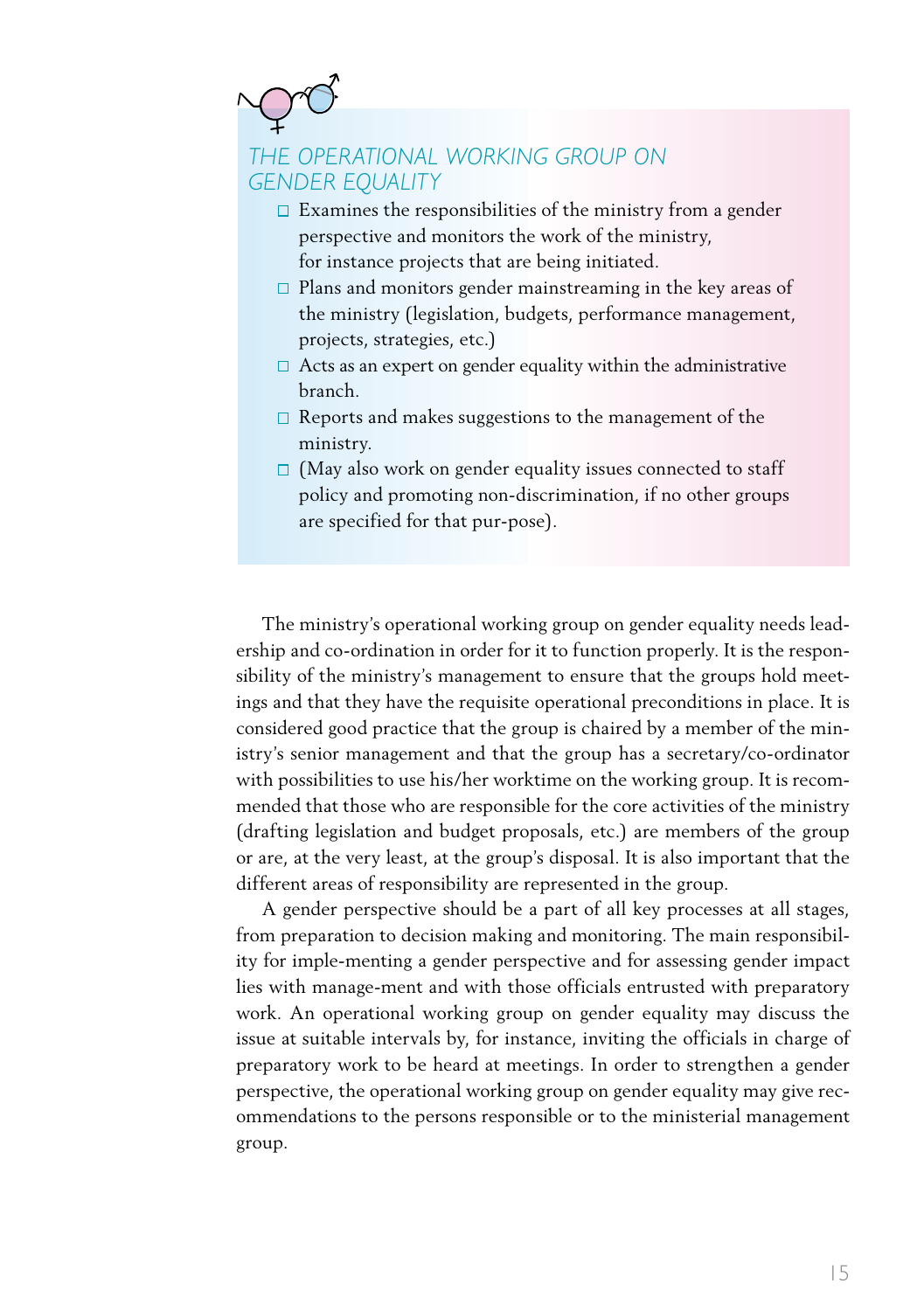#### *EXAMPLE*

#### *The operational working group on gender equality at the Ministry of Social Affairs and Health – TARVO*

■ The gender equality group TARVO at the Ministry of Social Affairs and Health (MSAH) was established in 2005. In 2008, the composition of the group was reformed and its mandate specified. The objective of the group is to outline, promote, monitor, and co-ordinate the gender equality work at the MSAH. The members of the group are from different departments and independent units and the group also includes experts on key processes. Co-operation between experts on content and experts on processes has been observed to be fruitful for everyone.

Among other things, the group has developed mechanisms to identify those government bills that require gender impact assessment. It has also developed and monitored the gender perspective in the budget proposal and has developed the performance guidance of the ministry, its staff policy, as well as training and the production of statistics. The group has also discussed the different areas of responsibilities of the ministry through, for instance, projects and programmes. There have been positive developments in all sectors, but were it not for the gender equality group, the gender perspective might still be forgotten. In the near future, the aim is to create systematic procedures for different sectors and for handling processes. The group is also working on developing a model for the annually recurring activities.

#### A calendar outline for gender mainstreaming

Almost all ministerial processes occur cyclically. Every year, an action plan, a legislation plan, and a budget proposal for the ministry are drawn up. Also, the performance agreement is drawn up or reviewed yearly. To strengthen a gender perspective in, for instance, the ministry's drafting of the budget proposal requires participation at the right time. Therefore, it is worthwhile organising the work of the operational working group on gender equality in accordance with the normal processes and timelines of the ministry.

There is a model timeline to facilitate the work of the operational working group on gender equality. Each ministry should edit and make additions to the timeline according to its own timelines and needs. The timeline has been drawn up based on a yearly cycle of six meetings of the group. The principle is that the person in charge of preparing a theme is responsible for presenting it at meetings. The group may then, after the discussion, offer its recommendations. The most important decisions are presented to the ministry's management group. The management group also regularly receives reports on how the work is proceeding.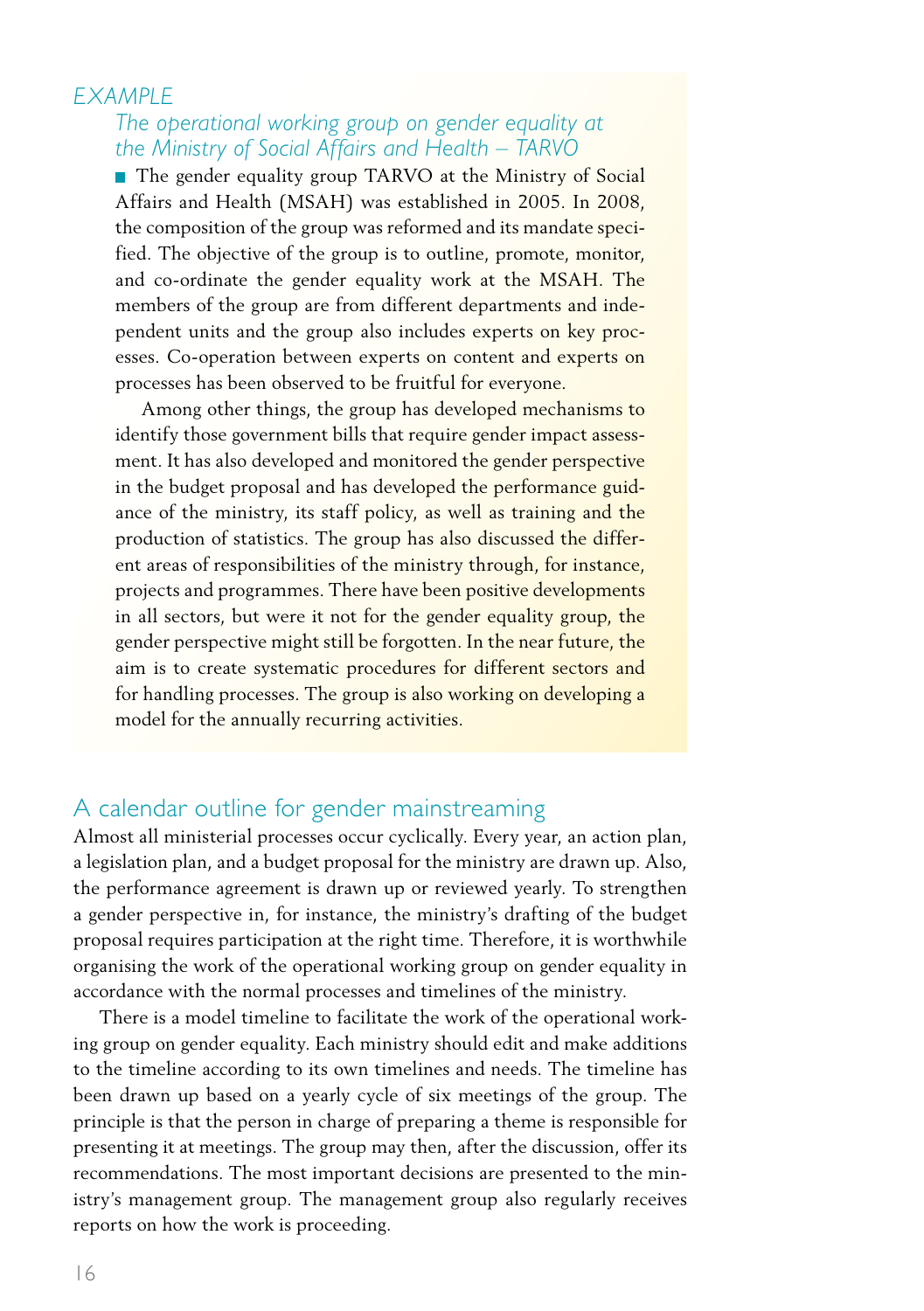| <b>IST MEETING</b>             |                                                                         |
|--------------------------------|-------------------------------------------------------------------------|
| LEGISLATION                    | Review the legislative plan, selecting the next government<br>proposals |
| <b>PROJECTS</b>                | Review the action plan, select the next projects                        |
| <b>BUDGET</b>                  |                                                                         |
| PERFORMANCE<br><b>GUIDANCE</b> |                                                                         |
| OTHER                          | The working group's report and reporting to the management<br>group     |

| 2 <sup>ND</sup> MFFTING |                                      |
|-------------------------|--------------------------------------|
| LEGISLATION             | Government proposals to be monitored |
| <b>PROJECTS</b>         | Projects to be monitored             |
| <b>BUDGFT</b>           |                                      |
| <b>TULOSOHIAUS</b>      |                                      |
| <b>OTHER</b>            | Statistics and indicators            |

| 3 <sup>RD</sup> MEETING        |                                              |
|--------------------------------|----------------------------------------------|
| <b>LEGISLATION</b>             | Government proposals to be monitored         |
| <b>PROJECTS</b>                | Projects to be monitored                     |
| <b>BUDGET</b>                  | Analysing the budget proposal                |
| PERFORMANCE<br><b>GUIDANCE</b> |                                              |
|                                | The government programme (in election years) |

| 4TH MEETING                           |                                                                                       |
|---------------------------------------|---------------------------------------------------------------------------------------|
| <b>LEGISLATION</b>                    | Government proposals to be monitored                                                  |
| <b>PROJECTS</b>                       | Projects to be monitored                                                              |
| <b>BUDGET</b>                         |                                                                                       |
| <b>PERFORMANCE</b><br><b>GUIDANCE</b> | Reviewing the ministerial position on the annual report of the<br>government agencies |
| <b>OTHER</b>                          | Reporting to the management group                                                     |

| 5 <sup>TH</sup> MEETING |                                                    |
|-------------------------|----------------------------------------------------|
| <b>LEGISLATION</b>      | Government proposals to be monitored               |
| <b>PROJECTS</b>         | Projects to be monitored                           |
| <b>BUDGET</b>           |                                                    |
| <b>GUIDANCE</b>         | PERFORMANCE   Reviewing the performance agreements |
| OTHER                   | Strategic work                                     |

| 6 <sup>TH</sup> MEETING        |                                                  |
|--------------------------------|--------------------------------------------------|
| LEGISLATION                    | Government proposals to be monitored             |
| <b>PROJECTS</b>                | Projects to be monitored                         |
| <b>BUDGET</b>                  | Reviewing the proposed spending limits           |
| PERFORMANCE<br><b>GUIDANCE</b> |                                                  |
| OTHER                          | Preparing the work programme for the coming year |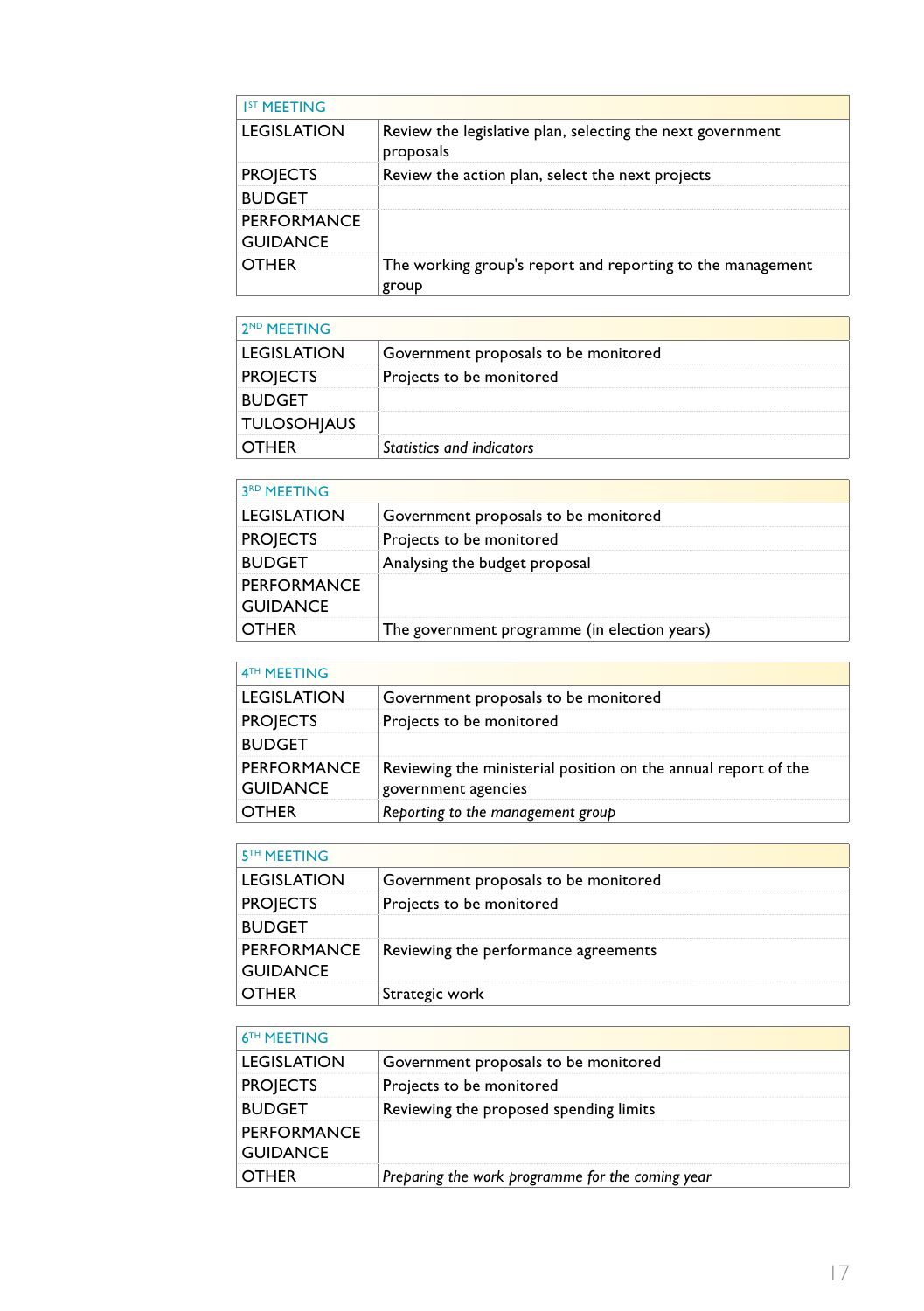#### An operational gender equality plan

According to the Finnish Gender Equality Act, if an employer regularly has at least 30 employees working in employment relationships, the employer shall yearly produce a *gender equality plan*. As specified in the Act, the gender equality plan may be incorporated into a personnel and training plan or an occupational safety and health plan. The plan should include an assessment of the gender equality situation in the workplace, details of the employment of women and men in different jobs, and a sur-vey of the grade of jobs performed by women and men, the pay for those jobs and any pay differentials that occur.

Ministries may, additionally, draw up a plan for enforcing gender mainstreaming, i.e. an *operational gender equality plan*. The operational gender equality plan focuses on planning the integration of a gender perspective into the core activities and responsibilities of the ministry, not on staff policy.3

The objective of an operational gender equality plan is to analyse the ministry's activities from a gender perspective and to concretely define the objectives to strengthen such a perspective. A good plan also defines measures, responsible persons and bodies and resources to be allocated, as well as the time frame and monitoring indicators. The operational gender equality plan should be as concrete as possible. Monitoring and resource allocation should be taken into account while the plan is being drawn up.

### *ESSENTIALS OF AN OPERATIONAL GENDER EQUALITY PLAN*

- *State of affairs:* A report on the core activities of the ministry, activities where a gender perspective is relevant, as well as a survey of the possible gender equality challenges or problems.
- *Objectives:* Objectives and results that the ministry intends to achieve, as well as the grounds on which the measures are deemed to promote gender equality.
- *Measures:* A description of the measures, such as authority service delivery, developing ministerial working methods, or a gender impact assessment of activities.
- *Resources:* A proposal for how to use the authorities' resources in order to implement the plan.
- *Responsibility:* Persons responsible for the implementation and their areas of responsibility.

<sup>3</sup> Most Finnish ministries drew up operational gender equality plans in the beginning of the 1990s, when there was a decree in force concerning operational gender equality plans (1262/90), 1.1.1991–28.2.1993.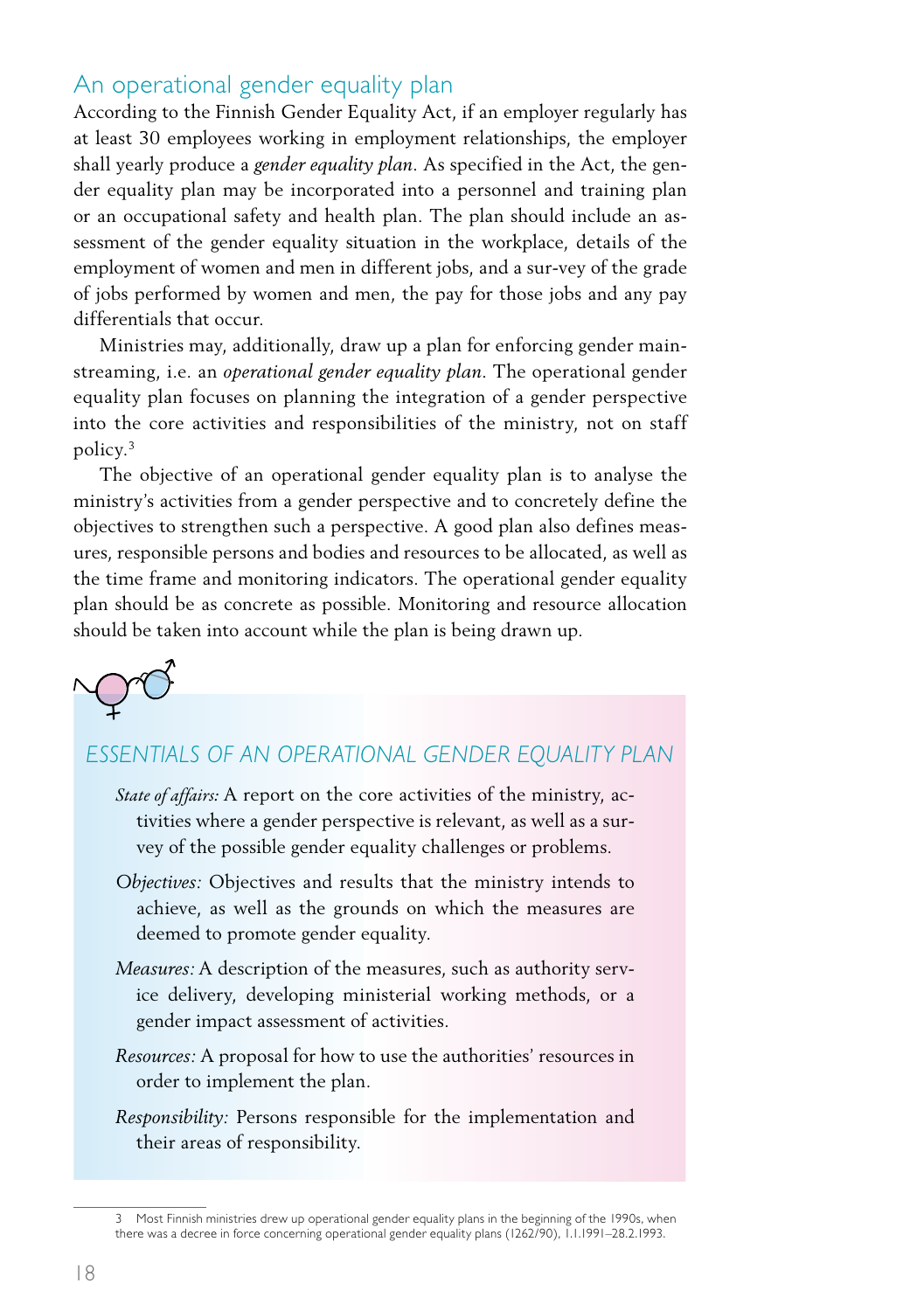- *Co-operation:* Liaisons, for instance with other authorities, institutions, companies, organisa-tions, or persons.
- *Training:* A plan for delivering training to those authorities and partners who take part in implementing the plan. The training should provide the information and methods needed to implement the plan.
- *Communication:* Objectives for communication concerning the plan and its implementation, including target groups and timeline.
- *Monitoring:* Instructions for monitoring and making the most of the implementation of the plan, procedures for revision and changes, as well as period of validity.

All Finnish authorities are bound by law to certain obligations to promote equality and non-discrimination and to operational equality planning.4 In order to promote gender equality and non-discrimination it is important to ensure that the operations of authorities consider both gender equality and all the grounds of discrimination covered in the Finnish Non-Discrimination Act, as well as the reciprocal relationship between the different grounds (such as multiple discrimination). For concrete plans, this may entail, for instance, that a gender perspective is included as a cross-cutting theme in the equality plan and that the equality perspective in turn is included in the operational planning on gender equality. It is possible to draw up one universal plan for both themes (see also the Glossary).



### *DIFFERENT ALTERNATIVES FOR OPERATIONAL PLANNING OF GENDER EQUALITY AND NON-DISCRIMINATION5*

- 1. A non-discrimination or equality plan including a gender perspective, and an operational gender equality plan with an equality perspective.
- 2. A joint plan, including measures to promote both gender equality and non-discrimination. Also, consideration of reciprocal relations.

*Remember also the legal requirements for employers concerning gender equality planning and staff policy!*

<sup>4</sup> Finland's Non-Discrimination Act 2004/21: http://www.finlex.fi/fi/laki/kaannokset/2004/en20040021.pdf.

<sup>5</sup> Consideration of possible current or impending changes in legislation is important in the planning process.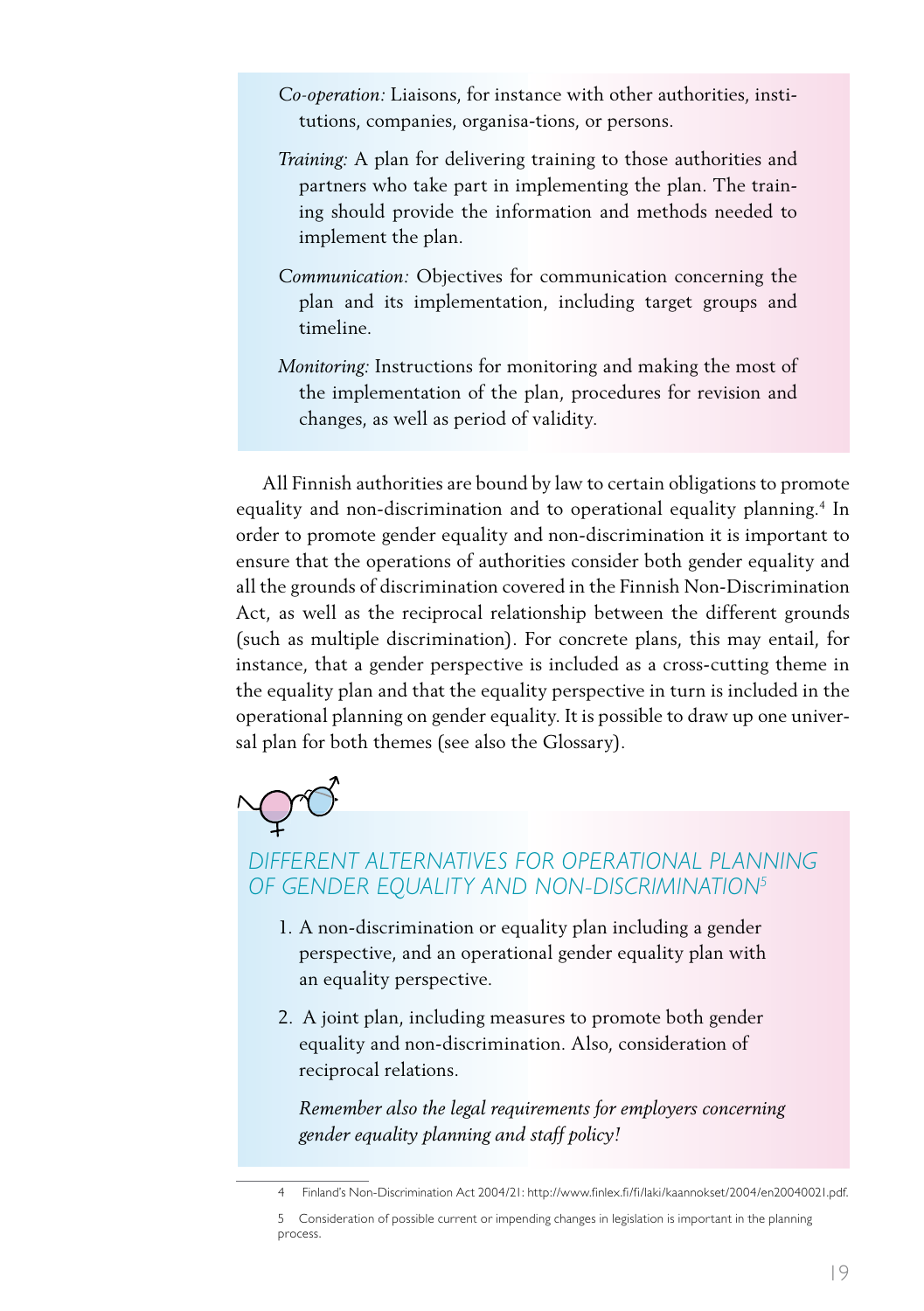# 3 Gender impact assessment

Gender impact assessment is a method intended for planning and preparatory work. It entails assessing the impact of a measure or proposal from the perspective of women, men, and gender equality, respectively. Gender impact is always assessed when activities are deemed to have an impact on different groups of people. The assessment is done as part of officials' everyday work. (See also Chapter 5 A gender perspective in projects and programmes.)

It is advisable to assess gender impact at all stages of preparatory work (continuous assessment). Moreover, a more in-depth analysis of the direct and indirect gender impact of the project or legislation in question is conducted when needed. A gender perspective should be one of the perspectives incorporated throughout the preparatory work.

### Examiningthe need for assessment

It is worthwhile to examine the need for gender impact assessment at the very beginning of the preparatory work. This need is assessed by answering questions that test gender relevance and by reviewing existing background information and statistics.

#### *TESTING GENDER RELEVANCE*

*1. Are people's lives and everyday activities affected?* 

*2. Are there significant differences between women and men in this sphere of activities?* 

#### *NO*

If the answer is no, there appears to be no gender impact. Hence, there is no need to further investigate the consequences. State this in the working documents.

#### *YES*

If the answer is yes, it is likely that the measure has a gender impact. In that case, a more thorough analysis of the gender impact is required. The gender impact needs to be assessed also when the issue being prepared focuses mainly on one sex.

If you are unsure about the answer, carry out a gender impact assessment.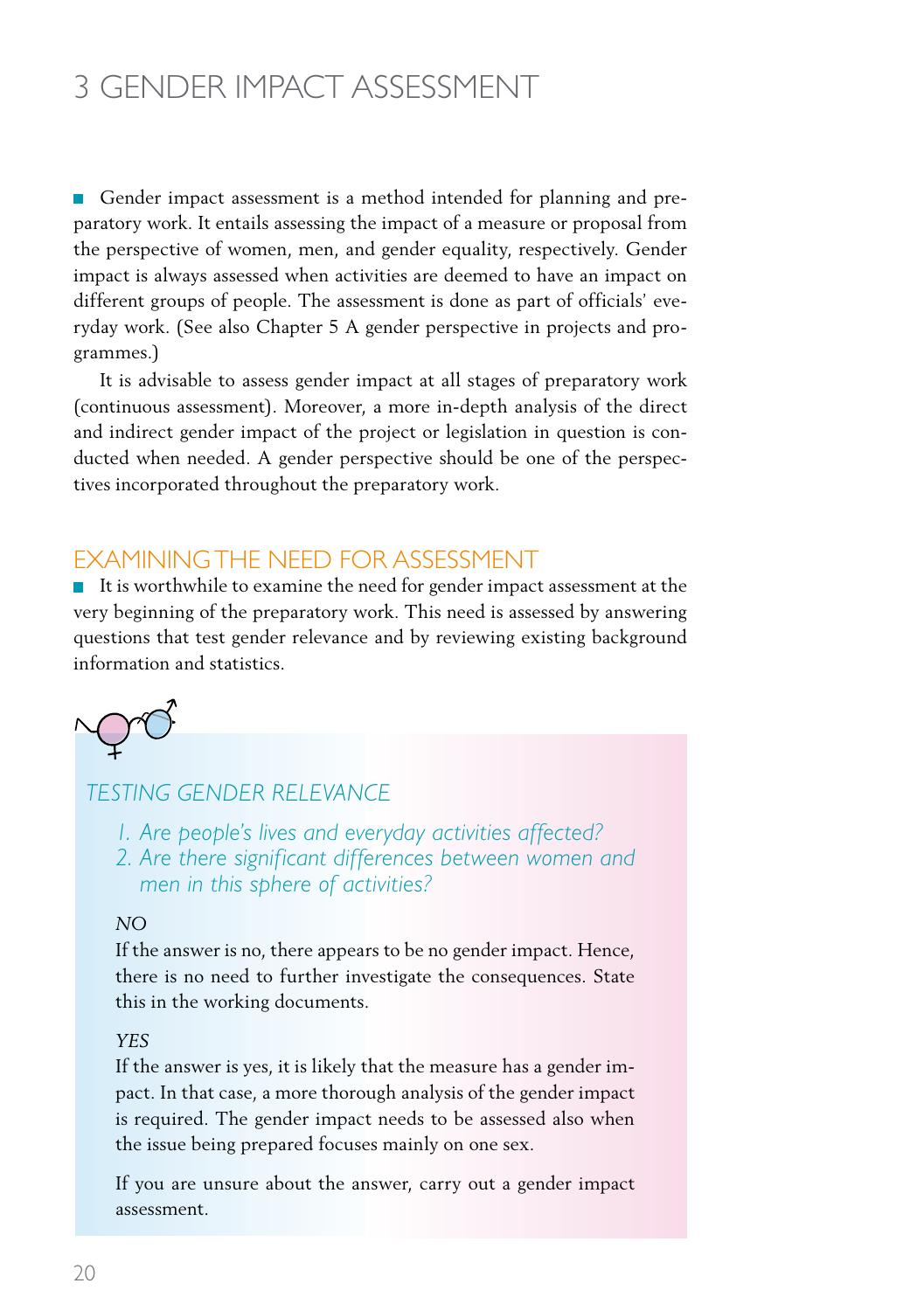By reviewing existing information and statistics, one can determine whether conclusions about the possible gender impact may be drawn on the basis of that information. It is also advisable to inquire into the gender expertise of the working party. A suitable next step is to draw up a plan for obtaining missing information and ensuring expertise. For all practical purposes, at the very beginning of preparatory work, one needs to clarify:

- how the issue at hand affects women and men, girls and boys, respectively
- what is already known about the circumstances and needs of women and men
- what additional information is needed.

### Methods of implementation and evaluation **CRITERIA**

Gender impact assessment can be realised in a number of ways. It may be done as a part of the preparatory work, that is, at all those points when there are issues being prepared that are significant from a gender perspective. It may also be carried out as a separate survey on the preparatory work as a whole or on some parts of it. Gender impact should to be analysed also as a part of other impact assessment (for instance, when determining the economic impact of the proposal from the perspectives of women and men, separately). The results of the gender impact analysis are taken into account when the final proposal or measure is being drawn up.

In practice, gender impact assessment is carried out

- by analysing statistics *(*how do the circumstances of women and men differ?*)*
- by further investigations *(*how do the differences in the circumstances of women and men affect the issue in question?*)*
- by hearing experts and stakeholders *(*what gender impact do they consider the issue to have*?).*

Gender impact assessment may also be carried out with the help of the questions below. While assessing the gender impact, keep in mind that a gender perspective includes both men and women. The assessment should therefore take into account also men's needs and circumstances.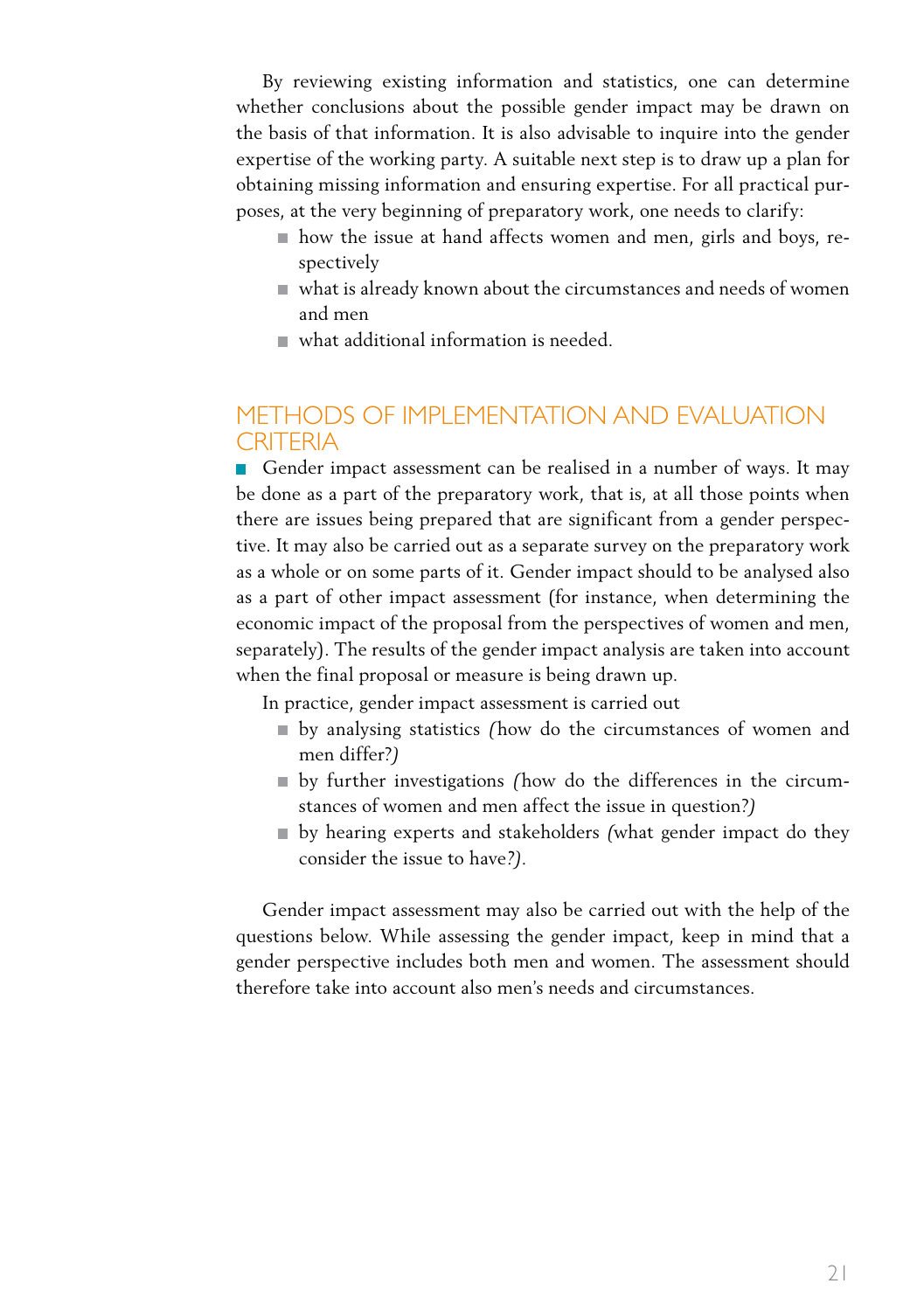Does the proposal promote equality between women and men? Are women and men de facto treated equally in the proposal? Have the special needs and circumstances of women and men been adequately identified? Are special measures directed at either sex needed? Does the proposal affect the realisation of gender equality in a longerterm perspective?

#### ECONOMIC STATUS

Does the proposal have different effects for the economic status of women and men, respectively? What are the consequences, for example, in relation to pay, taxation, or earnings-related benefits? Do positive or negative economics affect either sex in particular?

#### Decision making

Does the proposal have differing consequences for women's and men's opportunities to participate and influence? Does it strengthen the opportunities of both sexes to participate equally in the decision making in all areas?

#### Professional life

Does the proposal affect women's and men's position on the labour market differently? Does it have different consequences for employment, conditions of employment, pay, or working conditions in female-dominated and male-dominated sectors, respectively? Are special solutions needed in order to ensure the labour market status of women or men, or in order to, for instance, further recruitment and career advancement in the field? Is sex segregation in different fields and professions weakened or strengthened by the proposal? Does the proposal facilitate the reconciling of work and family life for employees?

#### Business and industry

Does the proposal have a different effect on businesses in female- and male-dominated fields or on businesses of different sizes? Does the proposal weaken entrepreneurship opportunities for either sex? Are special measures needed to support women's entrepreneurship?

#### **EDUCATION**

Does the proposal support the educational opportunities and professional development of both sexes independently of the professional or the educational sector? Are special solutions needed to support the educational opportunities for either sex? Are special solutions needed to alleviate sex segregation in education?

#### **PARENTHOOD**

Does the proposal support both women and men in parenting and starting a family? Does the proposal affect differently custodial and non-custodial parents? Does the proposal encourage a more equal distribution of family leaves and of sharing caring responsibilities between women and men? Are any special measures needed to strengthen paternity?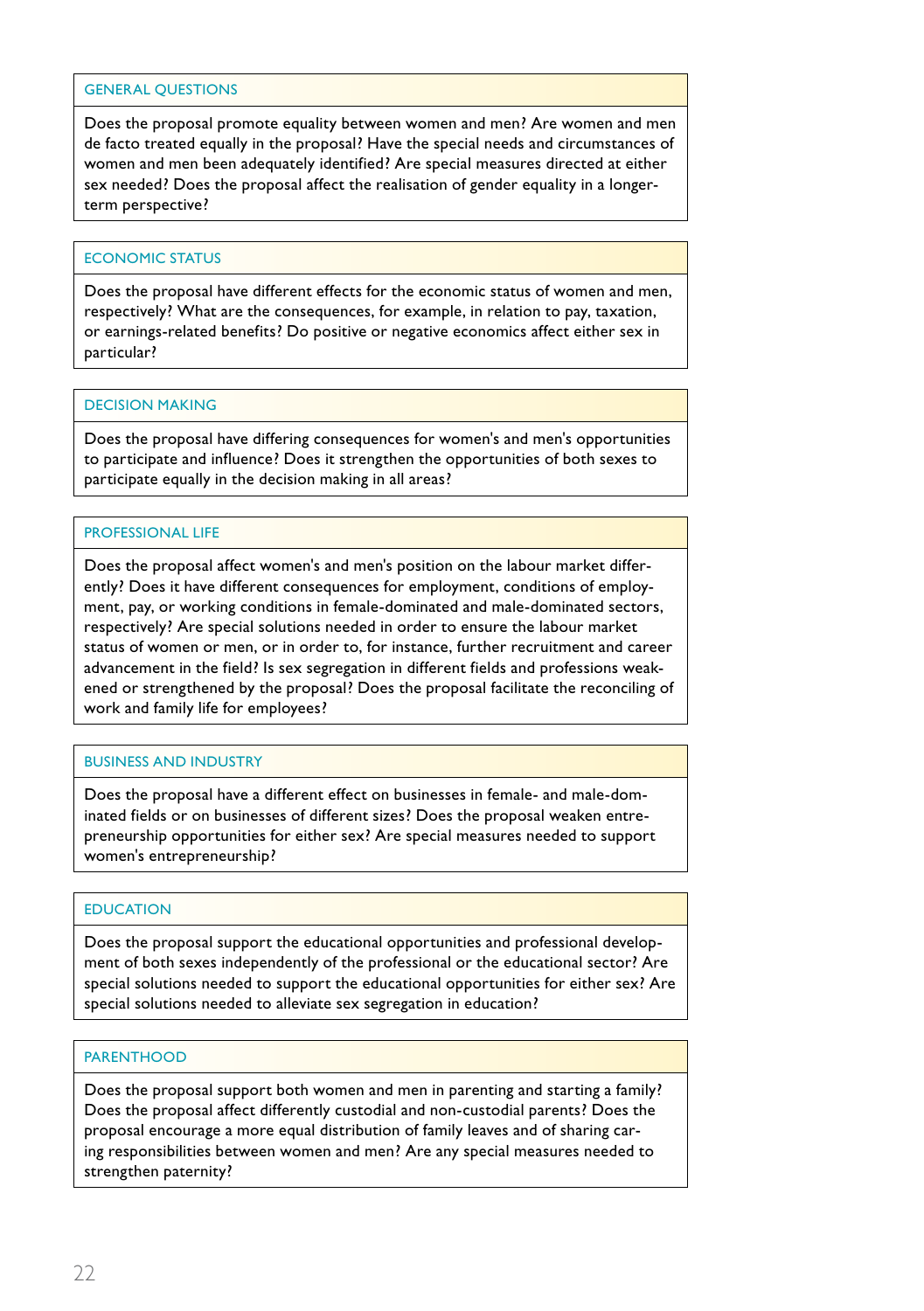#### Public services

Are the consequences different for men and women regarding the services and assistance they need? Are special arrangements called for to ensure that women and men both get such assistance and services?

#### Well-being and health

Does the impact of the proposal differ between the sexes regarding mental or physical health, well-being, or its distribution? Are differences in risk factors for the health and well-being of women and men accounted for? Does the proposal reduce health discrepancies between women and men or within the respective group? Does the proposal strengthen the social participation and well-being of both sexes?

#### **SAFETY**

Does the proposal have different effects on safety as experienced by women and men, respectively? Are the different security risks for women and men at home, at work, and in recreation considered in the proposal? Are special measures needed to reduce violence against women?

#### Surroundings and living conditions

Does the proposal impact differently the living conditions or everyday life for women and men? Has the proposal taken into account the needs of both sexes concerning, for instance, community structure, transport planning, or accessibility?

#### Leisure time

Does the proposal promote both women's and men's opportunities for leisure and hobbies? Are cultural and sports services used by women and men respectively equitably supported?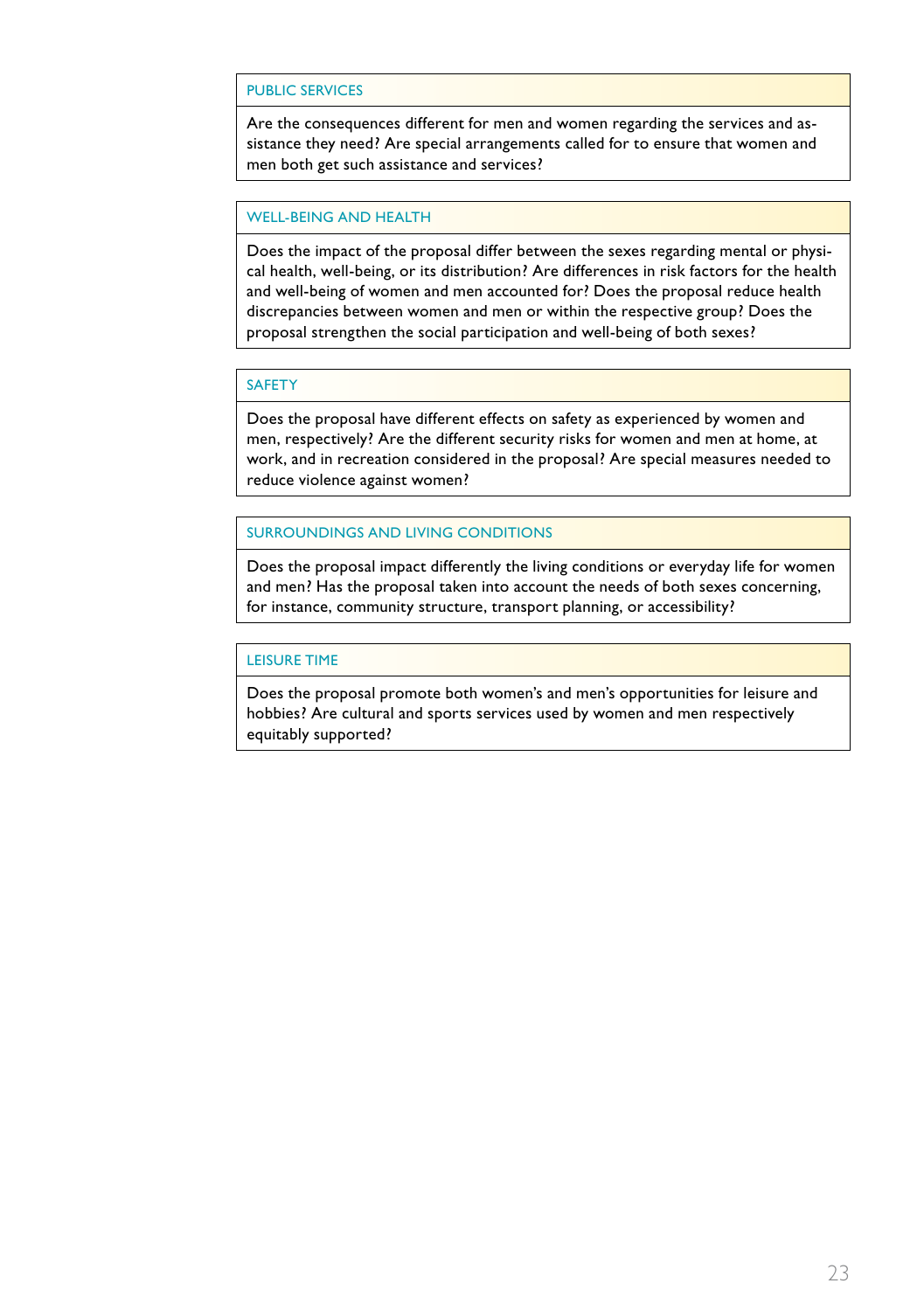

### *12 ADVICE POINTS FOR GENDER IMPACT ASSESSMENT*

- 1. Schedule the planning and launching of a gender impact assessment to take place at the very beginning of the preparatory phase. Only then can it make a difference to the end result.
- 2. A simple rule of thumb is that whenever there is talk about people (citizens, children, employees, etc.) one ought to remember that the discussion de facto concerns women and men, girls and boys.
- 3. Gender impact assessment is seldom in vain. There is no way of knowing beforehand which measures will have a significant impact from the perspec-tive of women or men.
- 4. Gender impact assessment is carried out by the official/s doing the preparatory work on the issue in question. The assessment is done as a part of normal procedures, utilizing stakeholders, information based on research and statistics, expert hearings, and reports.
- 5. Gender impact assessment is a part of thorough preparatory work. Assessing factors that have an impact on the status of women and men is no more difficult than other impact assessments. It is often a question of acknowledging the existence of gender and utilizing existing statistical data.
- 6. As the preparatory work progresses, a proper gender impact assessment does not require much additional work. It is worthwhile to dimension it to correspond to the objectives, extent, and anticipated significance of the impact of the preparatory work.
- 7. Impact assessments always form an entity. Consider a gender perspective in all impact assessments: what are the financial implications from the perspective of women and men, respectively, for instance?
- 8. List the most important factors to be considered. Also, note that which may seem obvious. Keep this list in sight during the entire preparatory process and check it at regular intervals.
- 9. Ask all contributors and experts to assess the gender impact of the proposal from their respective perspective. This gives valuable additional material for the assessment.
- 10. When needed, carry out separate studies on gender impact. It is, however, the duty of the official in charge of preparatory work to assess the most important results of the analysis and their relevance to the issue at hand. A report done by an external person may otherwise remain disconnected from the rest of the work.
- 11. The worst way of implementing a gender impact assessment is that an external person reviews an otherwise completed proposal and, as it were, afterwards "adds" gender to it. That will no longer have any impact on the content.
- 12. If gender impact assessment is not carried out, the working documents should present the reasons for why it has not been done.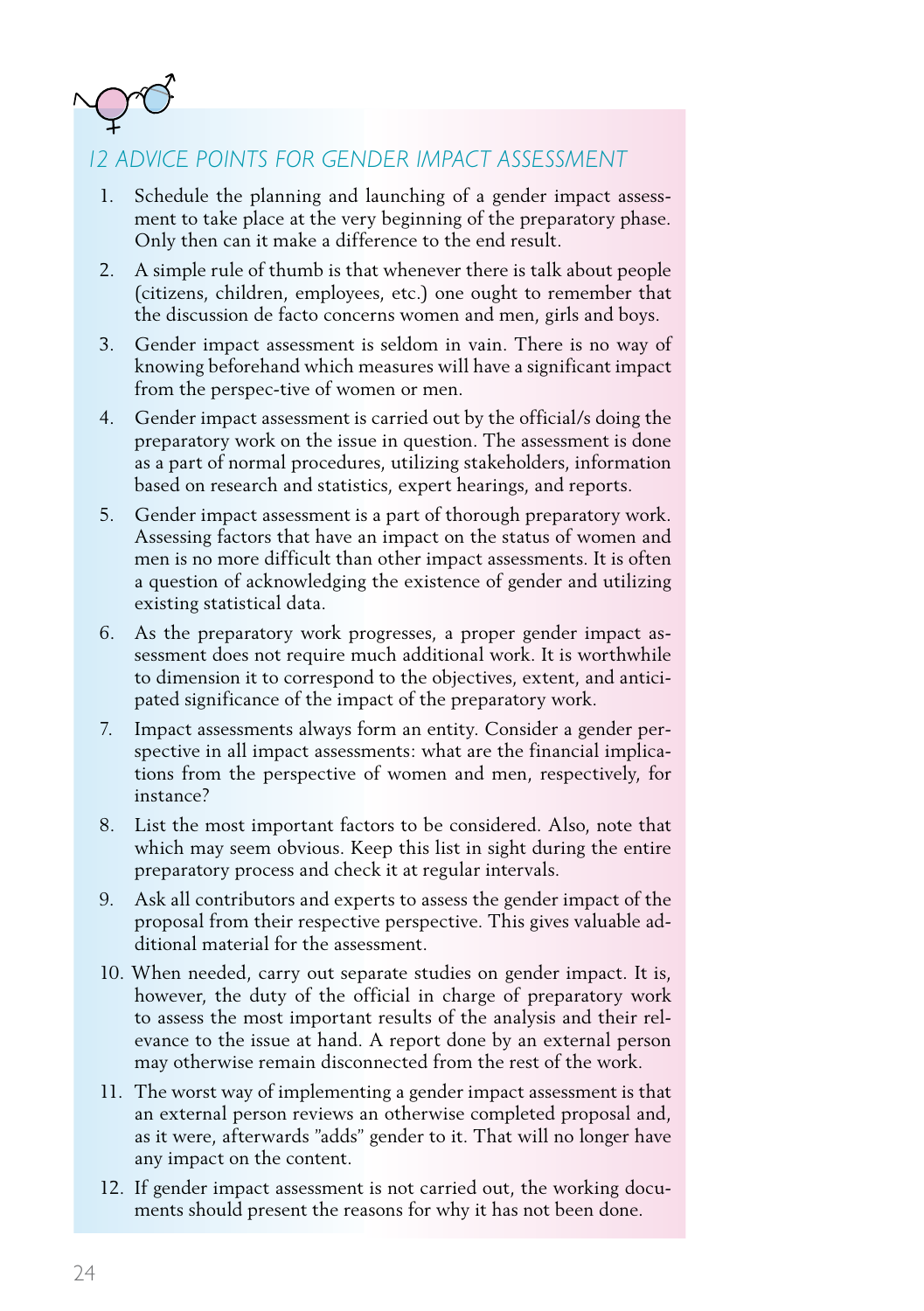### Supporting statistics and data

Sex-disaggregated statistics and data are an absolute prerequisite in order to evaluate decisions and measures from a gender perspective. They provide informa-tion on the de facto circumstances of women and men, giving information on what lies behind the averages and assumptions.

Information on the entire population may not always tell the whole truth. Time series analysis, for instance, and the resulting averages, may hide the different directions in which women's and men's circumstances develop. The principal rule is that all information and statistics on people is disaggregated and analysed by sex. Sex is one factor that divides individuals, as is age, domicile, or education, and it should be considered in the preparatory work. It is important to investigate both statistical differences and statistical similarities.

Useful statistics to support preparatory work are:

- $\blacksquare$  statistics describing the gender equality situation
- $\blacksquare$  all descriptive statistics on persons disaggregated by sex.

#### *A GENDER PERSPECTIVE IN STATISTICS AND DATA*

- **1.** Define: The need for statistical data is largely determined by the issue being prepared and how it is defined and limited. Think through what statistics are needed in order to consider a gender perspective and where they can be obtained.
- *Request:* Always request information and statistics disaggregated 2. and analysed by sex.

*Execute:* When preparing statistics, always investigate and descri-3. be the circumstances for women and men separately. Do this even though the theme does not appear to have any gender implications.

*Analyse:* It is important to highlight the differences and similari-4. ties between the sexes. It is also imperative to contemplate the reasons for such differences and what implications they may have for the issue being prepared.

*Use it:* Consider key observations and conclusions in all prepara-5. tory work.

*Report:* In reports and publications, present the most important 6.results consistently disaggregated by sex. Monitoring information is also best presented disaggregated by sex, even if this was not specifically requested.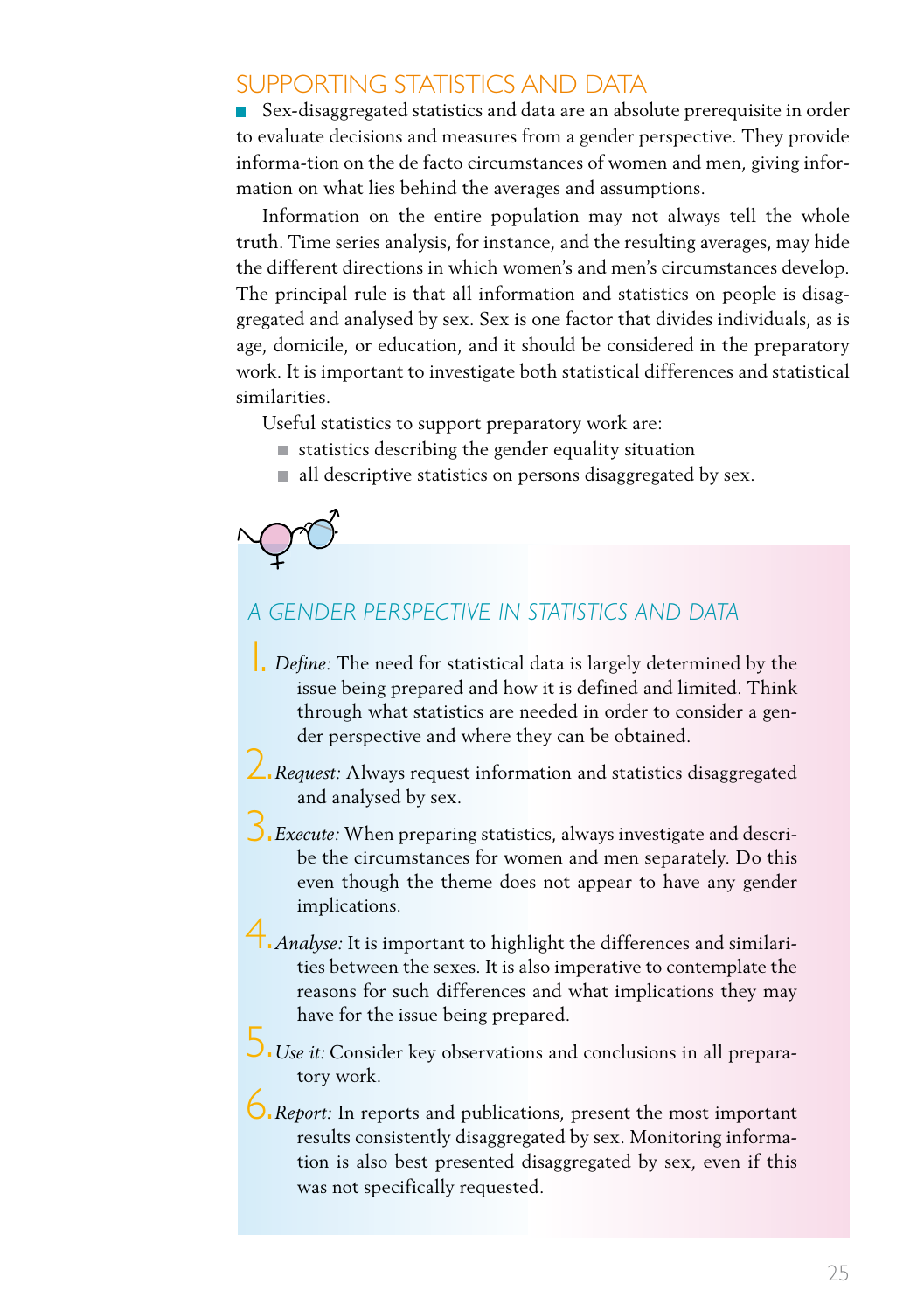# 4 A gender perspective in legislative drafting

#### Gender perspective as a key to improved legislation

The quality of legislative drafting improves by incorporating a gender perspective. Different points of view produce distinct information on the scope, implementation, and effects of legislation, thereby producing a law better suited to the de facto life circumstances and needs of people. At the same time, one may also ensure in advance that legislation does not have adverse effects on either sex. As a result of a gender perspective, the predictability and impact of the legislation improve.

The need for gender impact assessment is investigated early on in legislative drafting. In practice, it entails investigating in the preparatory phase how the issues concern women and men, girls and boys, and what is already known about the circumstances and needs of women and men. If there is a need for thorough gender impact assessment, it is advisable to plan for its implementation and the resources needed for it already at this stage. Gender impact assessment of legislation means that the consequences that the legislation has for women and men are analysed in advance, thus preventing it from directly or indirectly discriminating against either sex. More specific instructions on the implementation of gender impact assessment are provided in the Chapter 3 of this handbook. The official responsible for preparatory work can also use other material and handbooks on gender mainstreaming.



#### *A GENDER PERSPECTIVE IN THE DIFFERENT PHASES OF LEGISLATIVE DRAFTING*

1. *Use gender glasses*

Investigate the need for gender impact assessment at the very beginning of legislative drafting.

- 1. Does the bill affect people's everyday life?
- 2. Are there significant differences between women and men in the area in question?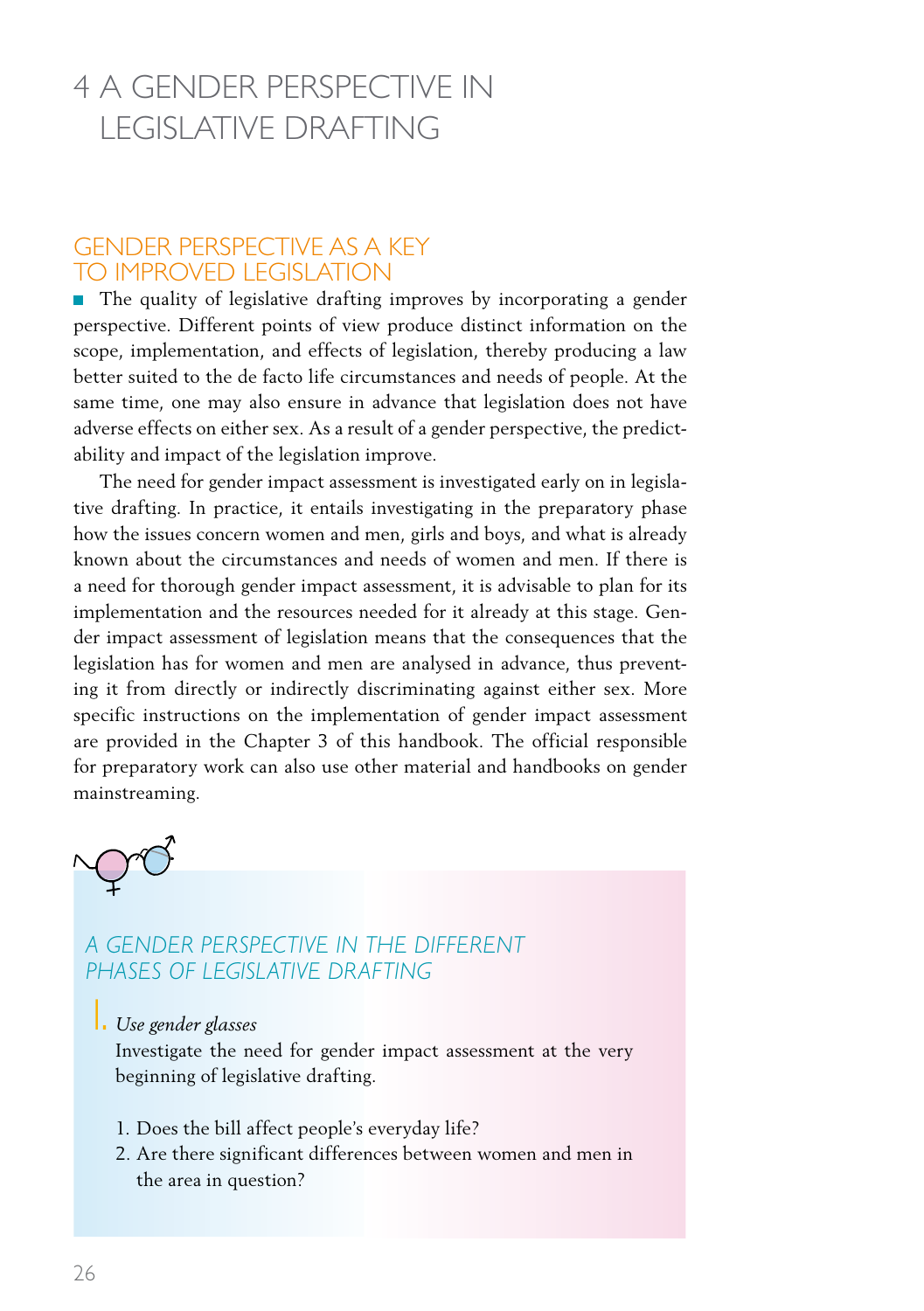# *Assess gender impact* 2.

Assess the impact of different legislative alternatives for women, men and gender equality, separately. The impact may be direct or indirect and it may arise from a combination of different factors and by way of several different causal chains.

# *Mark the results* 3.

Consider the main results when drafting the final bill. Report on the results of the gender impact assessment as a part of the background material of the bill.

Gender impact assessment in Finnish legislative drafting must follow the guidelines for impact assessment of legislative proposals issued by the Finnish Ministry of Justice<sup>6</sup>. The assessment is applied at all phases of the preparatory work:

In preliminary reports and preparatory work:

- **E** assess the current situation from a gender perspective
- $\blacksquare$  identify the different spheres of impact, including gender impact
- decide on the need for and implementation of impact assessments (methodology, for instance)
- $\blacksquare$  map existing and required sources of information.

In the basic preparatory work:

- assess gender impact using reports, experts, and stakeholders
- note the result of the assessment in the preparatory documents or in a separate memorandum.

The gender perspective and the main results of the assessment are taken into account when drafting the final proposal. The background material for the proposal includes:

- $\blacksquare$  the main results of the gender impact assessment and how the assessment was carried out
- $\blacksquare$  the main sources of information, as well as listing the contributing experts and stakeholders.

The impact is described in accordance with the Bill Drafting Instructions of the Finnish Ministry of Justice<sup>7</sup>. If a more extensive memorandum or report has been written on the gender impact assessment of the proposal, only a summary of this is to be included in the bill.

Additionally, it is important to monitor afterwards the impacts of the legislation and whether they correspond to the defined objectives.

<sup>6</sup> Impact Assessment Guidelines. Ministry of Justice publication 2008:4: http://www.tem.fi/index.phtml?l=en&s=2343..

<sup>7</sup> Bill Drafting Instructions. Ministry of Justice publications 2006:3: http://www.om.fi/35780.htm.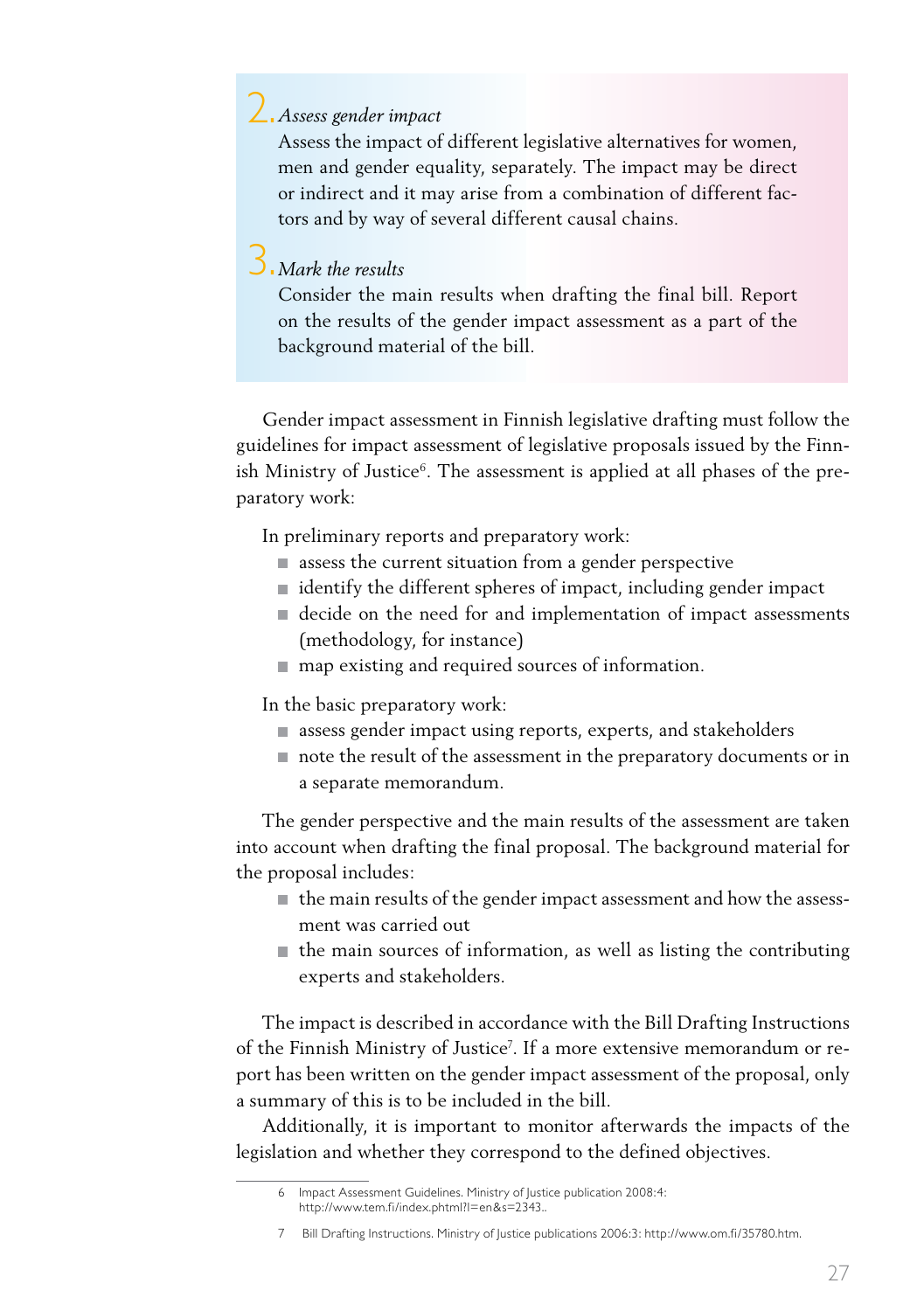#### REVIEWING MINISTERIAL LEGISLATIVE DRAFTING through gender glasses

In addition to assessing the gender impact of regulatory projects, it is advisable that the ministries consider their legislative drafting processes as a whole from a gender perspective. It is, among other things, necessary to create mechanisms for identifying where gender impact assessment is needed in regulatory projects, as well as mechanisms to ensure that assessments are carried out.

The operational working group on gender equality is a good means for co-ordinating legislative drafting (see Chapter 2). There are also other possibilities. The task may be suitable, for instance, for a working group or network working on developing legislative drafting in ministries, or even for the management group. The aim is that ministries would review their legislative plans annually and decide on which proposals require a gender impact assessment. It is advisable to note these decisions in, for instance, the departmental action plans. It is the duty of management to ensure that there are sufficient resources for carrying out a gender impact assessment.



#### *THE OPERATIONAL WORKING GROUP ON GENDER EQUALITY*

- $\Box$  Yearly reviews which legislative proposals, whether already initiated or ongoing, require a gender impact assessment.
- $\square$  Supports and monitors those proposals by hearing the official in charge of the drafting at a meeting and by giving recommendations.
- $\Box$  If needed, the selected legislative proposals are also discussed in the ministry's management group.
- $\square$  Monitors the implementation of the impact assessments and the results they have helped to achieve, on a yearly basis.

One method of initiating gender impact assessments in ministries is to do the assessment afterwards. The ministries can practice doing gender impact assessment by reviewing the gender impact of a part of the existing legislation within the ministry's field of responsibility. In the assessment, the ministry can consider whether the existing legislation serves women and men and their societal circumstances equally well. The experience accrued from this work may be utilised to improve consideration of a gender perspective, both in that particular legislative field as well as in the general development of legislative drafting.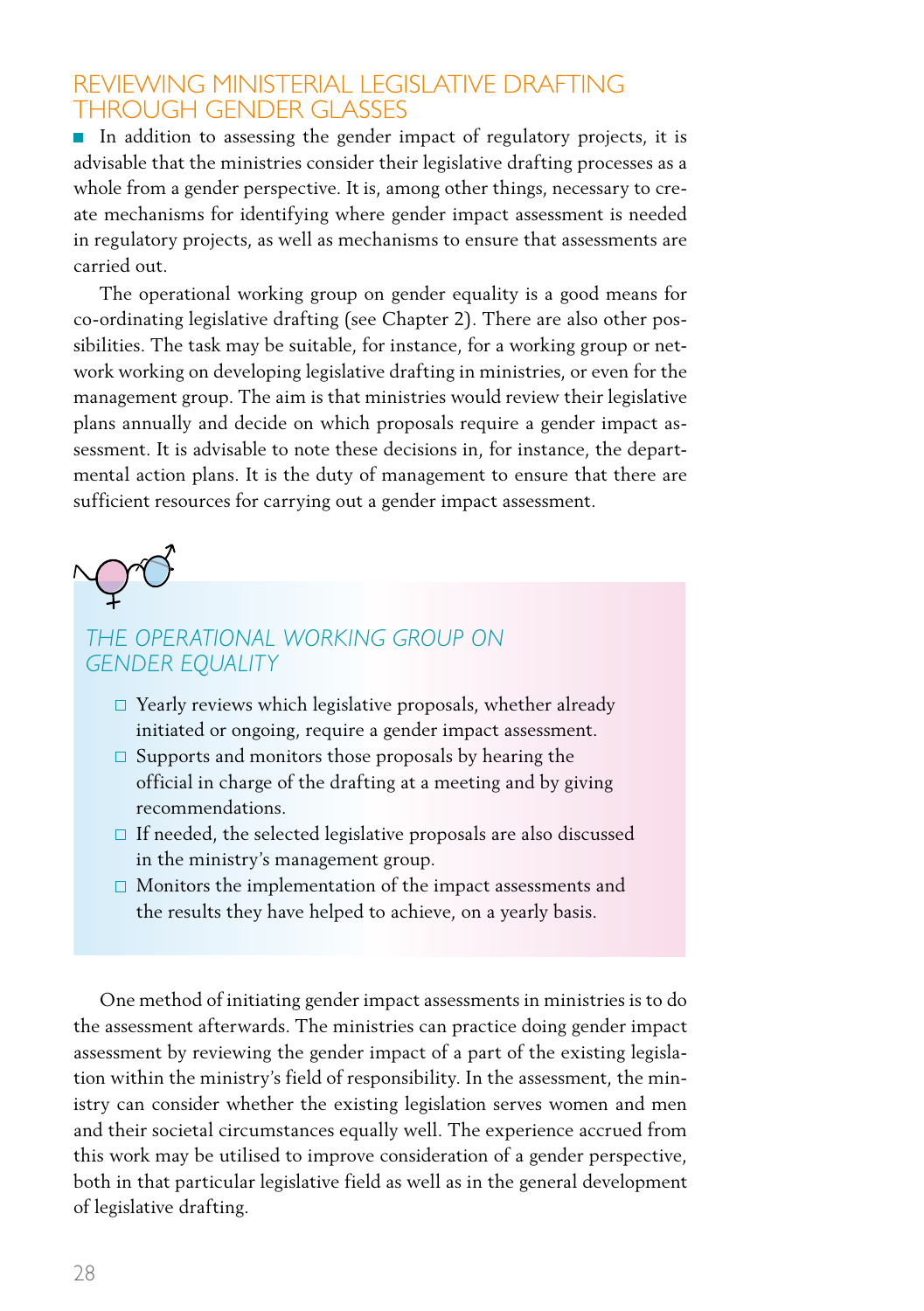# 5 A gender perspective in projects and programmes

Many of the projects and programmes of the state administration have direct effects on the lives of citizens. The projects and programmes may also have considerable gender impact. A gender perspective is important especially in the early stages of preparatory work, when defining the objectives and choosing the methods for their attainment.

#### A gender perspective in the different phases of a project

■ It is advisable that anyone preparing a project or programme investigates at the very start the relevance of gender to its target area. The investigation may be done in order to find answers to questions related to, for instance, the target group, the objectives, and the estimated impact. It should include all parties involved in the preparatory work. Stakeholders and experts can also be included. If gender equality is relevant to the project, the gender equality objective should be defined in the mandate for the project as well as in the establishing documents of project.

# moro

# *Starting point* 1.

- $\Box$  Tentatively go through the checklist (see next page).
- □ Assess the current situation and review the objectives for the project from a gender perspective. Investigate also the need for special measures.
- $\Box$  The objective of promoting gender equality is, when needed, defined in the project objectives and in the establishing documents. It thus has an impact on all the activities associated with the project.

 In the preparatory phase, investigate the impact of the project on women, men and gender equality and ensure that the consequences benefit both sexes. A gender perspective should be considered also in communications, as well as at events, and in possible subproject activities. Incorporating a gender perspective from an early stage until the end of the project helps address major issues should they arise. In the implementation, it is advisable to use gender expertise when needed.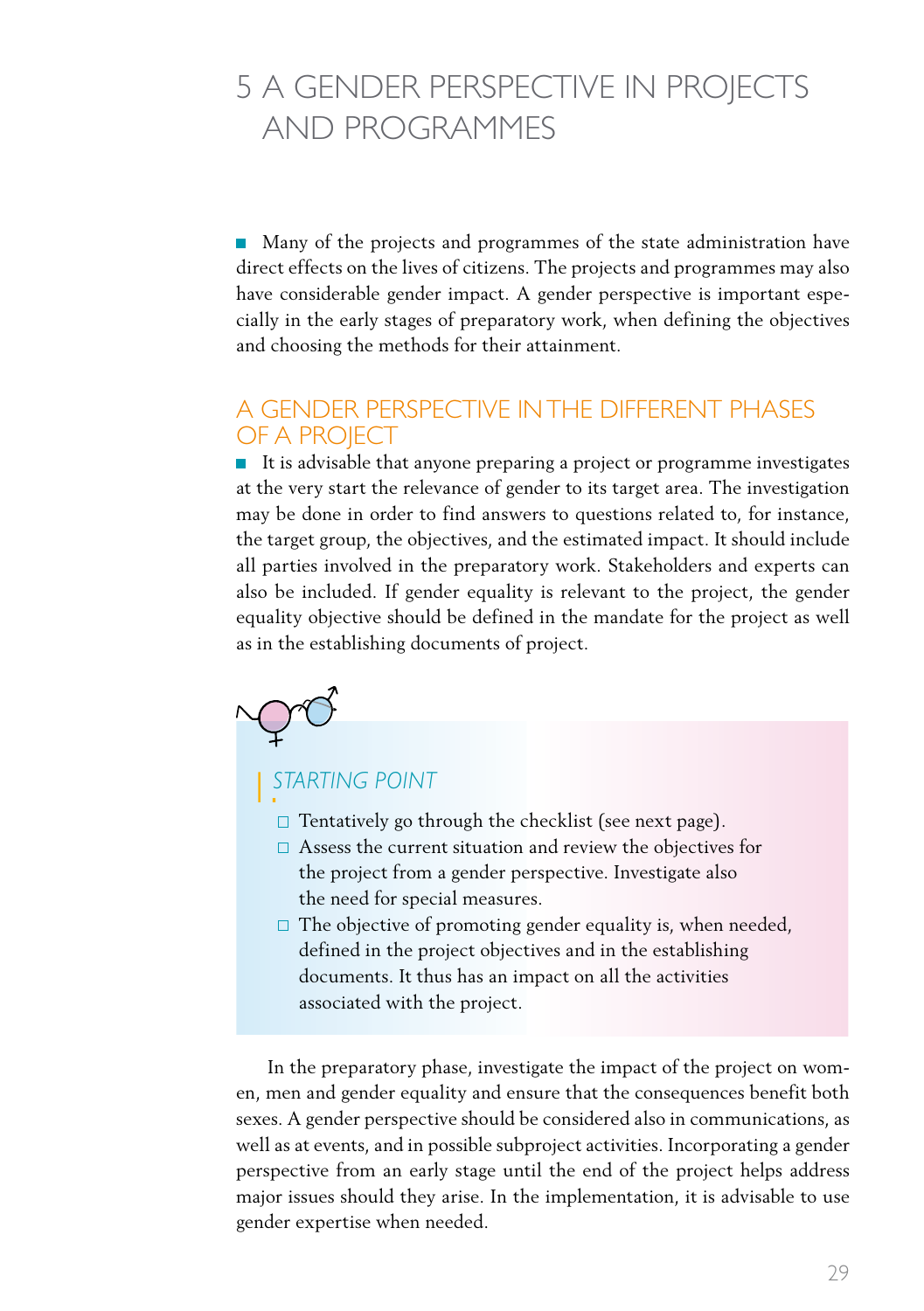

- $\Box$  Gender impact is assessed as a part of the different phases of preparation and implementation of the project. When needed, a more thorough gender impact assessment is carried out.
- $\Box$  A gender perspective is considered in communications, events, as well as in subproject activities.

Gender impact is assessed and reported as a part of intermediate and final reports. In the reporting, it is important to explain how a gender perspective has been included in the implementation of the project and what significance it has had. At the same time, assess the impact of objectives and measures on women, men, and gender equality. In the monitoring, all follow-up indicators that relate to people should be disaggregated by sex.

# **3.** REPORTING, MONITORING, AND E

- $\Box$  In reporting, pay attention to the impact the project has from the perspectives of women, men, and gender equality, respectively.
- $\square$  Break down and analyse by sex all monitoring data related to people.
- $\square$  Ensure that a gender perspective is included also in the project evaluations.

### Checklist for implementing projects

With the help of the checklist below, officials or parties implementing projects can evaluate the project at an early stage and note the points where a more thorough application of a gender perspective is needed. The checklist lends itself well to the preparation of different projects and programmes (for example research and development, communication, reports, regulatory projects, plans for action), as well as generally in the preparation of different aggregates of measures.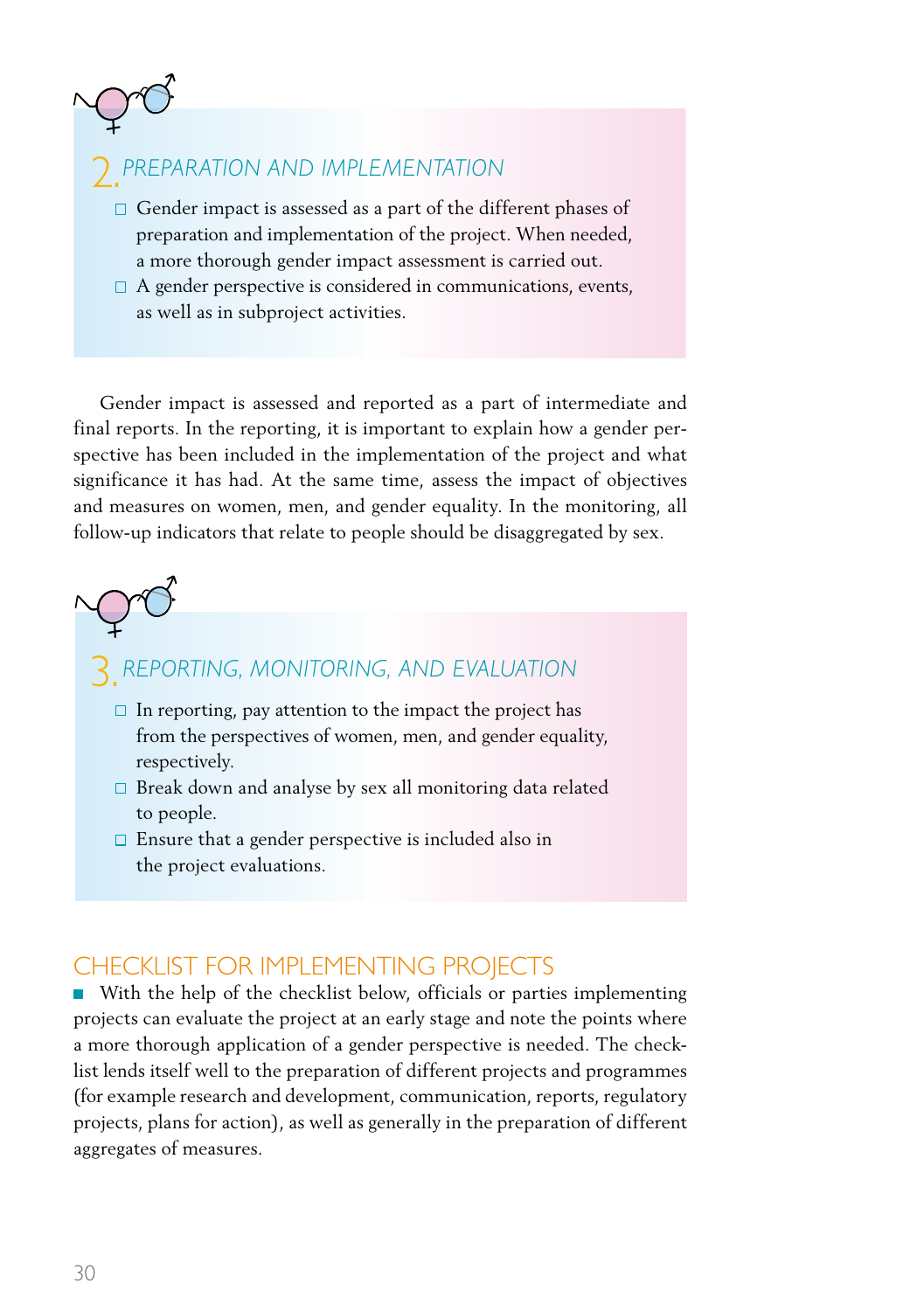| A PROJECT'S GENDER IMPACT                                                                                               | <b>YES</b> | <b>NO</b> | <b>INVESTIGATE</b> |
|-------------------------------------------------------------------------------------------------------------------------|------------|-----------|--------------------|
| Does the project have any gender impact?                                                                                |            |           |                    |
| • Does the project affect people's lives?                                                                               |            |           |                    |
| • Are there significant differences between women and                                                                   |            |           |                    |
| men in the area of operation?                                                                                           |            |           |                    |
| <b>FOCUS</b>                                                                                                            | <b>YES</b> | <b>NO</b> | <b>INVESTIGATE</b> |
|                                                                                                                         |            |           |                    |
| Does the projects have a target group?<br>• Does the project affect women and men in the same way?                      |            |           |                    |
| • Is the objective for the project the same for both sexes?                                                             |            |           |                    |
| • In the project, are different measures required for women                                                             |            |           |                    |
| and men?                                                                                                                |            |           |                    |
|                                                                                                                         |            |           |                    |
| <b>INFORMATION AND STATISTICS</b>                                                                                       | <b>YES</b> | <b>NO</b> | <b>INVESTIGATE</b> |
| Has the background information been broken down                                                                         |            |           |                    |
| and analysed also by sex?                                                                                               |            |           |                    |
| • Should resources be allocated for further analysis from a                                                             |            |           |                    |
| gender perspective?                                                                                                     |            |           |                    |
| Does monitoring include indicators on the different                                                                     |            |           |                    |
| circumstances for the sexes and on gender equality?                                                                     |            |           |                    |
| • Have all follow-up indicators pertaining to people been                                                               |            |           |                    |
| disaggregated by sex??                                                                                                  |            |           |                    |
| <b>OBJECTIVES</b>                                                                                                       | <b>YES</b> | <b>NO</b> | <b>INVESTIGATE</b> |
| Do the stated objectives of the project include                                                                         |            |           |                    |
| a gender perspective?                                                                                                   |            |           |                    |
| • Does the project have specific objectives relating to                                                                 |            |           |                    |
| gender equality?                                                                                                        |            |           |                    |
|                                                                                                                         |            |           |                    |
| • Should a gender perspective be defined in the establishing                                                            |            |           |                    |
| documents?                                                                                                              |            |           |                    |
| <b>ACTORS</b>                                                                                                           | <b>YES</b> | <b>NO</b> | <b>INVESTIGATE</b> |
|                                                                                                                         |            |           |                    |
| Are women and men equally represented among the                                                                         |            |           |                    |
| project actors?                                                                                                         |            |           |                    |
| • Are women and men a part of the management or steering                                                                |            |           |                    |
| group as well as of working groups?                                                                                     |            |           |                    |
| • Are women and men equally represented among those                                                                     |            |           |                    |
| giving their opinions as well as in the organisations and<br>stakeholders they represent?                               |            |           |                    |
| Is gender expertise included in the preparation of the                                                                  |            |           |                    |
| project?                                                                                                                |            |           |                    |
| • Is external gender expertise used?                                                                                    |            |           |                    |
| • Have the key actors taken part in an introduction on what                                                             |            |           |                    |
| mainstreaming a gender perspective may entail in the                                                                    |            |           |                    |
| implementation of the project?                                                                                          |            |           |                    |
| <b>MANAGEMENT</b>                                                                                                       | <b>YES</b> | <b>NO</b> | <b>INVESTIGATE</b> |
|                                                                                                                         |            |           |                    |
| Has a gender perspective been considered in the                                                                         |            |           |                    |
| project management?                                                                                                     |            |           |                    |
| • Have there been discussions with the political leadership<br>about how to practically mainstream a gender perspective |            |           |                    |
| in the implementation of the project?                                                                                   |            |           |                    |
| • Has it been ensured that a gender perspective will be                                                                 |            |           |                    |
| included also in potential subprojects?                                                                                 |            |           |                    |
| • Is a gender perspective included in the potential criteria or                                                         |            |           |                    |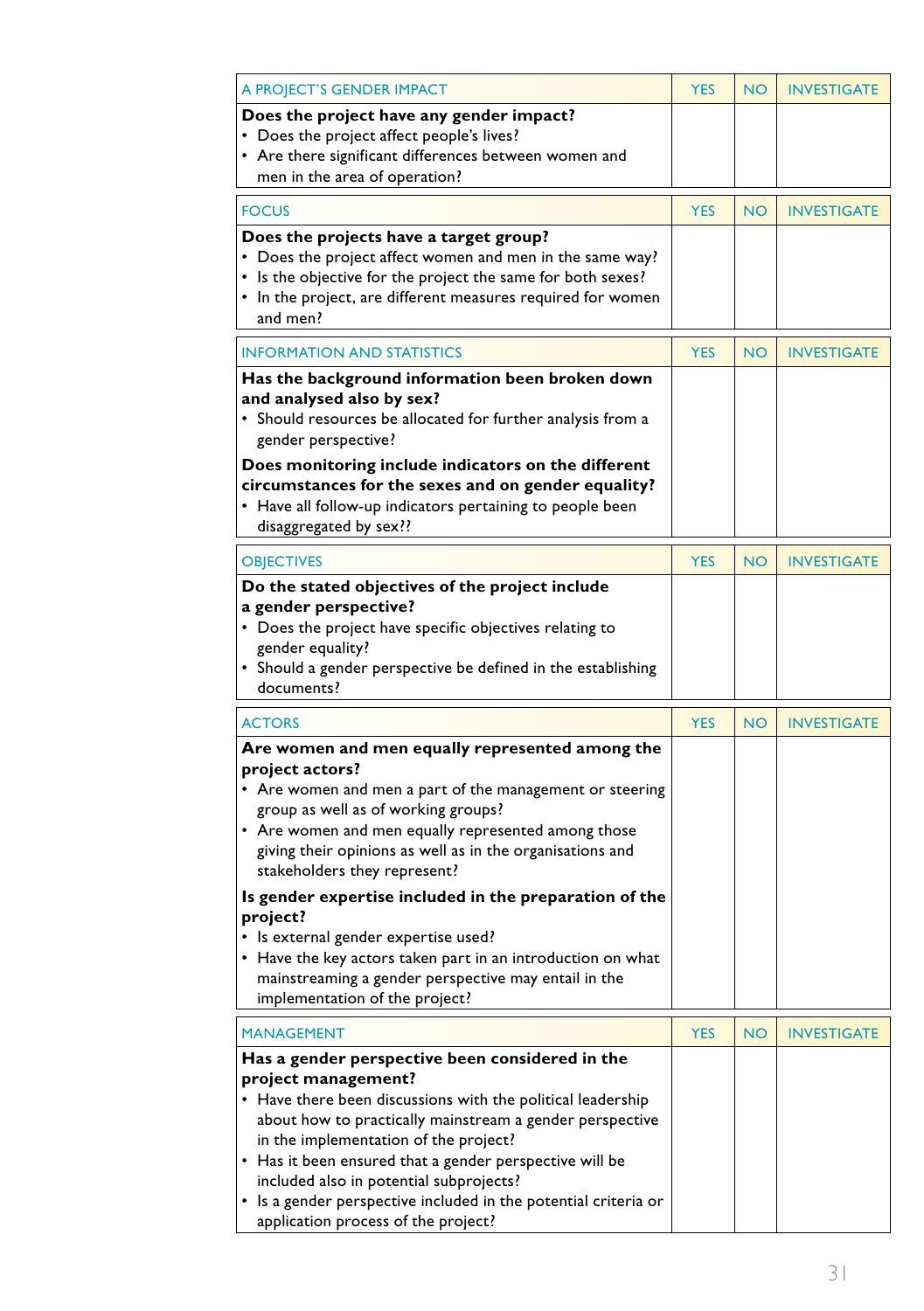### Developing ministerial project praxis from a gender perspective

 $\blacksquare$  The same guidelines as for legislative drafting apply also to the development of ministerial projects (see Chapter 4). A gender perspective is to be strengthened in all project praxis in ministries. The operational working group on gender equality can be an active party to this work as well. Experience of ministerial projects where the objective has been to integrate a gender perspective can support this work. In Finland, such experiences could arise from gender mainstreamed projects as defined in the Government Action Plan for Gender Equality 2008-20118.

It is advisable that ministries analyse their own practices related to project financing from a gender perspective and see whether, for instance, the consideration of a gender perspective could be one of the defined project criteria for funding for municipalities and organisations. These projects are often so closely related to people that gender may well be a significant factor in them (for instance in municipal services).



### *THE OPERATIONAL WORKING GROUP ON GENDER EQUALITY*

- □ Yearly reviews already initiated or ongoing projects in need of gender impact assessment.
- $\square$  Supports and monitors projects by hearing the official in charge of preparation at meetings and by giving recommendations.
- $\square$  Selected projects are, when needed, also discussed in the management group of the ministry.
- $\square$  Monitors the implementation of the impact assessments and the results they have helped to achieve, on a yearly basis
- $\Box$  A gender perspective is included in the project funding criteria and in application procedures (in forms and instructions, for example).

Government Action Plan for Gender Equality 2008-2011 (summary in English). Publications of the Ministry of Social Affairs and Health 2008:21.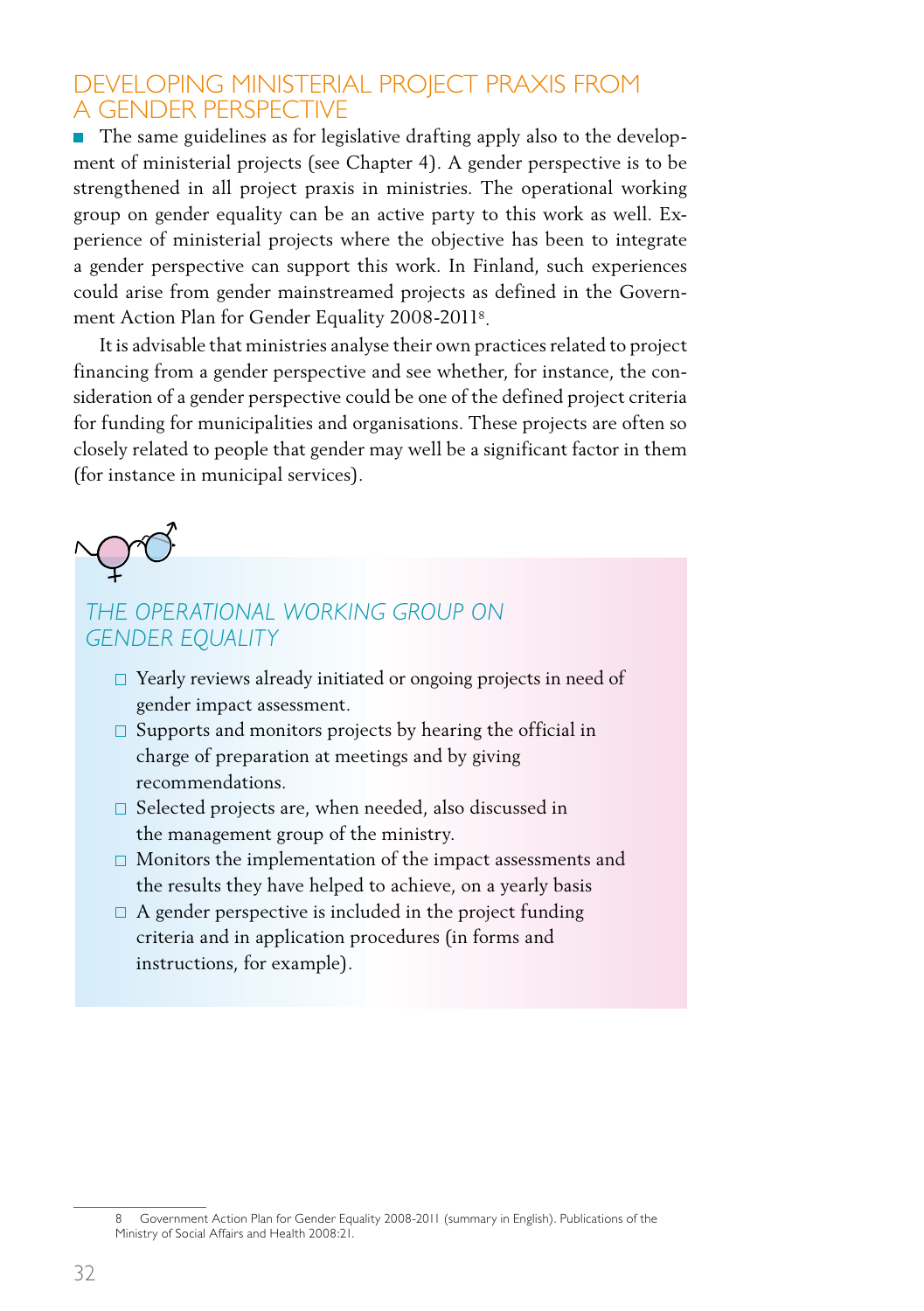# 6 A gender perspective in planning activities, budgeting and **GOVERNANCE**

#### A strategy and an action plan as the basis for the work

A gender perspective is an integral part of planning the operation and finances of an organisation. When the significance of gender and the objective of promoting gender equality are included in the planning phase, they become a natural part of all activities within the organisation.

A gender perspective is needed, for example:

- $\blacksquare$  in the objectives for societal impact and to ensure the effectiveness of activities
- in planning and performance documents (for example, strategy and action plans)
- $\blacksquare$  in management and governance practices
- in monitoring documents, parameters, and indicators.

#### Draftingthe budget proposal

■ The budget proposal is the main steering instrument for state finances and operations. How public funding is used has a direct effect on the lives of women and men.

 The budget proposals of the ministries are to include a summary of those activities within each administrative branch that have significant gender impact.9 The budget proposal can also define concrete objectives and measures in order to promote gender equality.



#### *INCLUDE IN THE BUDGET PROPOSAL*

- $\square$  gender equality goals within the administrative branch
- $\square$  concrete measures whereby objectives are to be reached
- $\Box$  those changes to the budget proposal that will have a significant gender impact
- $\square$  sex disaggregated statistics and data pertaining to people.

A prerequisite for writing the summary is that the ministry's operations are reviewed from a gender perspective. This work is best done in the respon-

<sup>9</sup> Regulation by the Finnish Ministry of Finance on drawing up proposals for operating and financial plans as well as spending limit and budget proposals.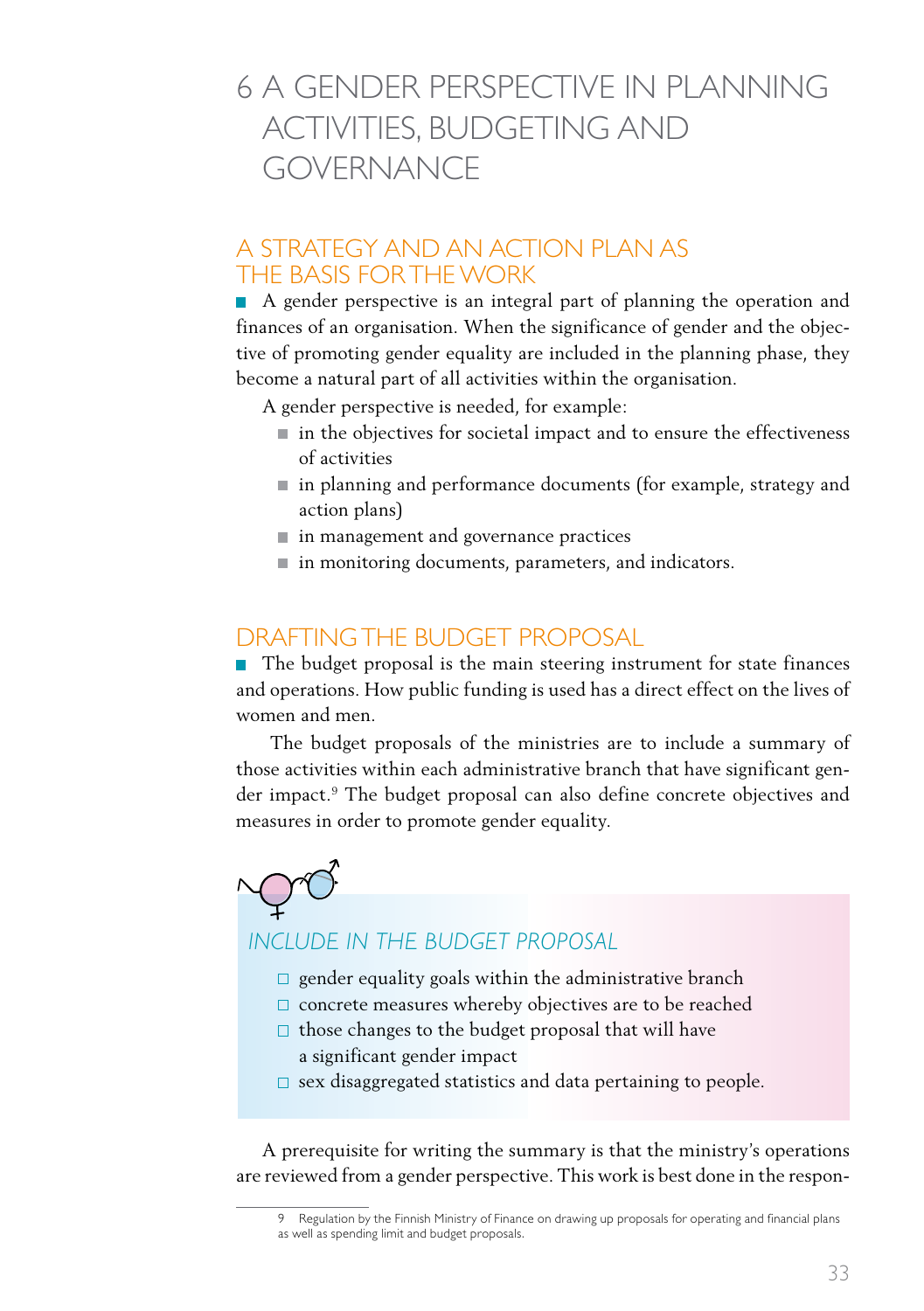sible departments and an in-depth gender impact assessment may be needed to support this work. Civil servants in charge of the budget are responsible for ensuring that both this work and the main observations of the departments are included in the budget proposal. The gender perspective has uses other than reviewing it for the specifications in the budget proposal. When a gender perspective is integrated into all ministerial activities, namely in the implementation of projects as well as in drafting legislation and measures, highlighting the gender perspective in the budget becomes easier.

In addition, the gender impact of finance and expenditure laws should be assessed. In the budget, the focus is more general, but when laws are drafted, it is important to carry out a detailed gender impact assessment (see Chapter 3).

It is important to note that the unequal distribution of resources between women and men for a particular appropriation does not automatically signify direct or indirect gender-based discrimination. Expenditure does not always distribute equally when the gender distribution of the target group, beneficiaries, or end-users of a service is inequitable. It is nonetheless always important to carefully investigate these instances and reflect on why one gender is overrepresented in the target group. Sometimes it may be a gender equality issue that needs to be addressed.

#### *EXAMPLE* Analysis of direct gender impact

In 2005, the Government Institute for Economic Research (VATT) wrote a report on the direct gender impact of the budget for the Ministry of Social Affairs and Health (MSAH). The report included, for instance, an analysis of income transfers and the allocation of the funding for such transfers.<sup>10</sup>

 The report made it evident that, although the proportion of women as beneficiaries of income transfers is often greater than the proportion of men, women's share of expenditure is often only half or even less. The level of earnings-related benefits is affected by, for example, the gender pay gap and temporary absences of women and men from the labour market.

According to the analysis, in addition to examining the direct gender impact, one should also assess what kind of behaviour the different benefits encourage in women and men. Gender impact assessment must then continue and go deeper, especially with regard to the indirect and long-term consequences.

<sup>10</sup> Haataja, Anita – Järviö, Maija-Liisa – Mustonen, Esko (2006). Gender Impact Assessment of the Budget (A pilot project in the sector of the Ministry of Social Affairs and Health). Reports of the Ministry of Social Affairs and Health 2006:1.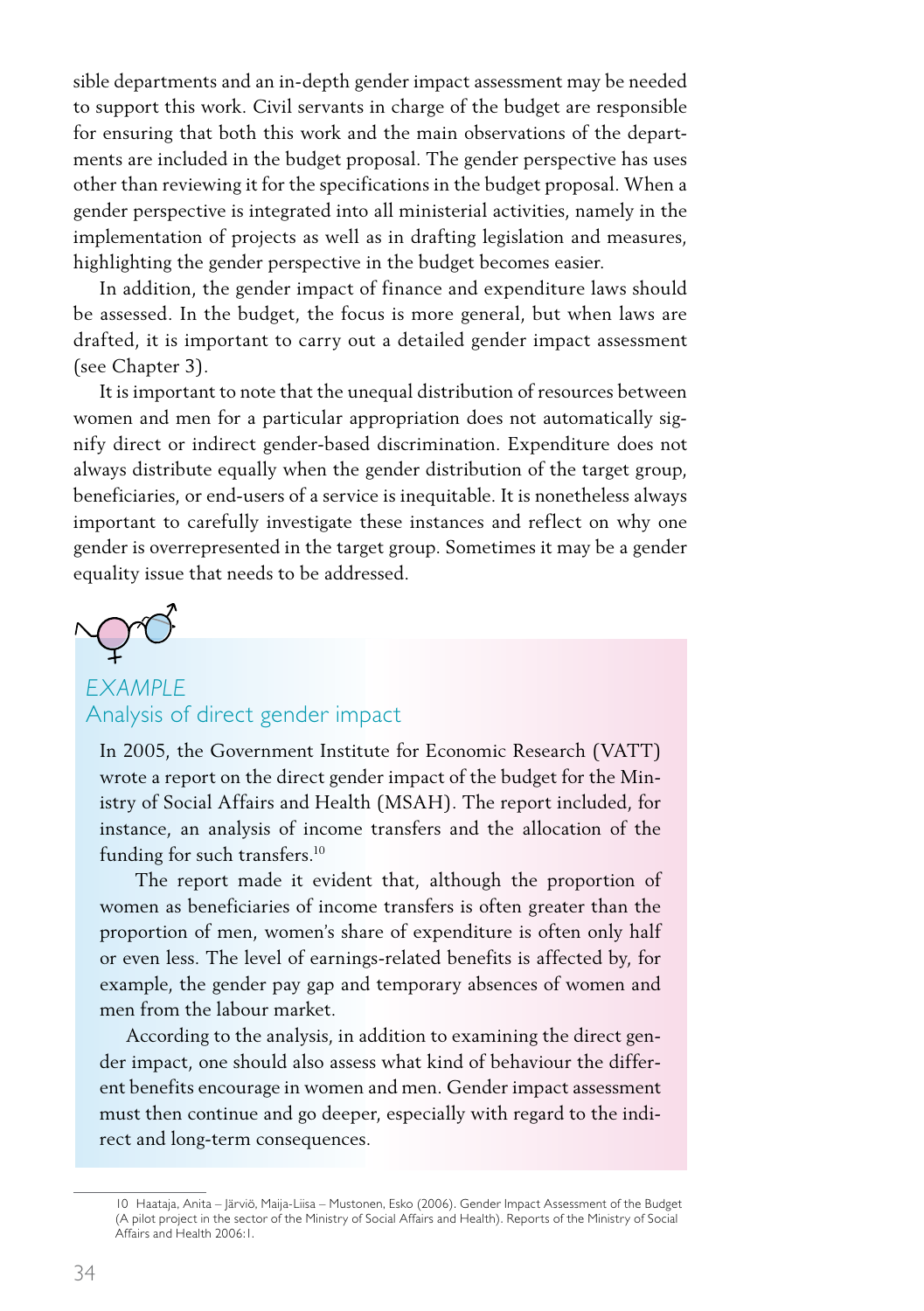In addition to the allocation of appropriations, government funding, for instance allocation of taxes and the impact of taxation, needs to be examined from a gender perspective.

#### Methods of performance guidance

■ The performance guidance of each government agency and department within the administrative branches of the ministries needs to include a gender perspective. The objective is that, for instance, national research institutions would automatically generate sex-disaggregated data. A gender perspective needs to be included also in the ministerial opinions on the annual report.

The ministry may encourage all stakeholders to consider a gender perspective, even though there is no per se performance guidance relationship between the two

### *PERFORMANCE AGREEMENTS ARE TO INCLUDE*

- $\Box$  Concrete objectives and follow-up indicators for promoting gender equality (also examine existing goals from a gender perspective).
- $\square$  Planning and implementing gender mainstreaming of all operations (for example drawing up an operational gender equality plan).
- $\Box$  Pilot projects or entities into which a gender perspective will be mainstreamed.
- $\square$  Drawing up and implementing a gender equality plan relating to staff and training.
- $\square$  Disaggregating statistics and data on people by sex (also staff statistics).

### Developing planning and governance from a gender perspective

■ The planning of operations and finances of the ministry, as well as processes, usually occurs in detailed yearly cycles.11 Preparing the state budget proposal, for instance, has a detailed schedule that is binding to all ministries. Each ministry, nonetheless, independently decides how the preparation is organised within that ministry and its administrative branch. Integrating a gender perspective in this process requires planning, implementation and

<sup>11</sup> An exemption to this is the strategy of the ministry, which has a longer cyclical rate than a calendar year. Consideration of a gender perspective is recommended also when preparing the strategy.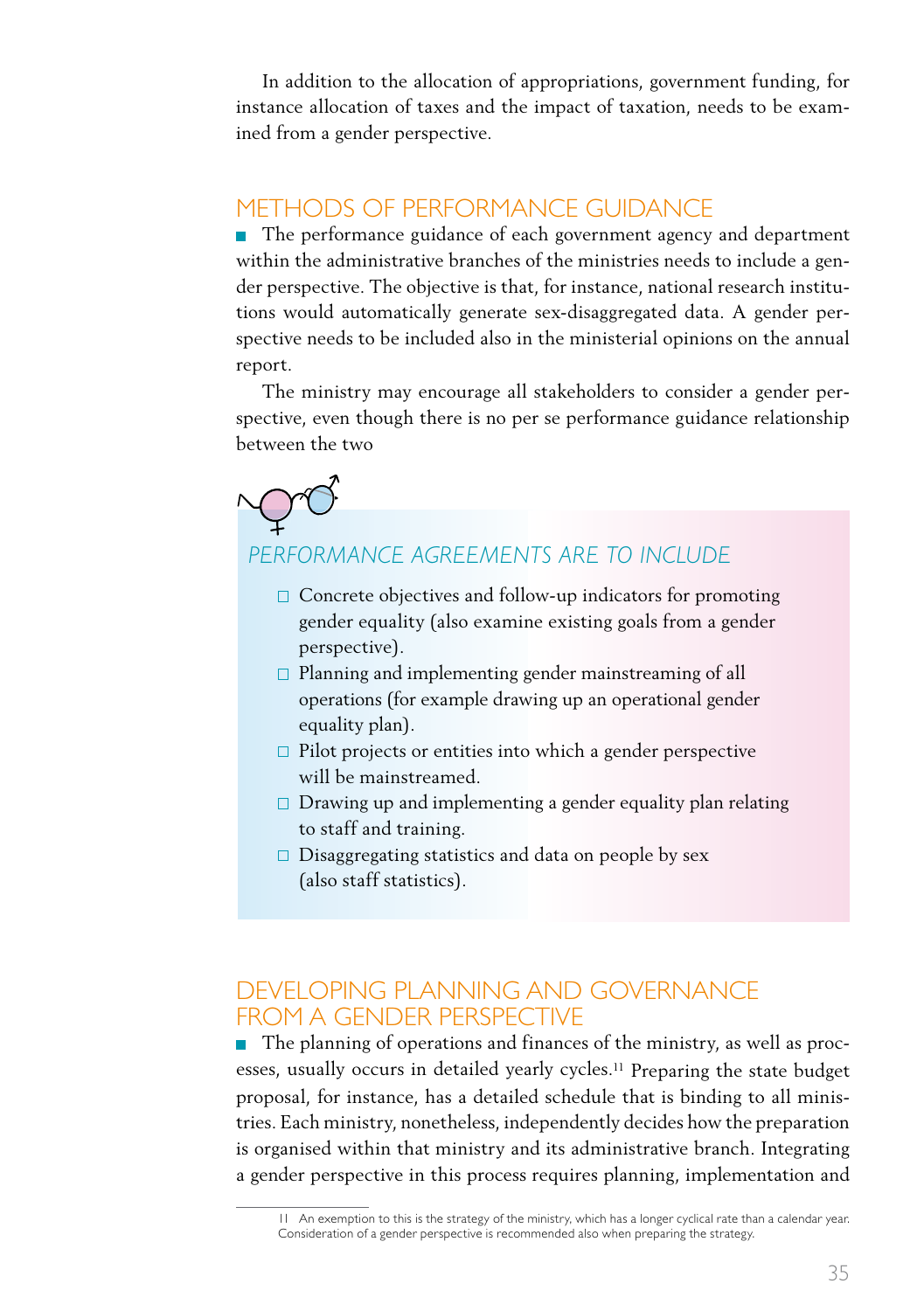accommodation of various needs. When this work has been done properly once, it is easy to replicate it on a yearly basis.

An operational working group on gender equality may be of use in the planning process. The group may, for instance, review and make suggestions on the ministry's draft budget before it is sent to the Ministry of Finance. The group may also discuss performance agreements, comment on the ministerial spending limit proposal, and review other documents related to planning, steering, and monitoring. The earlier one influences the process, the more effective it is.

The overall responsibility for incorporating a gender perspective into planning and steering processes lies with the management and the officials responsible for preparatory work. The function of the operational working group on gender equality is only to support and monitor this work.



#### *THE OPERATIONAL WORKING GROUP ON GENDER EQUALITY*

- $\square$  Plans and agrees on the ministry-specific practices pertaining to how planning and steering documents are discussed in the group.
- $\Box$  Under the lead of the official in charge of preparatory work, the group reviews the spending limit proposal, the draft budget, the performance agreements, as well as other prospective documents related to planning, steering, and monitoring. The group also offers recommendations.
- $\Box$  When needed, the group partakes in drafting the ministry's strategy as well as in defining the objectives that guide ministerial operations.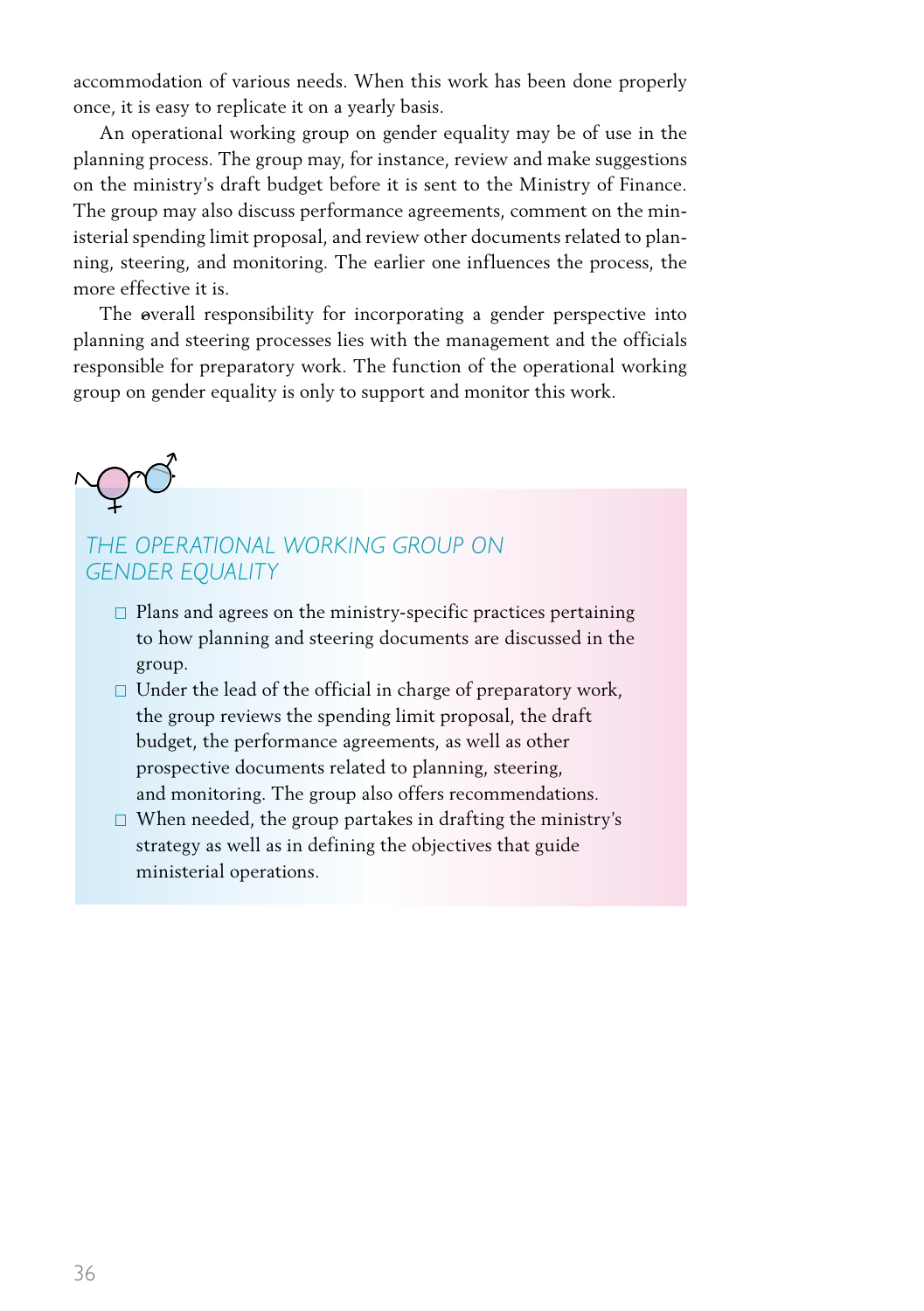# 7 Where to start

 $\mathbb{R}^n$ This handbook includes instructions on how authorities can incorporate a gender perspective in preparatory work. The handbook also considers how the operational gender equality working groups at the ministries can take part in mainstreaming a gender perspective. A gender perspective is needed in all ministerial operations, in questions related to content, in defining the objectives for the operations of the ministry, and in the core processes of the state administration:

- planning, monitoring, and steering operations and finances
- $\blacksquare$  legislative drafting
- **implementing projects and programmes.**

There is extensive work to be done, and practices do not change overnight. It is important that a starting point for the work is defined, and that one then proceeds gradually with the work. Positive experiences and best practices provide guidance and motivation. Keep in mind that you cannot change everything at once.



#### *DIFFERENT WAYS TO GET STARTED*

- $\Box$  Assess the current situation.
- $\Box$  Train the actors.
- $\Box$  Gather experiences from pilot projects.
- $\Box$  Learn from previous experiences.
- $\Box$  Develop one process at a time.
- $\Box$  An operational gender equality plan.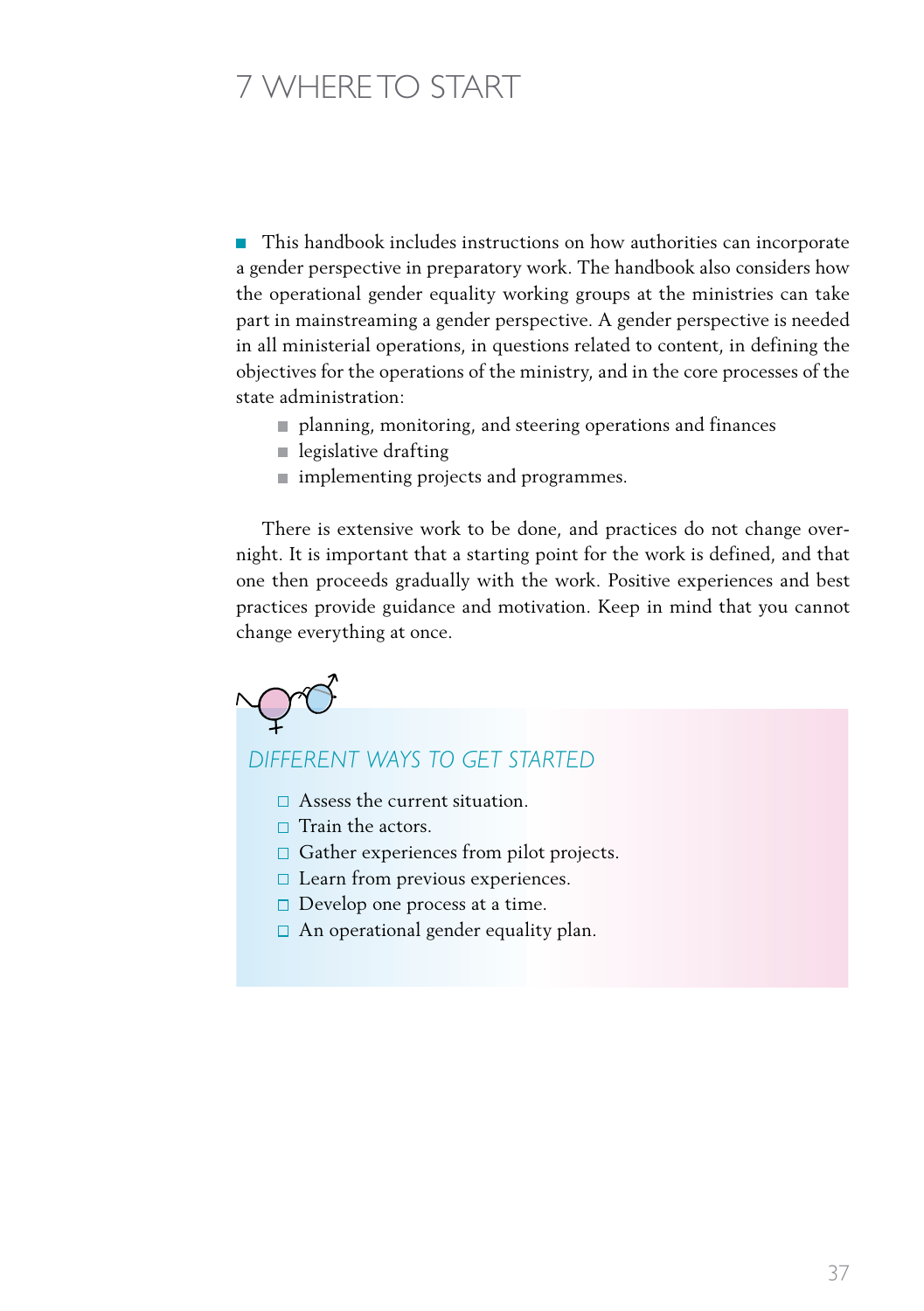## Testyour knowledge

■ You may test your knowledge on mainstreaming a gender perspective by responding to the following ten statements (see the end of the test for the correct answers).

| <b>TEST YOUR KNOWLEDGE</b>                                                                                                                                                 | <b>CORRECT</b> | <b>PERHAPS</b> | <b>INCORRECT</b> |
|----------------------------------------------------------------------------------------------------------------------------------------------------------------------------|----------------|----------------|------------------|
| I. Civil servants or officials should do their job as<br>gender neutrally as possible.                                                                                     |                |                |                  |
| 2. Gender-based discrimination means action<br>against another person, which would not have oc-<br>curred had the person been of another sex.                              |                |                |                  |
| 3. Mainstreaming a gender perspective entails new<br>duties and practices for ministries and civil serv-<br>ants.                                                          |                |                |                  |
| 4. A gender perspective in preparatory work<br>means that one, as much as possible, strives to<br>level the differences between women and men                              |                |                |                  |
| 5. The easiest way to consider a gender perspec-<br>tive is to integrate it from the very beginning. It<br>then also affects the outcome.                                  |                |                |                  |
| 6. Women and men often have different life situa-<br>tions and this is worth considering in preparatory<br>work.                                                           |                |                |                  |
| 7. All ministries have duties where gender<br>perspective is needed.                                                                                                       |                |                |                  |
| 8. Data and statistics on people, in general, should<br>be broken down by sex only if sex-disaggregated<br>information is readily available.                               |                |                |                  |
| 9. A gender perspective does not need to be<br>included in planning the operations and finances<br>for a ministry, but only in the de facto activities of<br>the ministry. |                |                |                  |
| 10. The official or unit responsible for promoting<br>gender equality also carries out gender impact<br>assessments for other parts of the state admi-<br>nistration.      |                |                |                  |

**Correct answers:** 1. Incorrect. A neutral approach may in reality have a gender impact.  $\cdot$  2. Partly correct. It does, however, encompass seemingly neutral practices or measures, which de facto place women and men in different positions. Discrimination may therefore occur completely unintentionally. • 3. Correct. However, when carried out duly and in a planned manner, it does not necessarily entail unreasonable amounts of extra work.  $\cdot$  4. Depends on the issue. All differences should not be levelled, since difference does not necessarily mean inequality. Inequalities, on the other hand, should always be addressed.  $\bullet$  5. Correct.  $\bullet$  6. Correct.  $\bullet$  7. Correct.  $\bullet$  8. Incorrect, or perhaps. If it is unreasonably hard to access the information, it is advisable to find out why. Generally speaking, data on people should always be disaggregated by sex. • 9. Incorrect. Planning and documents that guide operations and finances lay the foundation for the actual work. This is why a gender perspective is to be included in them. • 10. Correct and incorrect. In Finland, the Equality Unit co-ordinates the government measures for promoting gender equality. The Unit does not carry out gender impact assessments per se, but can help in initiating the assessment or finding experts. Practices in different countries vary, but from a gender mainstreaming perspective it is advisable that all sectors carry out their own gender impact assessments.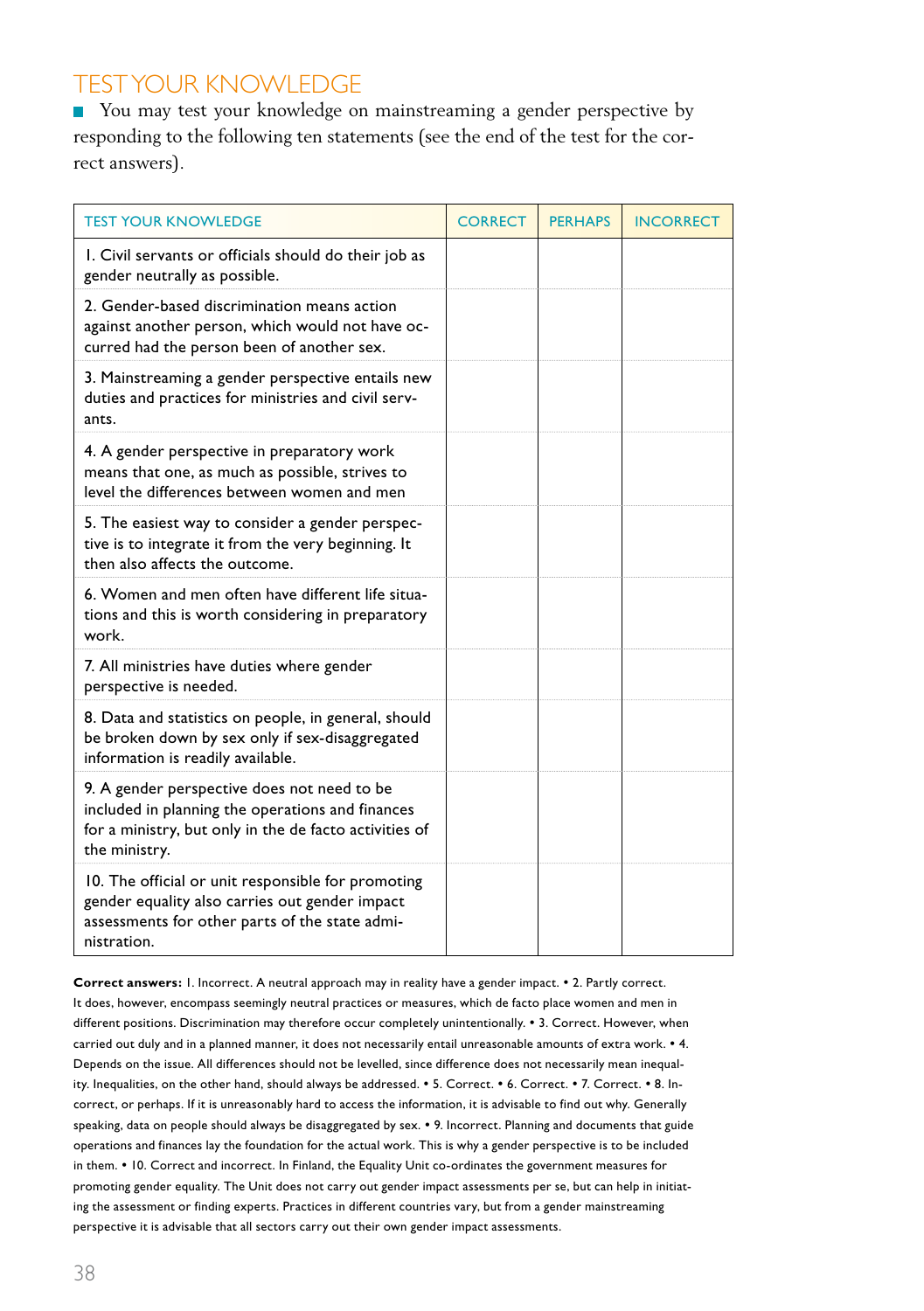# GLOSSARY

#### Discrimination based on gender or sex

Gender-based discrimination entails placing women and men in adverse circumstances due to their gender. In Finland, discrimination also includes sexual harassment and molesting, as well as placing persons in a less favourable position due to pregnancy, childbirth, parenthood, family care responsibilities, or other gender-based grounds. Indirect discrimination entails that some neutral measure(s), for instance, legislation, regulations, policies or practices have a negative effect on one or the other sex. The Finnish Act on Equality between Women and Men prohibits both direct and indirect discrimination based on gender.

Article 14 of the European Convention on Human Rights (ECHR) secures the enjoyment of rights and freedoms without discrimination on any ground such as sex, race, colour, language, religion, political or other opinion, national or social origin, association with a national minority, property, birth or other status.12 Protocol No. 12 of the ECHR in 2005 represents an important step forward for building equality between women and men by securing a general prohibition on discrimination by any public authority on inter alia the grounds of sex, regarding the enjoyment of any right set forth by law and not only rights and freedoms of the ECHR.13 Also the European Social Charter (Part V, Article E) specifically defines the right to equal opportunities and equal treatment in matters of employment and occupation without discrimination on the grounds of sex.<sup>14</sup>

#### Equality

Equality and gender equality are fundamental rights. They entail ensuring that everyone has the right not to be discriminated against and to have equal opportunities, regardless of gender, ethnic origin, language, age, disability, sexual orientation, religion, religious beliefs, or other personal characteristics.

### Equality (non-discrimination) plan

A plan in accordance with the Finnish Non-Discrimination Act, which obliges authorities to promote equality and to ensure that fostering of equal-

<sup>12</sup> Convention for the Protection of Human Rights and Fundamental Freedoms as amended by Protocols No. 11 and No. 14. Rome, 4.XI.1950: http://conventions.coe.int/treaty/en/Treaties/Html/005.htm.

<sup>13</sup> Protocol No. 12 to the Convention for the Protection of Human Rights and Fundamental Freedoms. Rome, 4.XI.2000: http://conventions.coe.int/treaty/en/Treaties/Html/177.htm

<sup>14</sup> European Social Charter (revised). Strasbourg, 3.V.1996: http://conventions.coe.int/treaty/en/treaties/ html/163.htm.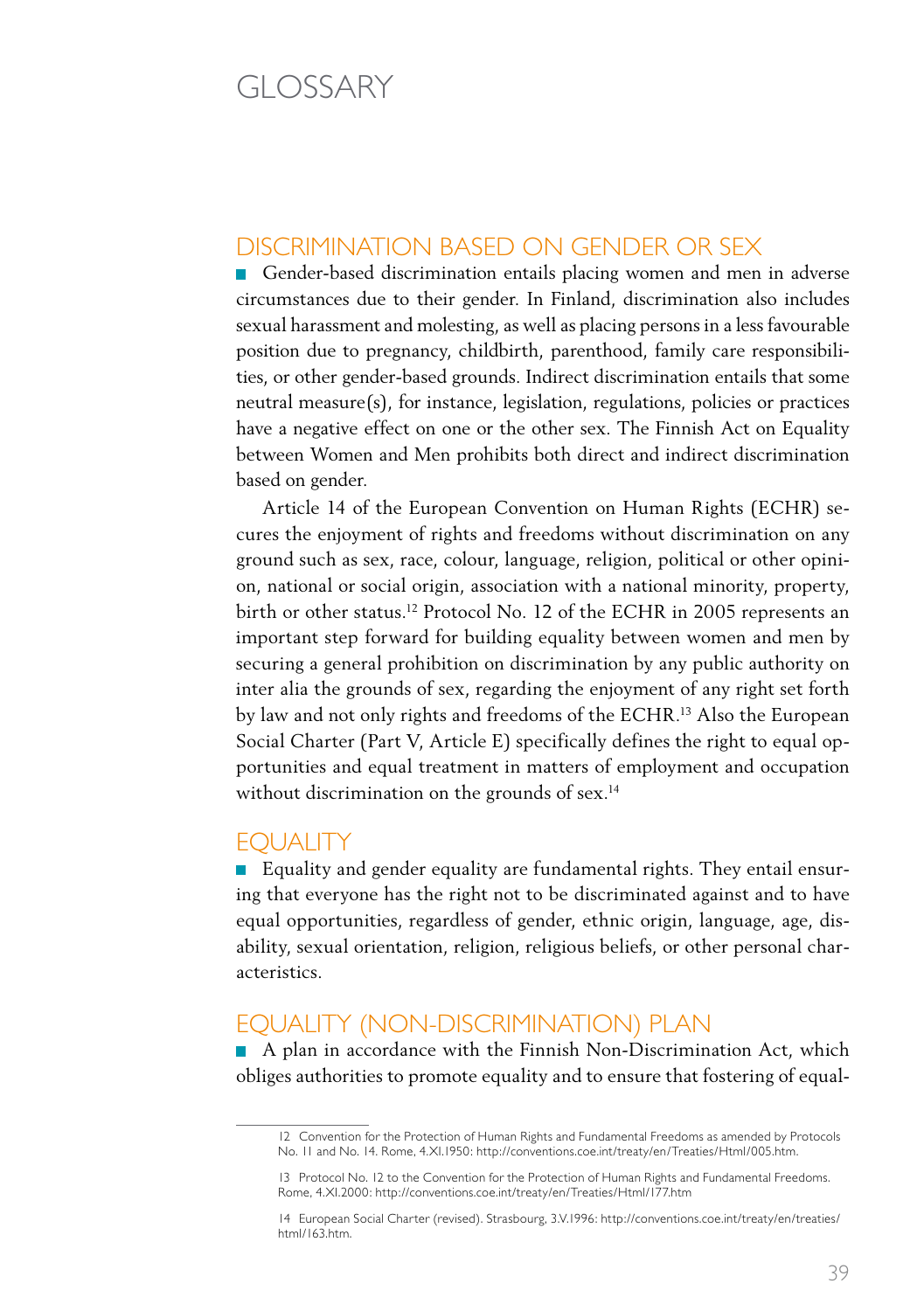ity is taken into consideration in all work by authorities. The minimum requirement of the equality plan is a plan for the fostering of ethnic equality, but the plan may also cover other strands of discrimination.

### FINNISH GENDER EQUALITY ACT

■ The Act on Equality between Women and Men (1986/609) in Finland prohibits direct and indirect discrimination based on gender and obliges work to promote equality between the sexes. The Act is also applied to gender minorities. In Finland, compliance with the Gender Equality Act is overseen by The Ombudsman for Equality and the Equality Board.

According to the Council of Europe's recommendation on gender equality standards and mechanisms provides national gender equality legislation is a necessary basis for effective policy measures to promote gender equality and eliminate discrimination on the grounds of sex, as well as a basic tool for raising awareness on gender equality. Governments should give priority to the development, adoption and enforcement of effective national gender equality legislation, and to the integration of a gender perspective into all areas of governance, both in laws and policies.15

#### Gender and sex

Defining sex/gender is difficult,<sup>16</sup> since there are so many deeply set cultural conceptions and assumptions about gender. Gender may entail gender roles, social and cultural signifiers on femininity and masculinity, gendered behaviour, or the gender identity of an individual. Gender equality usually refers to equality between women and men. It is, however, important to remember that the concepts of sex and gender are more varied than merely this dichotomy.

Gender, as defined by the Council of Europe,<sup>17</sup> refers to the social differences between men and women. It identifies the socially, culturally, politically and economically determined relationships between women and men. Gender relationships vary from place to place and over time; they change in response to altering circumstances. Sex, by contrast, identifies the biological difference between women and men, which remains a constant.

#### Gender-based harassment

Gender-based harassment denotes such unwanted behaviour that is related to gender, but is not sexual in nature, and which intentionally or de facto infringes on said person's mental or physical integrity creating a threatening, hostile, derogatory, humiliating, or oppressive atmosphere.

<sup>15</sup> Gender equality standards and mechanisms. Recommendation CM/Rec (2007) 17 of the Committee of Ministers and Explanatory Memorandum: http://www.coe.int/t/dghl/standardsetting/violence/Documents/ Rec\_2007\_17\_E.pdf.

<sup>16</sup> In Finnish, the same word is used for both sex and gender. The interpretation depends on the context, sometimes an expression corresponding to "socially constructed sex" is used.

<sup>17</sup> Gender Mainstreaming. Conceptual framework, methodology and presentation of good practices. Final Report of Activities of the Group of Specialists on Mainstreaming (EG-S-MS). Council of Europe. Strasbourg 1998.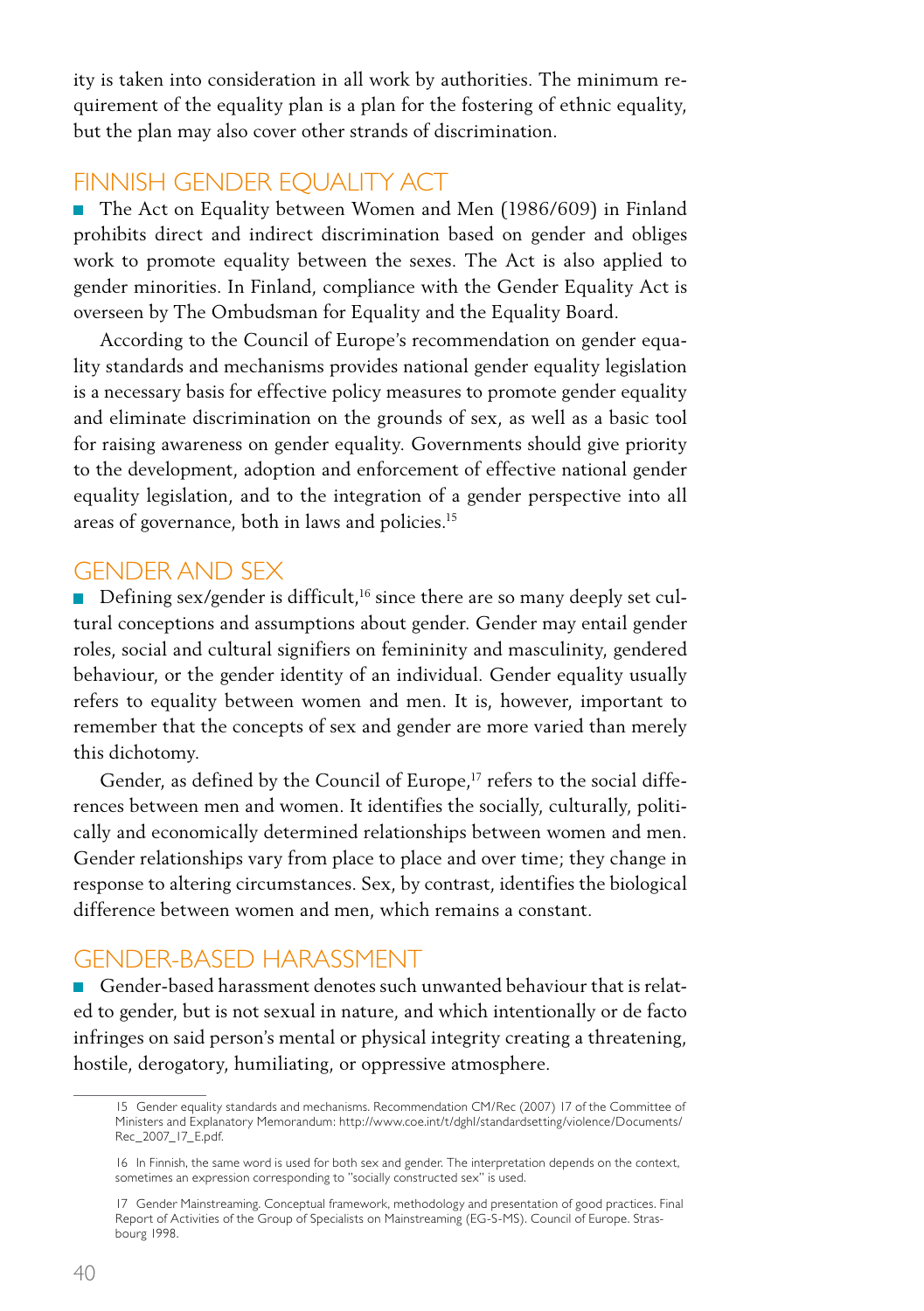### **GENDER EQUALITY** (equality between women and men)

Gender equality means that women and men have equal opportunities to express themselves and to participate in society. Gender equality also includes the right to non-discriminatory treatment in all areas of societal life. In order to achieve, uphold and develop gender equality, one must take action both on an everyday grass-roots level, in administrative practices, and in political decision making.

For the Council of Europe, gender equality means "an equal visibility, empowerment, responsibility and participation of both sexes in all spheres of public and private life. Gender equality is the opposite of gender inequality, not of gender difference".18 In 1988, the Committee of Ministers of the Council of Europe affirmed that equality between women and men is an integral part of human rights and that sex-related discrimination is an impediment to the recognition, enjoyment and exercise of human rights and fundamental freedoms.19 In the Council of Europe recommendation CM/Rec (2007)17 on gender equality standards and mechanisms, gender equality is a principle of human rights and women's human rights are an inalienable, integral and indivisible part of universal human rights. Gender equality is also a requirement for the achievement of social justice and a sine qua non of democracy. Acceptance of these principles implies not only the elimination of all forms of discrimination, legal or otherwise, on the basis of sex, but also the fulfilment of a number of other requirements that must be seen as qualitative indicators of political will to achieve substantive gender equality or de facto equality.20

### Gender equality plan (relatingto staff)

■ According to the Finnish Gender Equality Act, if an employer regularly has a personnel of at least 30 employees working in employment relationships, the employer shall yearly draw up a gender equality plan relating to staff and training. The plan must fulfil the specifications included in the Act. The staff gender equality plan should include an assessment of the gender equality situation in the workplace, including details of the employment of women and men in different jobs. Further, a gender pay survey is a mandatory part of the gender equality plan.

### Gender equality policy

Gender equality policy entails a body of measures that are taken to realise or strive for equality between the sexes. In Finland, the Equality Unit of

<sup>18</sup> Gender Budgeting: practical implementation. Handbook prepared by Sheila Quinn. Directorate General of Human Rights and Legal Affairs. Council of Europe. Strasbourg 2009.

<sup>19</sup> Declaration on equality of women and men (adopted by the Committee of Ministers on 16 November 1988, at its 83rd Session): https://wcd.coe.int/wcd/ViewDoc.jsp?id=709551&Site=CM.

<sup>20</sup> Gender equality standards and mechanisms. Recommendation CM/Rec (2007) 17 of the Committee of Ministers and Explanatory Memorandum: http://www.coe.int/t/dghl/standardsetting/violence/Documents/ Rec\_2007\_17\_E.pdf.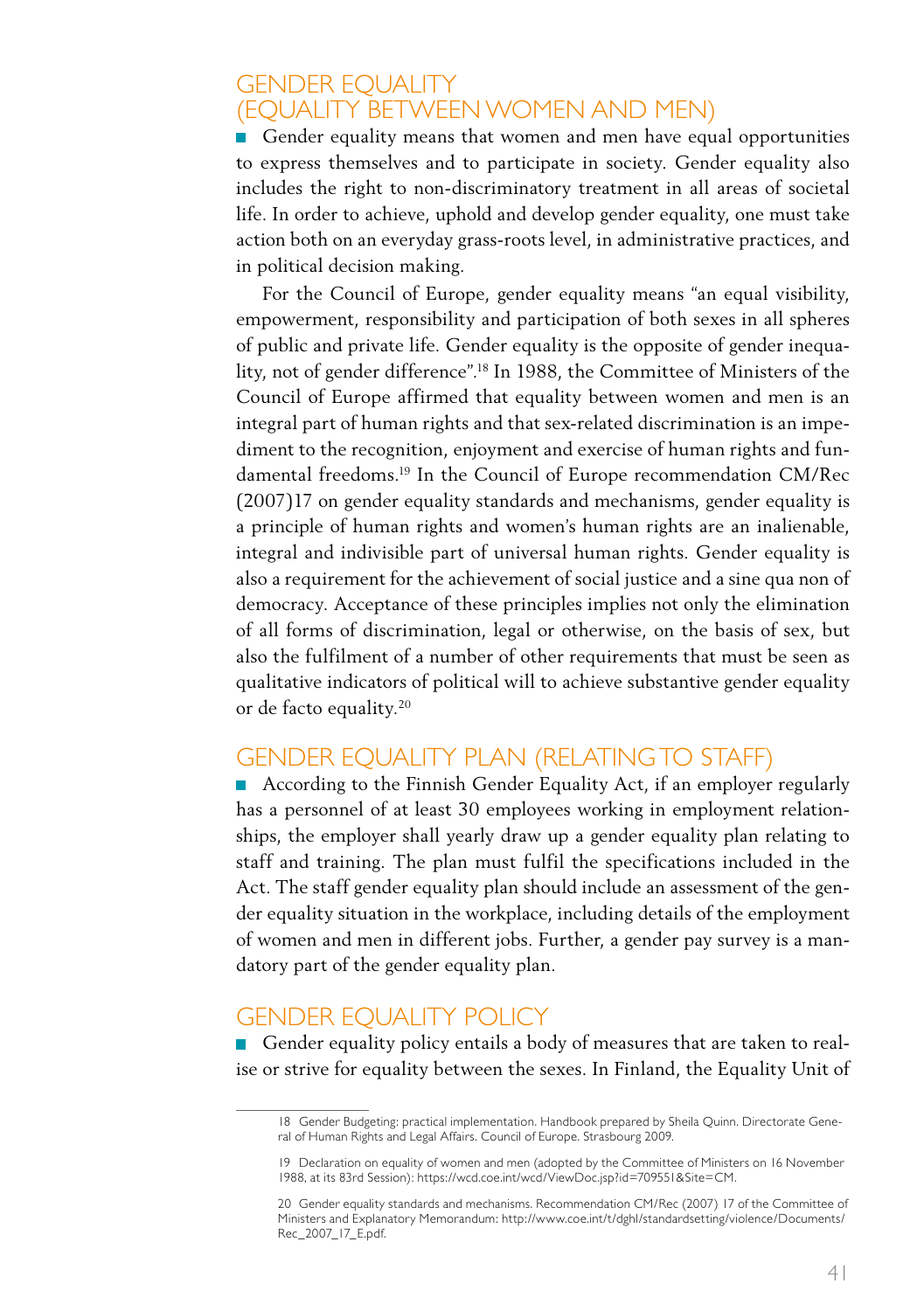the Ministry of Social Affairs and Health co-ordinates government gender equality policy.

For the Council of Europe, the setting of legal standards to guarantee the enjoyment of the principle of gender equality and non-discrimination is not sufficient to achieve substantive gender equality. To comply with the commitments made, governments must put in place and efficiently implement proactive policy measures and various strategies which have been recognised by international organisations as indispensable to pursue the objective of gender equality in an effective way. Elements indicating states' political will and commitment to gender equality in this regard include in particular that gender equality policies be devised and included in the overall framework of human rights protection and promotion, even if specific programmes and responsible institutions are required in particular areas.<sup>21</sup>

#### Gender impact assessment (GIA)

Gender impact assessment entails assessing the consequences that a measure has from the perspective of both women and men. The purpose is to promote gender equality and to prevent effects that are unwanted from a gender perspective. The assessment may, for instance, examine how measures affect the societal circumstances and resources of women and men. Based on the assessment, amending proposals can be made in order to reduce discrimination and unwanted effects, and to eliminate obstacles to gender equality. Gender impact assessment should be done at an early stage in legislative drafting.

For the Council of Europe, gender impact assessment is an ex post evaluation of budgets or ex ante evaluation of budget proposals and probably the most extensive and complex tool of gender budgeting, since it refers to short and long-term budgetary effects on the distribution of and access to resources (including time) and on gender roles and norms. GIA therefore requires not only data on both the market and the care economy, paid and unpaid work, but also on gender stereotypes, gender specific perceptions, rules, symbols, traditions and discriminating practices within societies. Generally speaking, these are methods of ex post analysis (although GIA can also be applied ex ante) to gain knowledge about gender gaps. Application of these methods might lead to the identification of hidden gender inequalities and indicate a need to reformulate or for a shift in political priorities policies and programmes.<sup>22</sup>

<sup>21</sup> Gender equality standards and mechanisms. Recommendation CM/Rec (2007) 17 of the Committee of Ministers and Explanatory Memorandum: http://www.coe.int/t/dghl/standardsetting/violence/Documents/ Rec\_2007\_17\_E.pdf.

<sup>22</sup> Gender budgeting. Final report of the Group of specialists on gender budgeting (EG-S-GB). Directorate General of Human Rights Strasbourg, 2005: http://www.coe.int/t/dghl/standardsetting/ equality/03themes/gender-mainstreaming/EG-S-GB(2004)RAPFIN\_en.pdf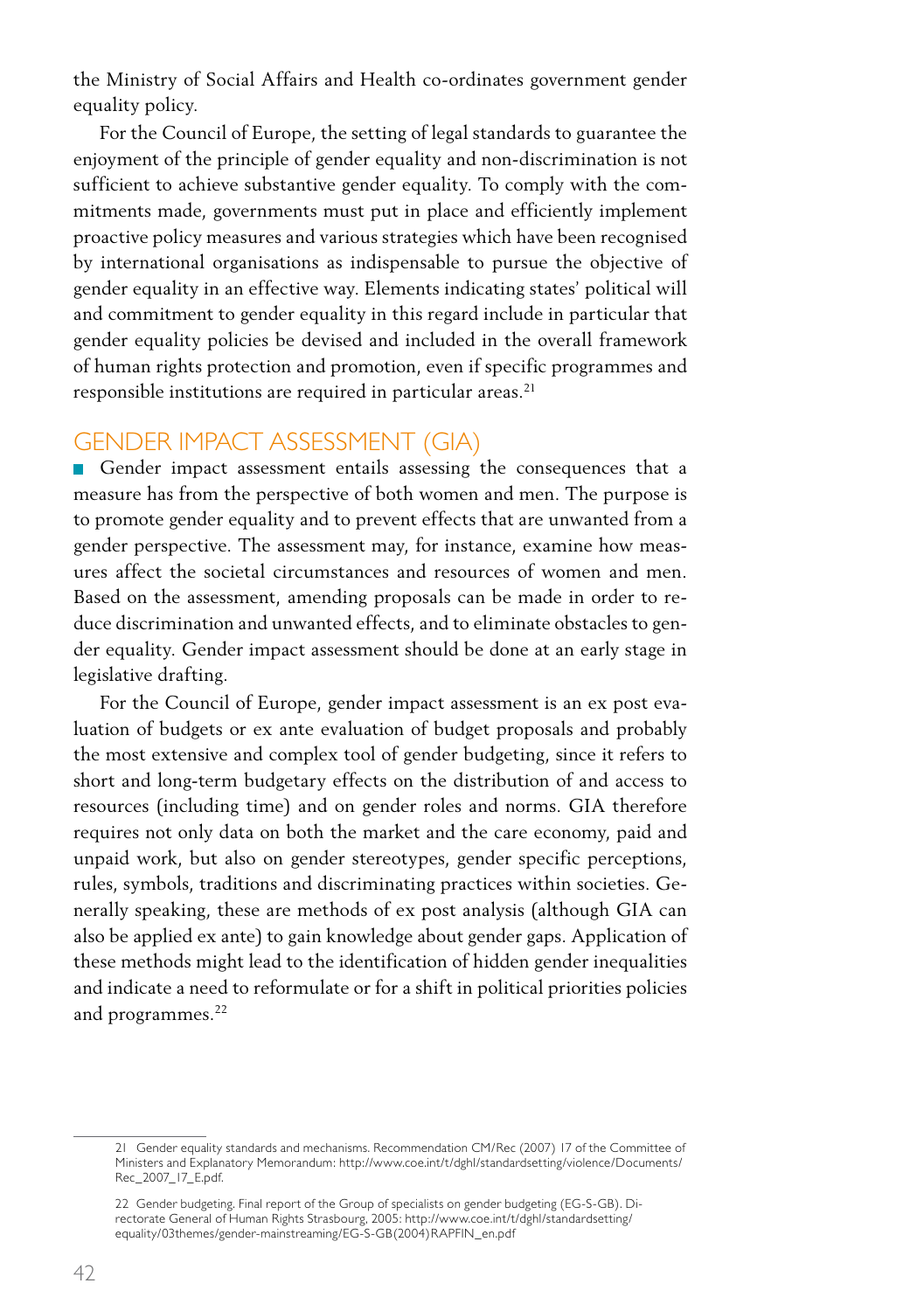#### Gender mainstreaming

Gender mainstreaming is a strategy by which a gender perspective and the objective of promoting gender equality is included in all preparatory work and decision making by authorities. The objective of gender mainstreaming is to breach the gender-neutral, sometimes gender-blind, procedures and organisational culture.

For the Council of Europe, gender mainstreaming is "the (re)organisation, improvement, development and evaluation of policy processes, so that a gender equality perspective is incorporated in all policies at all levels and all stages, by the actors normally involved in policy-making".23

#### Gender blind

If Ignoring/failing to address the gender dimension (as opposed to gender sensitive or gender neutral).<sup>24</sup>

#### Gender neutral

■ Having no differential positive or negative impact for gender relations or equality between women and men.25 Policy decisions that appear gender neutral may have a differential impact on women and men, even when such an effect was neither intended nor envisaged. Gender impact assessment is carried out to avoid unintended negative consequences and improve the quality and efficiency of policies.

#### Gender sensitive

Addressing and taking into account the gender dimension.<sup>26</sup>

#### Gender perspective

A gender perspective entails investigating how a question concerns women and men. Sex is a biological factor according to which people are grouped, much as age, domicile, or level of education. Sex and gender should therefore be considered as an aspect in preparatory work and decision making.

The definition that has been used by the Council of Europe is: The vision that permits one to understand and analyse the characteristics that define women and men in specific ways, including their similarities and differences. According to the International Labour Organization (ILO), a gender perspective "is an instrument for approaching reality by questioning the power relationships established between men and women, and social relationships in general. It is a conceptual framework, an interpretation methodology and critical analysis instrument that guides decisions, broadens and alters

26 Ibid.

<sup>23</sup> Gender Mainstreaming. Conceptual framework, methodology and presentation of good practices. Final Report of Activities of the Group of Specialists on Mainstreaming (EG-S-MS). Council of Europe. Strasbourg 1998.

<sup>24</sup> European Commission, 1998. 100 words for equality. A glossary of terms on equality between women and men.

<sup>25</sup> Ibid.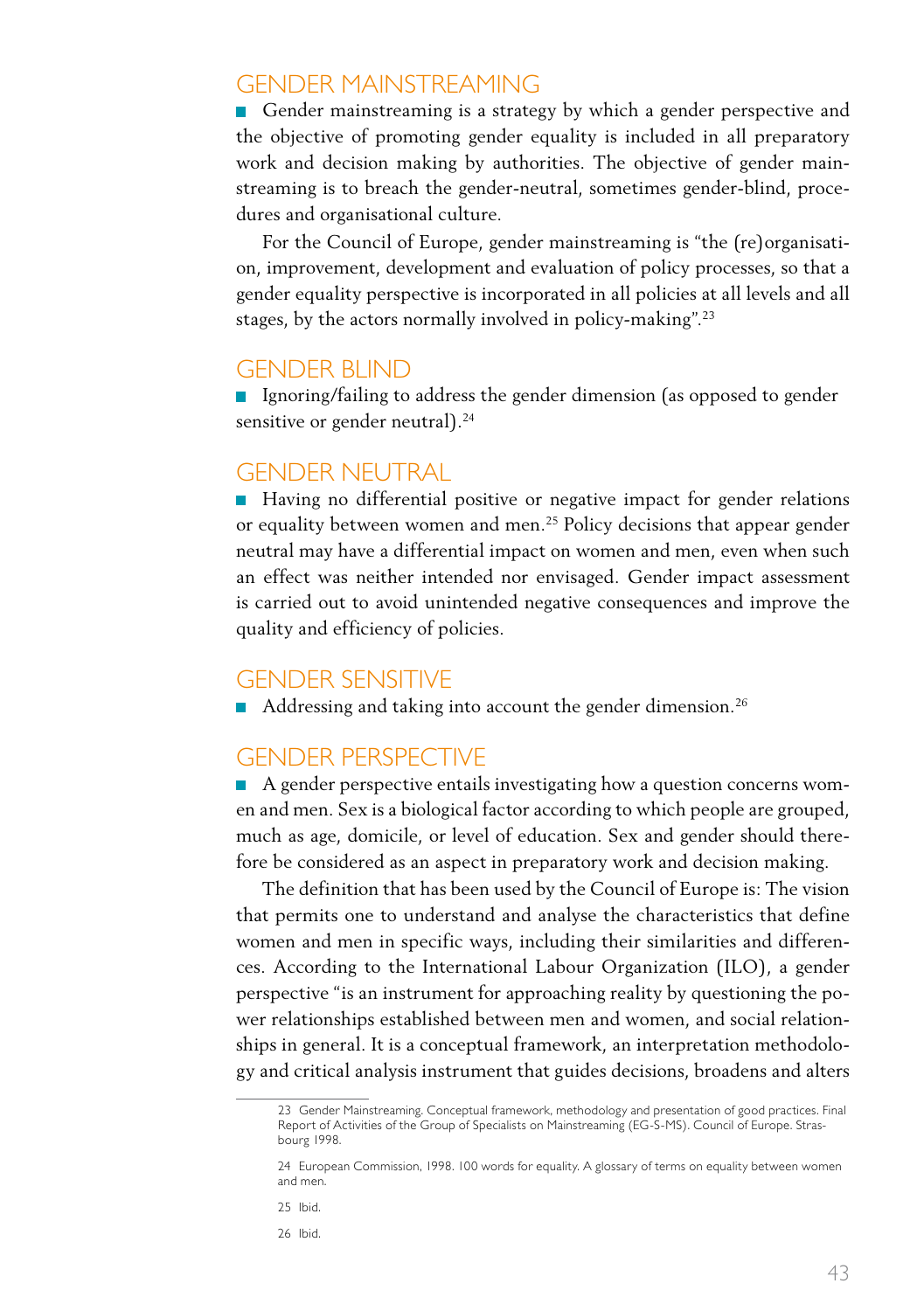views, and that enables us to reconstruct concepts, scrutinise attitudes and identify gender biases and conditionings, for subsequently considering their revision and modification through dialogue."27

### **GENDER QUOTAS**

■ One of the principal objectives of the Finnish Gender Equality Act is that women and men should be able to participate equally in societal planning and decision making. The gender quota principle specified in the Finnish Gender Equality Act is applied to, for instance, government committees, advisory boards and other corresponding bodies, as well as to municipal bodies and bodies established for the purpose of inter-municipal cooperation, excluding municipal councils. According to the quota principle, there must not be a less than 40 per cent proportion of either sex in such bodies.

#### Gender stereotypes

Gender stereotypes or gender roles are simplified or formulaic expectations and assumptions about how men and women "usually" are, or how women and men should behave in order to be the "right kind of" men and women. Characteristic of gender stereotypical thinking are claims such that men are more logical and better leaders than women, and that women are more emotional and by nature tender and caring. Gender stereotypes are mostly unconscious, "self-evident" beliefs deeply ingrained in culture. Stereotypes may also include negative presuppositions that may be used in order to uphold current unjust circumstances.

### Gender studies

Gender studies (women's studies) is an academic and multidisciplinary approach to, for instance, gender relationships in society and analysing the gender dimensions of other disciplines. Gender studies investigate the gender system as well as women's historical, cultural and societal status. Gender studies are a source of information for gender equality work.

#### Multiple discrimination (intersectional discrimination)

**Multiple discrimination describes discrimination that takes place on** the basis of several grounds operating separately. Intersectional discrimination refers to a situation where several grounds operate and interact with each other at the same time in such a way that they are inseparable.<sup>28</sup> One factor alone may not explain why discrimination occurs. To eliminate discrimination, one needs to, in addition to gender, also investigate other personal circumstances.

<sup>27</sup> ILO/Cinterfor (1996) in Gender Budgeting: practical implementation. Handbook prepared by Sheila Quinn. Directorate General of Human Rights and Legal Affairs. Council of Europe. Strasbourg 2009.

<sup>28</sup> European Commission (2007). Tackling Multiple Discrimination. Practices, Policies and Laws.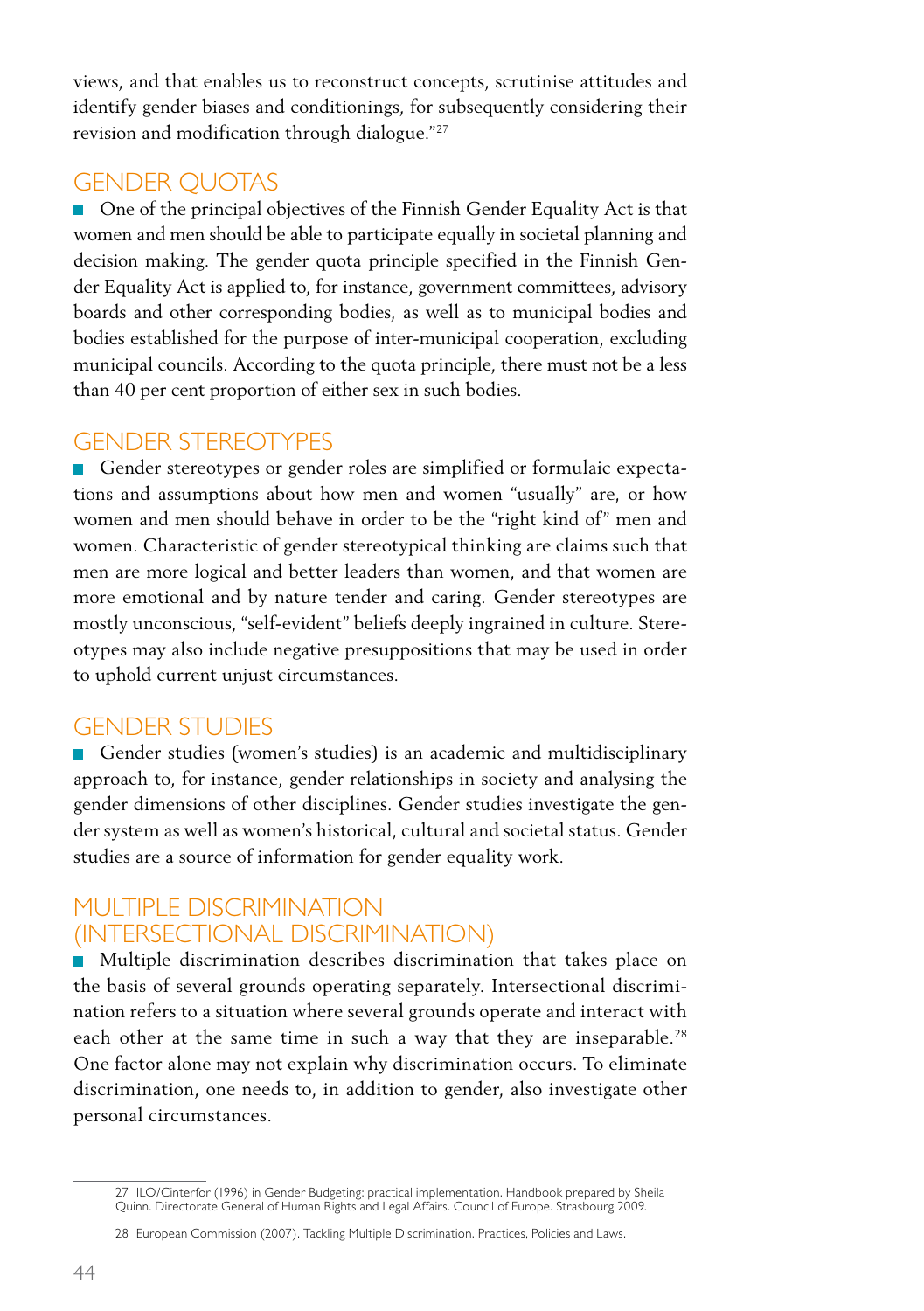### Operational gender equality plan

An operational gender equality plan is the plan for implementing the integration of a gender perspective, a gender mainstreaming plan. The objective of the plan is to promote gender equality and to ensure that a gender perspective is present in all authorities' activities. Finnish law defines it to be the duty of all authorities to systematically and methodically promote gender equality.

#### Sexual harassment

In Finland, sexual harassment denotes such verbal, non-verbal or physical behaviour of a sexual nature as depicted in the Finnish Gender Equality Act, which intentionally or de facto infringes on a person's mental or physical integrity, especially by creating a threatening, hostile, derogatory, humiliating, or oppressive atmosphere.

Rec(2002)5 of the Committee of Ministers defines situations of sexual harassment as unacceptable if: a) such conduct is unwanted, unreasonable and offensive to the recipient; b) in the workplace, a person's rejection of, or submission to, such conduct on the part of employers or workers is used explicitly or implicitly as a basis for employment decisions concerning this person; c) such conduct creates an intimidating, hostile of humiliating environment for the recipient.<sup>29</sup>

#### SEX-DISAGGREGATED STATISTICS (gender-disaggregated statistics)

■ Statistics and research data are of great importance in promoting gender equality. A principal rule is that all statistics pertaining to people are to be broken down and analysed by sex. Statistics can be used to identify the circumstances or status of each sex and to detect possible injustices or flaws. It is as important to highlight and investigate the differences between men and women as it is to investigate similarities.

#### Transgender and intersex persons

■ Transgender and intersex persons include people whose biological, social or psychological gender does not form a continuum. One should not confuse gender minorities with sexual minorities; a gender identity does not imply any particular sexual orientation or preference. The Gender Equality Act in Finland has been interpreted to encompass persons belonging to a gender minority. Currently, the Act does not, however, include any mention of protection against discrimination on the basis of gender identity or gender expression.

Transgender persons include persons who have a gender identity different to the sex assigned to them at birth and those people who wish to portray their gender identity in a different way to their assigned sex. It includes

<sup>29</sup> Council of Europe Recommendation Rec(2002)5 of the Committee of Ministers to member states on the protection of women against violence: https://wcd.coe.int/wcd/ViewDoc.jsp?id=280915.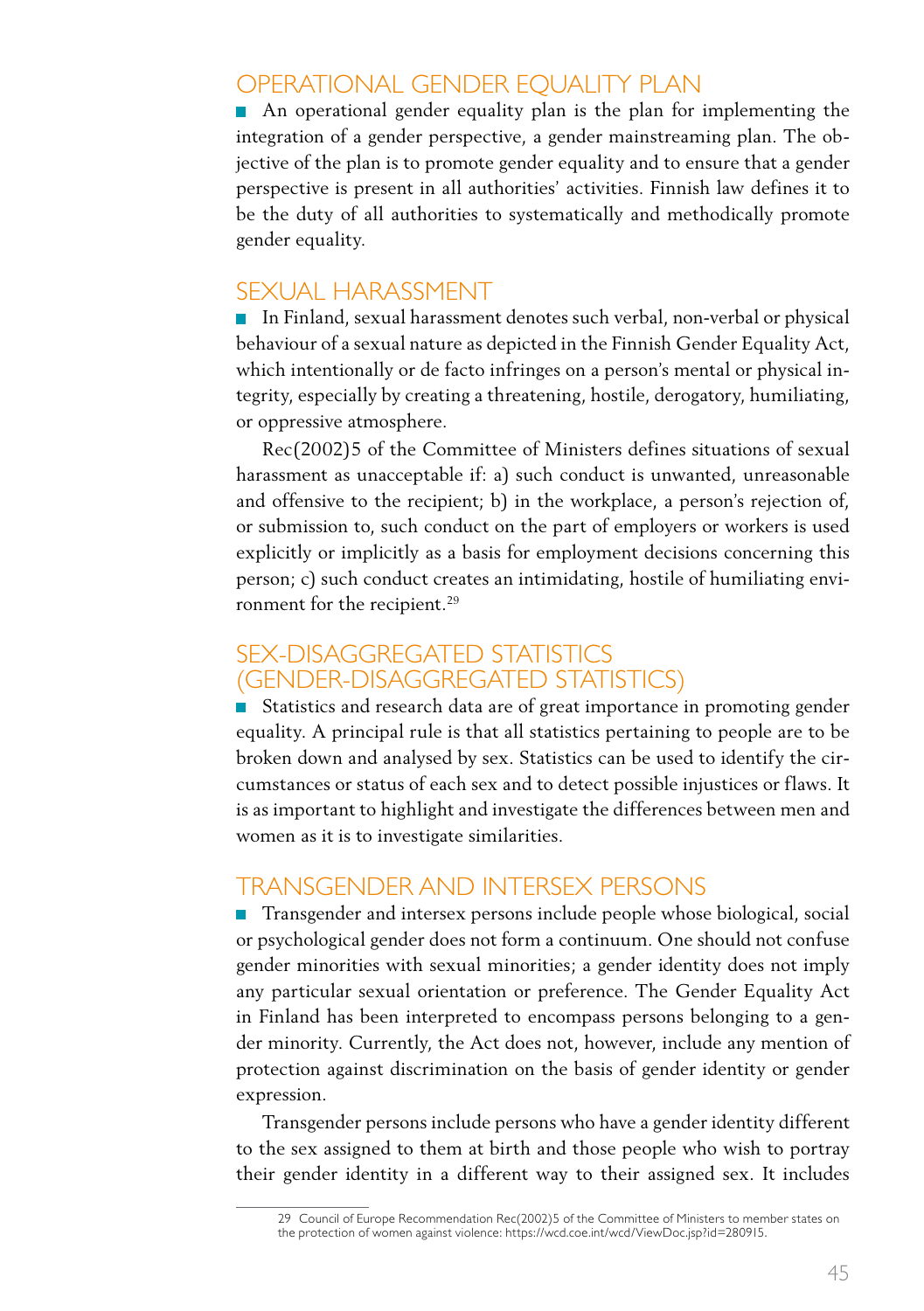those people who feel they have to, prefer to, or choose to, present themselves differently to the expectations of the gender role assigned to them at birth. This includes, among many others, persons who do not identify with the labels 'male' or 'female', transsexuals, transvestites and cross-dressers.<sup>30</sup> Intersex people are persons who are born with a number of chromosomes, hormonal levels or genital characteristics that do not correspond to the given standard for categorisation as male or female regarding sexual or reproductive anatomy. Intersexuality may take different forms and cover a wide range of conditions and there are, hence, no concrete parameters to the definition of intersex.31

<sup>30</sup> Partly adapted from the Commissioner for Human Rights: Human Rights and Gender Identity. Issue Paper, Strasbourg, 2009. https://wcd.coe.int/wcd/ViewDoc.jsp?id=1476365.

<sup>31</sup> Adapted from the World Health Organization, Genomic resource centre. Gender and Genetics: Genetic components of Sex and Gender. http://www.who.int/genomics/gender/en/index1.html.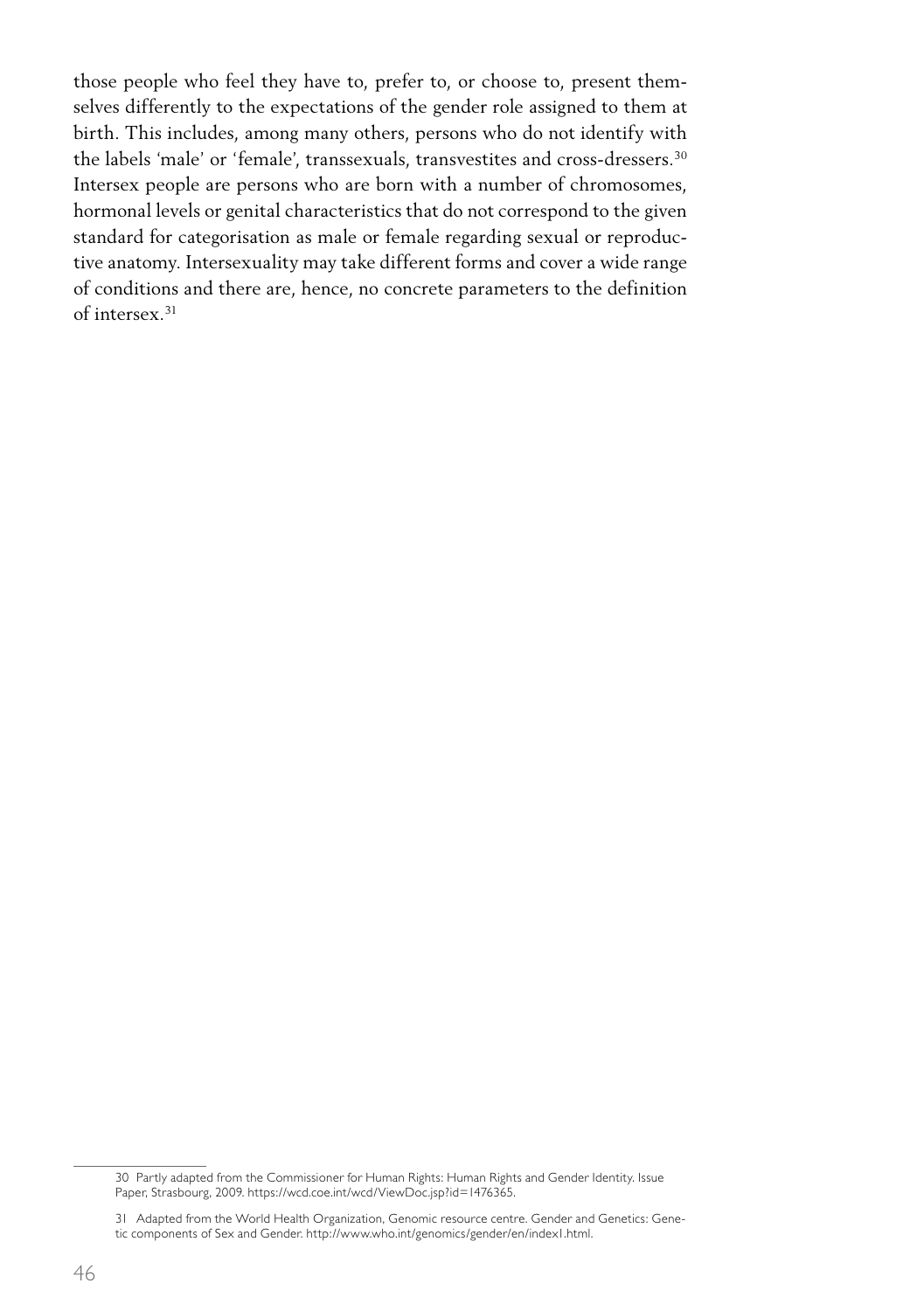# Finnish gender equality STAKEHOLDERS AND SOURCES OF information

### Finnish Gender Equality Authorities

The Council for Gender Equality (TANE) (in Finnish) www.tane.fi

The Equality Board (only in Finnish) www.stm.fi/stm/neuvottelukunnat/tasa\_arvo

The Equality Ombudsman http://www.tasa-arvo.fi/en

The Equality Unit http://www.stm.fi/en/gender\_equality

## Other gender equality actors in Finland

The Feminist Association Unioni www.naisunioni.fi

The Miessakit Association www.miessakit.fi

The National Council of Women of Finland www.naisjarjestot.fi

The National Committee for UN Women in Finland www.unwomen.fi

NYTKIS - The Coalition of Finnish Women´s Associations www.nytkis.org

Profeminist Men Finland www.profeministimiehet.net

Seta – LGBT Rights in Finland www.seta.fi

Women journalists in Finland www.naistoimittajat.fi